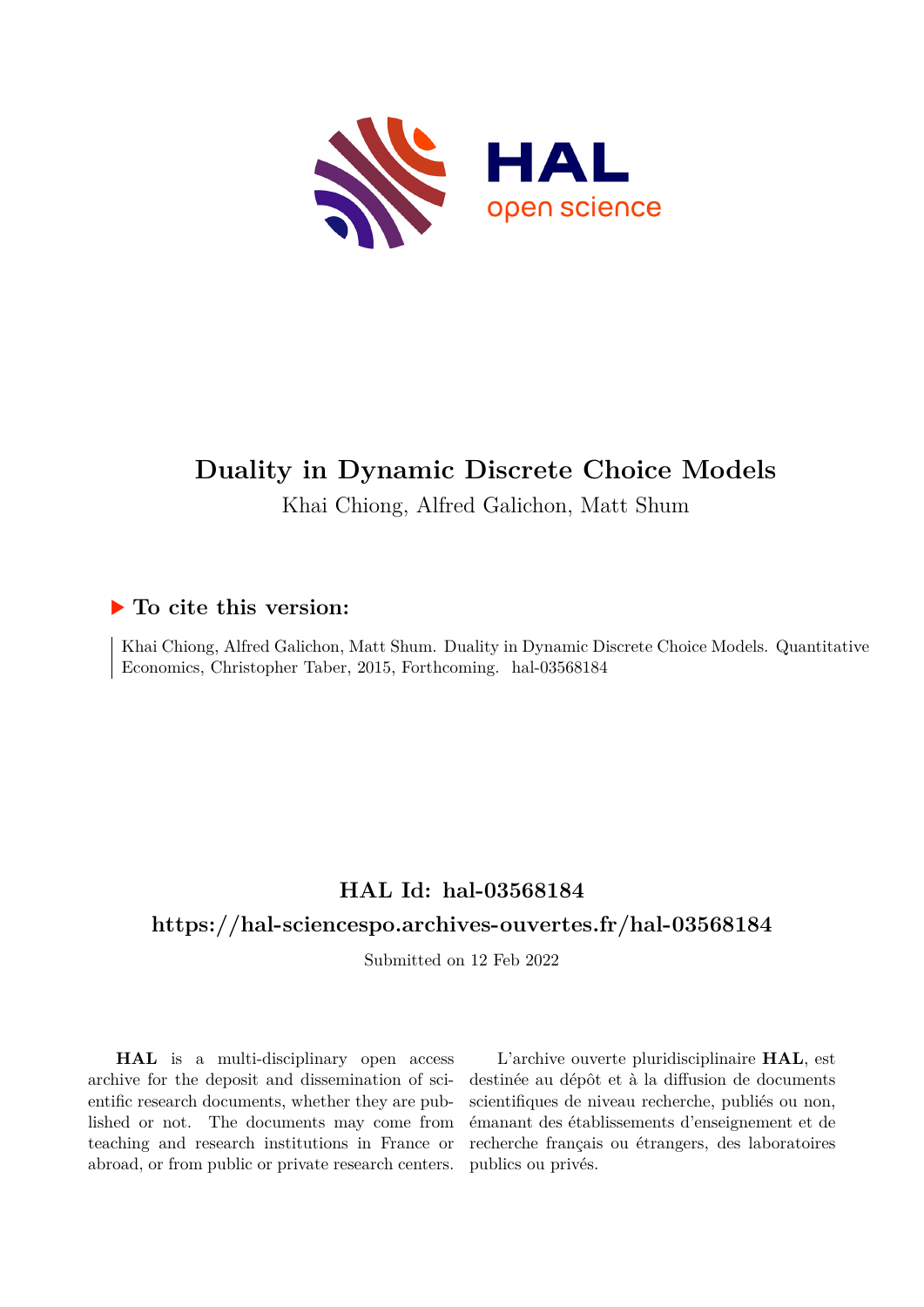# DUALITY IN DYNAMIC DISCRETE CHOICE MODELS

KHAI X. CHIONG<sup>§</sup>, ALFRED GALICHON<sup>†</sup>, AND MATT SHUM<sup>+</sup>

Abstract. Using results from convex analysis, we investigate a novel approach to identification and estimation of discrete choice models which we call the "Mass Transport Approach" (MTA). We show that the conditional choice probabilities and the choicespecific payoffs in these models are related in the sense of *conjugate duality*, and that the identification problem is a mass transport problem. Based on this, we propose a new two-step estimator for these models; interestingly, the first step of our estimator involves solving a linear program which is identical to the classic assignment (two-sided matching) game of Shapley and Shubik (1971). The application of convex-analytic tools to dynamic discrete choice models, and the connection with two-sided matching models, is new in the literature.

Date: First draft: April 2013. This version: May 2015.

The authors thank the Editor, three anonymous referees, as well as Benjamin Connault, Thierry Magnac, Emerson Melo, Bob Miller, Sergio Montero, John Rust, Sorawoot (Tang) Srisuma, and Haiqing Xu for useful comments. We are especially grateful to Guillaume Carlier for providing decisive help with the proof of Theorem [5.](#page-18-0) We also thank audiences at Michigan, Northwestern, NYU, Pittsburgh, UCSD, the CEMMAP conference on inference in game-theoretic models (June 2013), UCLA econometrics mini-conference (June 2013), the Boston College Econometrics of Demand Conference (December 2013) and the Toulouse conference on "Recent Advances in Set Identification" (December 2013) for helpful comments. Galichon's research has received funding from the European Research Council under the European Union's Seventh Framework Programme (FP7/2007-2013) / ERC grant agreement n°313699 and from FiME, Laboratoire de Finance des Marchés de l'Energie (www.fime-lab.org).

<sup>§</sup>Division of the Humanities and Social Sciences, California Institute of Technology; kchiong@caltech.edu

<sup>†</sup>Department of Economics, Sciences Po; alfred.galichon@sciences-po.fr

<sup>♣</sup>Division of the Humanities and Social Sciences, California Institute of Technology; mshum@caltech.edu.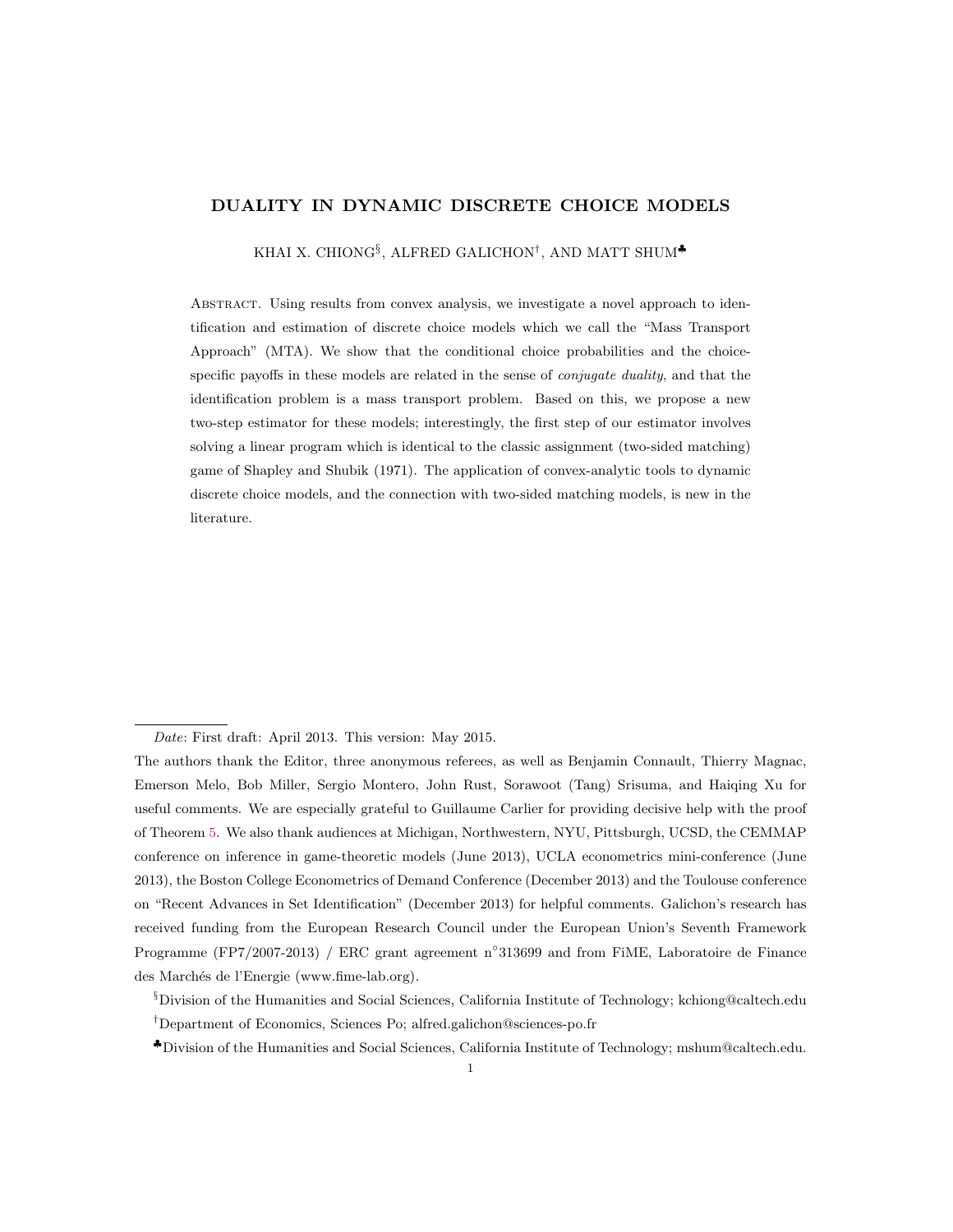#### 1. INTRODUCTION

Empirical research utilizing dynamic discrete choice models of economic decision-making has flourished in recent decades, with applications in all areas of applied microeconomics including labor economics, industrial organization, public finance, and health economics. The existing literature on the identification and estimation of these models has recognized a close link between the conditional choice probabilities (hereafter, CCP, which can be observed and estimated from the data) and the payoffs (or choice-specific value functions, which are unobservable to the researcher); indeed, most estimation procedures contain an "inversion" step in which the choice-specific value functions are recovered given the estimated choice probabilities.

This paper has two contributions. First, we explicitly characterize this duality relationship between the choice probabilities and choice-specific payoffs. Specifically, in discrete choice models, the social surplus function (McFadden (1978)) provides us with the mapping from payoffs to the probabilities with which a choice is chosen at each state (conditional choice probabilities). Recognizing that the social surplus function is convex, we develop the idea that the convex conjugate of the social surplus function gives us the inverse mapping - from choice probabilities to utility indices. More precisely, the subdifferential of the convex conjugate is a correspondence that maps from the observed choice probabilities to an identified set of payoffs. In short, the choice probabilities and utility indices are related in the sense of conjugate duality. The discovery of this relationship allows us to succinctly characterize the empirical content of discrete choice models, both static and dynamic.

Not only is the convex conjugate of the social surplus function a useful theoretical object; it also provides a new and practical way to "invert" from a given vector of choice probabilities back to the underlying utility indices which generated these probabilities. This is the second contribution of this paper. We show how the conjugate along with its set of subgradients can be efficiently computed by means of linear programming. This linear programming formulation has the structure of an optimal assignment problem (as in Shapley-Shubik's (1971) classic work). This surprising connection enables us to apply insights developed in the optimal transport literature, e.g. Villani (2003, 2009), to discrete choice models. We call this new methodology the "Mass Transport Approach" to CCP inversion.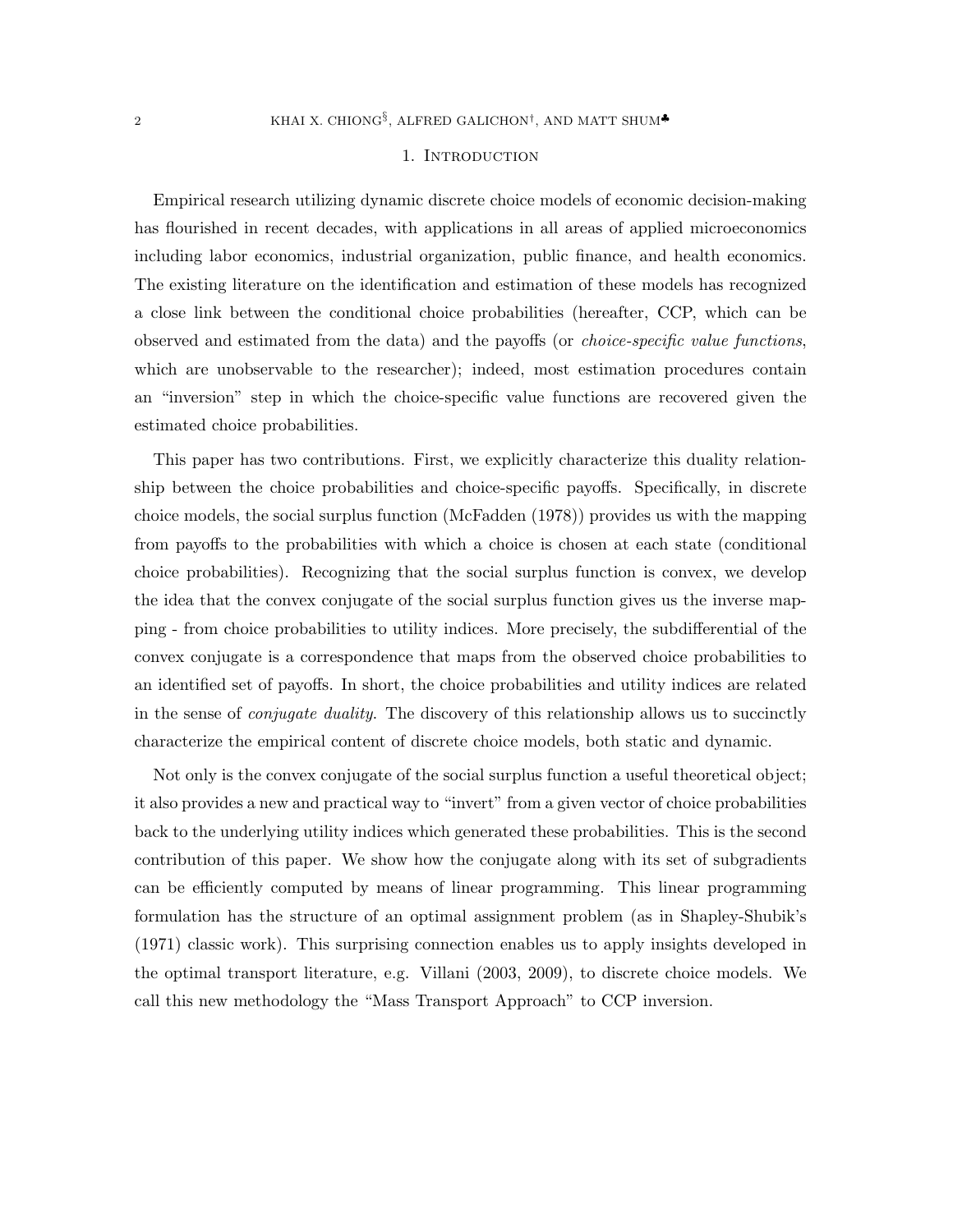This paper focuses on the estimation of dynamic discrete-choice models via two-step estimation procedures in which conditional choice probabilities are estimated in the initial stage; this estimation approach was pioneered in Hotz and Miller (HM, 1993) and Hotz, Miller, Sanders, Smith  $(1994)^1$  $(1994)^1$  $(1994)^1$  Our use of tools and concepts from convex analysis to study identification and estimation in this dynamic discrete choice setting is novel in the literature. Based on our findings, we propose a new two-step estimator for DDC models. A nice feature of our estimator is that it works for practically any assumed distribution of the utility shocks.[2](#page-3-1) Thus, our estimator would make possible the task of evaluating the robustness of estimation to different distributional assumptions.<sup>[3](#page-3-2)</sup>

Section 2 contains our main results regarding duality between choice probabilities and payoffs in discrete choice models. Based on these results, we propose, in Section 3, a two-step estimation approach for these models. We also emphasize here the surprising connection between dynamic discrete-choice and optimal matching models. In Section 4 we discuss computational details for our estimator, focusing on the use of linear programming to compute (approximately) the convex conjugate function from the dynamic discrete-choice model. Monte Carlo experiments (in Section 5) show that our estimator performs well in practice, and we apply the estimator to Rust's (1987) bus engine replacement data (Section 6). Section 7 concludes. The Appendix contains proofs and also a brief primer on relevant results from convex analysis. Sections 2.2 and 2.3, as well as Section 4, are not specific to dynamic discrete choice problems but are also true for any (static) discrete choice model.

<span id="page-3-0"></span><sup>&</sup>lt;sup>1</sup> Subsequent contributions include Aguirregabiria and Mira (2002, 2007), Magnac and Thesmar (2002), Pesendorfer and Schmidt-Dengler (2008), Bajari, et. al. (2009), Arcidiacono and Miller (2011), and Norets and Tang (2013).

<span id="page-3-1"></span><sup>2</sup> While existing identification results for dynamic discrete choice models allow for quite general specifications of the additive choice-specific utility shocks, many applications of these two-step estimators maintain the restrictive assumption that the utility shocks are distributed i.i.d. type I extreme value, independently of the state variables, leading to choice probabilities which take the multinomial logit form.

<span id="page-3-2"></span><sup>&</sup>lt;sup>3</sup> While they are not the focus in this paper, many applications of dynamic choice models do not utilize HM-type two step estimation procedures, and they allow for quite flexible distributions of the utility shocks, and also for serial correlation in these shocks (examples include Pakes (1986) and Keane and Wolpin (1997)). This literature typically employs simulated method of moments, or simulated maximum likelihood for estimation (see Rust (1994, section 3.3)).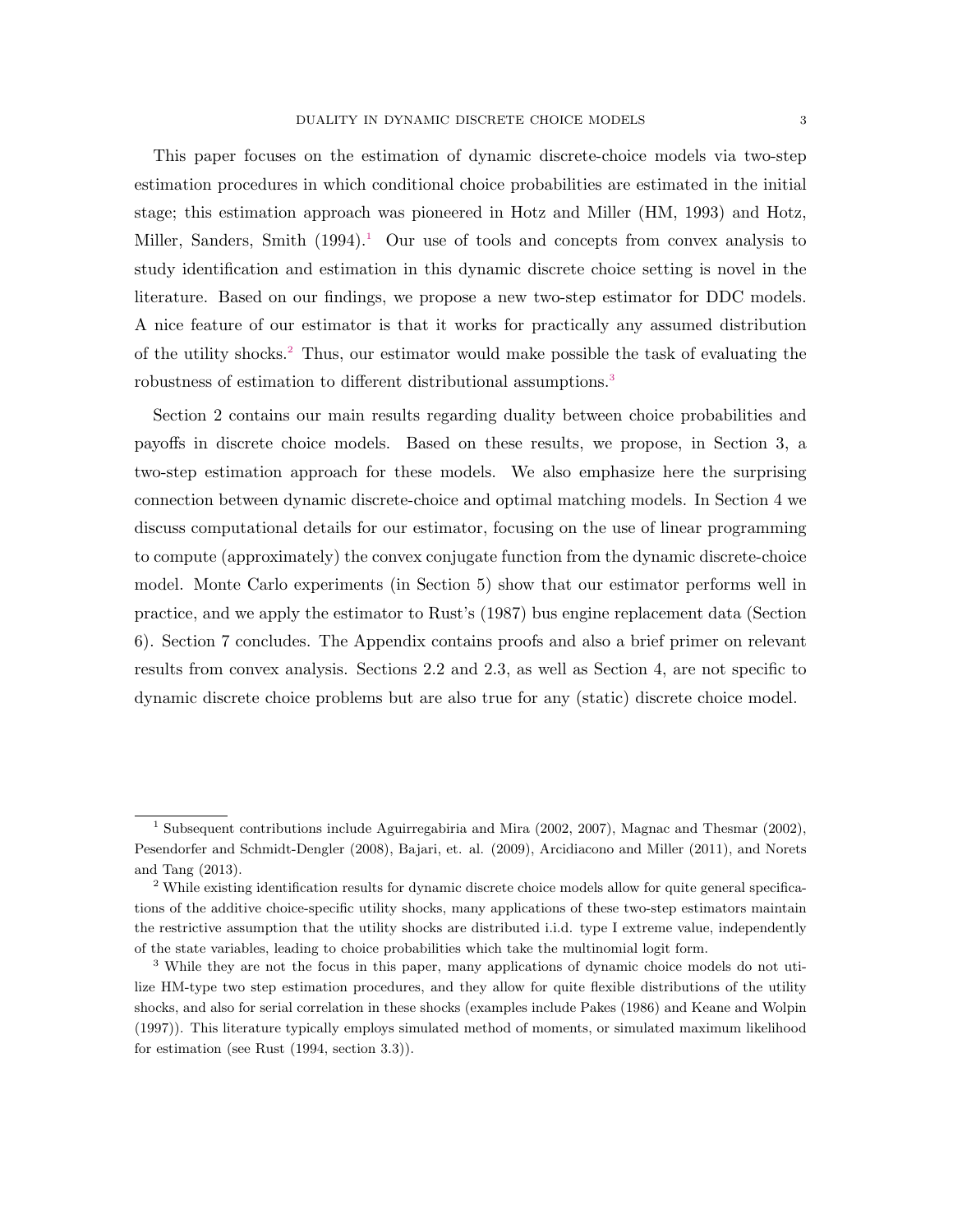#### 2. Basic Model

2.1. The framework. In this section we review the basic dynamic discrete-choice setup, as encapsulated in Rust's (1987) seminal paper. The state variable is  $x \in \mathcal{X}$  which we assume to take only a finite number of values. Agents choose actions  $y \in \mathcal{Y}$  from a finite space  $\mathcal{Y} = \{0, 1, \ldots, D\}$ . The single-period utility flow which an agent derives from choosing y in a given period is

$$
\bar{u}_y\left(x\right) + \varepsilon_y
$$

where  $\varepsilon_y$  denotes the utility shock pertaining to action y, which differs across agents. Across agents and time periods, the set of utility shocks  $\varepsilon \equiv (\varepsilon_y)_{y \in \mathcal{Y}}$  is distributed according to a joint distribution function  $Q(\dots; x)$  which can depend on the current values of the state variable x. We assume that this distribution  $Q$  is known to the researcher.

Throughout, we consider a stationary setting in which the agent's decision environment remains unchanged across time periods; thus, for any given period, we use primes (') to denote next-period values. Following Rust (1987), and most of the subsequent papers in this literature, we maintain the following conditional independence assumption (which rules out serially persistent forms of unobserved heterogeneity<sup>[4](#page-4-0)</sup>):

**Assumption 1** (Conditional Independence).  $(x, \varepsilon)$  evolves across time periods as a controlled first-order Markov process, with transition

$$
Pr(x', \varepsilon'|y, x, \varepsilon) = Pr(\varepsilon'|x', y, x, \varepsilon) \cdot Pr(x'|y, x, \varepsilon)
$$

$$
= Pr(\varepsilon'|x') \cdot Pr(x'|y, x).
$$

The discount rate is  $\beta$ . Agents are dynamic optimizers whose choices each period satisfy<sup>[5](#page-4-1)</sup>

<span id="page-4-3"></span>
$$
y \in \arg\max_{\tilde{y} \in \mathcal{Y}} \left\{ \bar{u}_{\tilde{y}}\left(x\right) + \varepsilon_{\tilde{y}} + \beta \mathbb{E}\left[\bar{V}\left(x', \varepsilon'\right) | x, \tilde{y}\right] \right\},\tag{1}
$$

where the value function  $\bar{V}$  is recursively defined via Bellman's equation as<sup>[6](#page-4-2)</sup>

$$
\bar{V}(x,\varepsilon) = \max_{\tilde{y}\in\mathcal{Y}} \left\{ \bar{u}_{\tilde{y}}(x) + \varepsilon_{\tilde{y}} + \beta \mathbb{E}\left[\bar{V}(x',\varepsilon')\,|x,\tilde{y}\right]\right\}.
$$

<span id="page-4-0"></span><sup>4</sup> See Norets (2009), Kasahara and Shimotsu (2009), Arcidiacono and Miller (2011), and Hu and Shum (2012).

<span id="page-4-1"></span><sup>&</sup>lt;sup>5</sup> We have used Assumption 1 to eliminate  $\varepsilon$  as a conditioning variable in the expectation in Eq. [\(1\)](#page-4-3).

<span id="page-4-2"></span><sup>6</sup> See, eg., Bertsekas (1987, chap. 5) for an introduction and derivation of this equation.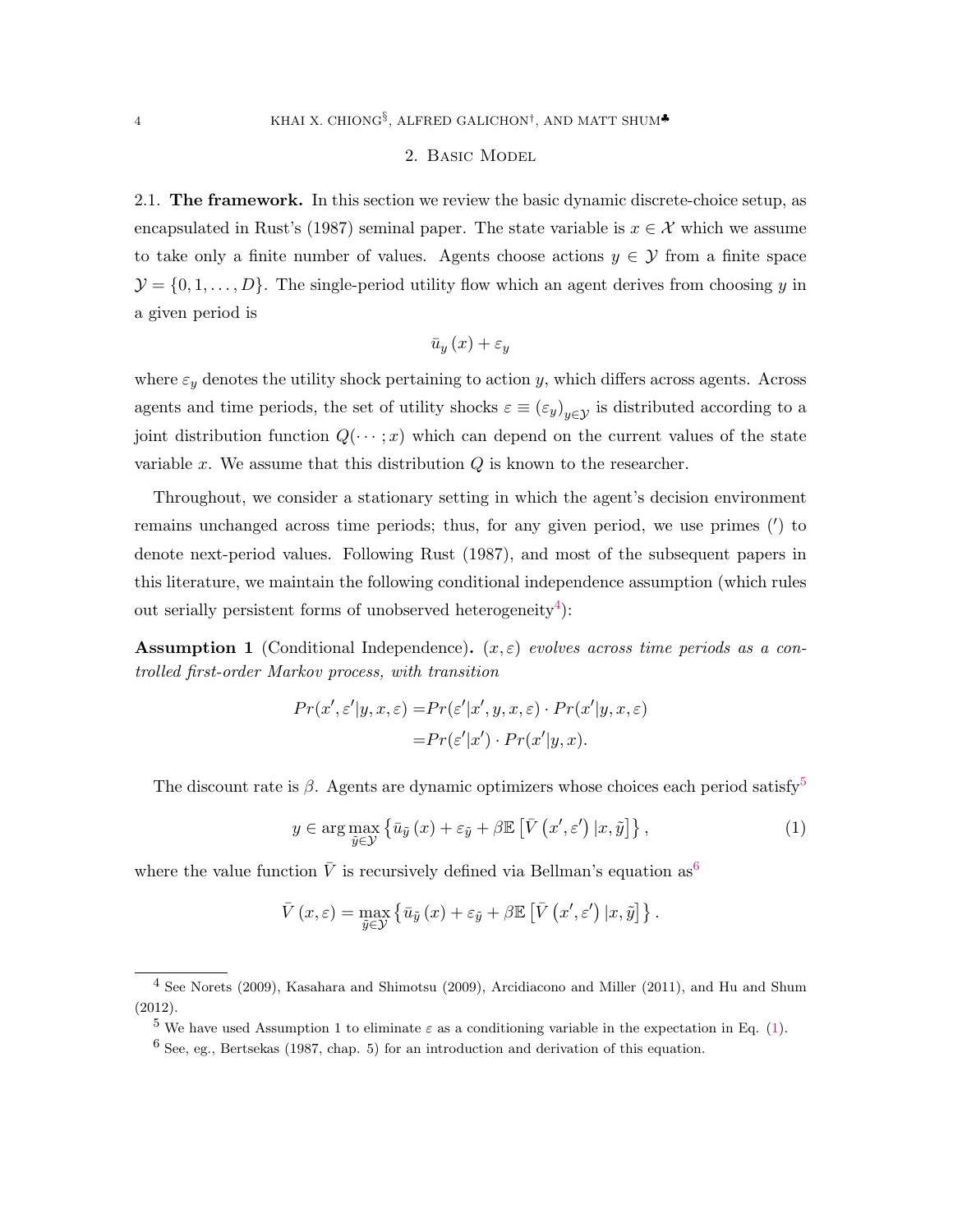$V(x)$ , the ex-ante value function, is defined as:<sup>[7](#page-5-0)</sup>

$$
V(x) = \mathbb{E}\left[\bar{V}(x,\varepsilon)|x\right].
$$

The expectation above is conditional on the current state x. In the literature,  $V(x)$  is called the ex-ante (or integrated) value function, because it measures the continuation value of the dynamic optimization problem before the agent observes his shocks  $\varepsilon$ , so that the optimal action is still stochastic from the agent's point of view.

Next we define the *choice-specific value functions* as consisting of two terms: the perperiod utility flow and the discounted continuation payoff:

$$
w_y(x) \equiv \bar{u}_y(x) + \beta \mathbb{E}\left[V(x')|x,y\right].
$$

In this paper, the utility flows  $\{u_y(x); \forall y \in \mathcal{Y}, \forall x \in \mathcal{X}\}\$ , and subsequently also the choicespecific value functions  $\{w_y(x), \forall y, x\}$ , will be treated as unknown parameters; and we will study the identification and estimation of these parameters. For this reason, in the initial part of the paper, we will suppress the explicit dependence of  $w_y$  on x for convenience.

Given these preliminaries, we derive the duality which is central to this paper.

2.2. The social surplus function and its convex conjugate. We start by introducing the expected indirect utility of a decision maker facing the  $|y|$ -dimensional vector of choicespecific values  $w \equiv \{w_y, y \in \mathcal{Y}\}'$ :

$$
\mathcal{G}\left(w;x\right) = \mathbb{E}\left[\max_{y \in \mathcal{Y}} \left(w_y + \varepsilon_y\right)|x\right] \tag{2}
$$

where the expectation is assumed to be finite and is taken over the distribution of the utility shocks,  $Q(\cdot; x)$ . This function  $\mathcal{G}(\cdot; x) : \mathbb{R}^{|\mathcal{Y}|} \to \mathbb{R}$ , is called the "social surplus function" in McFadden's (1978) random utility framework, and can be interpreted as the expected welfare of a representative agent in the dynamic discrete-choice problem.

<span id="page-5-0"></span><sup>&</sup>lt;sup>7</sup> There is a difference between the definition of  $V(x)$  and the last terms in Equation (1) above. Here, we are considering the expectation of the value function  $\bar{V}(x,\varepsilon)$  taken over the distribution of  $\varepsilon|x$  (ie. holding the first argument fixed). In the last term of Eq. (1), however, we are considering the expectation over the joint distribution of  $(x', \varepsilon')|x$  (ie. holding neither argument fixed).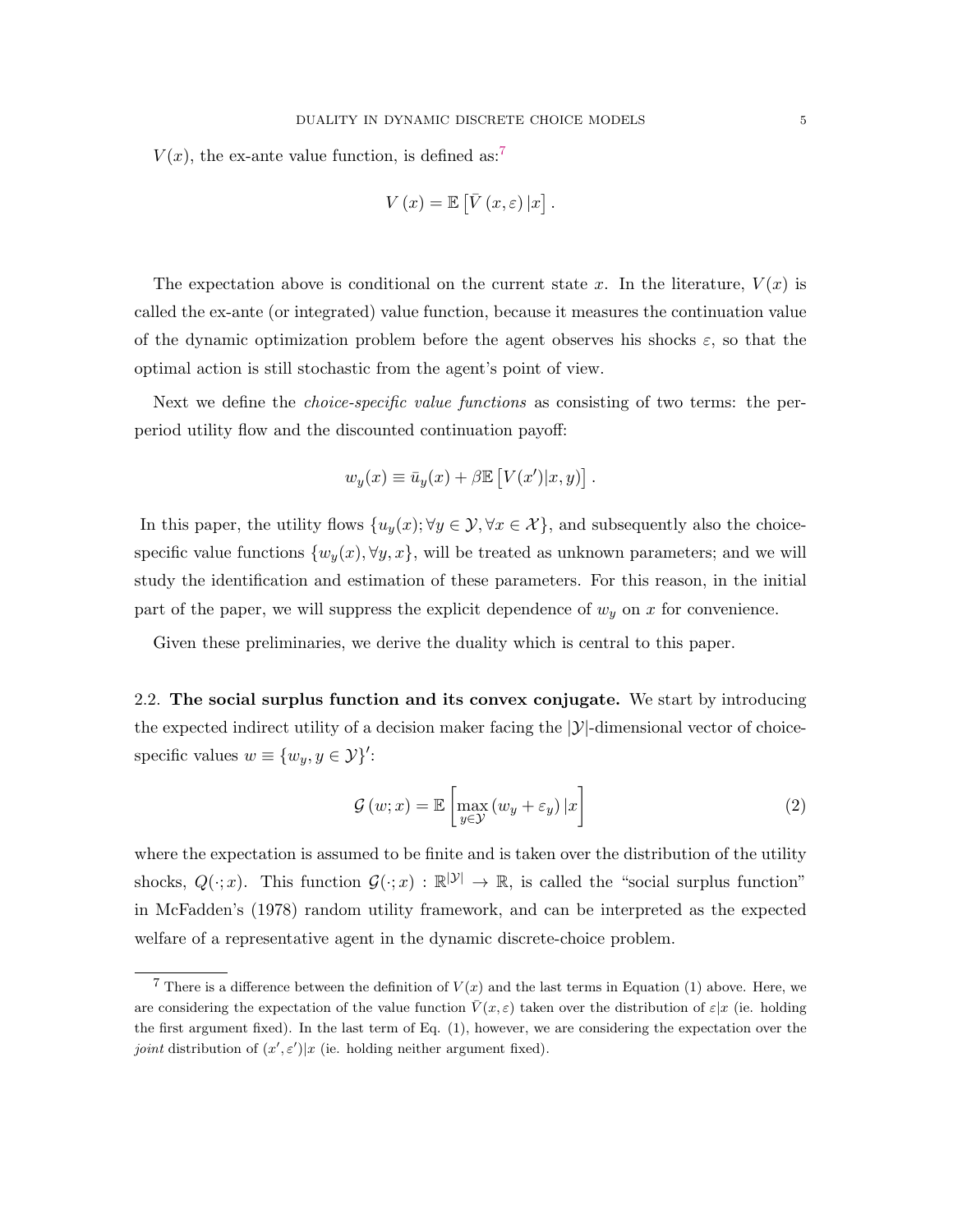For convenience in what follows, we introduce the notation  $Y(w, \varepsilon)$  to denote an agent's optimal choice given the vector of choice-specific value functions  $w$  and the vector of utility shocks  $\varepsilon$ ; that is,  $Y(w, \varepsilon) = \text{argmax}_{y \in \mathcal{Y}} (w_y + \varepsilon_y)^8$  $Y(w, \varepsilon) = \text{argmax}_{y \in \mathcal{Y}} (w_y + \varepsilon_y)^8$ . This notation makes explicit the randomness in the optimal alternative (arising from the utility shocks  $\varepsilon$ ). We get

<span id="page-6-3"></span>
$$
\mathcal{G}(w;x) = \mathbb{E}\left[w_{Y(w,\varepsilon)} + \varepsilon_{Y(w,\varepsilon)}|x\right] = \sum_{y \in \mathcal{Y}} \underbrace{Pr(Y(w,\varepsilon) = y|x)}_{\equiv p_y(x)} (w_y + \mathbb{E}[\varepsilon_y | Y(w,\varepsilon) = y, x]) \tag{3}
$$

which shows an alternative expression for the social surplus function as a weighted average, where the weights are the components of the vector of *conditional choice probabilities*  $p(x)$ . For the remainder of this section, we suppress the dependence of all quantities on  $x$  for convenience. In later sections, we will reintroduce this dependence when it is necessary.

In the case when the social surplus function  $\mathcal{G}(w)$  is differentiable (which holds for most discrete-choice model specifications considered in the literature<sup>[9](#page-6-1)</sup>), we obtain a well-known fact that the vector of choice probabilities  $p$  compatible with rational choice coincides with the gradient of  $\mathcal G$  at  $w$ :

<span id="page-6-4"></span>Proposition 1 (The Williams-Daly-Zachary (WDZ) Theorem).

$$
p = \nabla \mathcal{G}(w).
$$

This result, which is analogous to Roy's Identity in discrete choice models, is expounded in McFadden (1978) and Rust (1994; Thm. 3.1)). It characterizes the vector of choice probabilities corresponding to optimal behavior in a discrete choice model as the gradient of the social surplus function. For completeness, we include a proof in the Appendix. The WDZ theorem provides a mapping from the choice-specific value functions (which are unobserved by researchers) to the observed choice probabilities  $p$ .

However, the identification problem is the reverse problem, namely to determine the set of w which would lead to a given vector of choice probabilities. This problem is exactly solved by convex duality and the introduction of the convex conjugate of  $\mathcal{G}$ , which we denote as  $\mathcal{G}^{*,10}$  $\mathcal{G}^{*,10}$  $\mathcal{G}^{*,10}$ 

<span id="page-6-0"></span><sup>&</sup>lt;sup>8</sup> We use w and  $\varepsilon$  (and also p below) to denote vectors, while  $w_y$  and  $\varepsilon_y$  (and  $p_y$ ) denote the y-th component of these vectors.

<span id="page-6-1"></span><sup>9</sup> This includes logit, nested logit, multinomial probit, etc. in which the distribution of the utility shocks is absolutely continuous and  $w$  is bounded, cf. Lemma 1 in Shi, Shum and Wong (2014).

<span id="page-6-2"></span><sup>&</sup>lt;sup>10</sup> Details of convex conjugates are expounded in the Appendix. Convex conjugates are also encountered in classic producer and consumer theory. For instance, when  $f$  is the convex cost function of the firm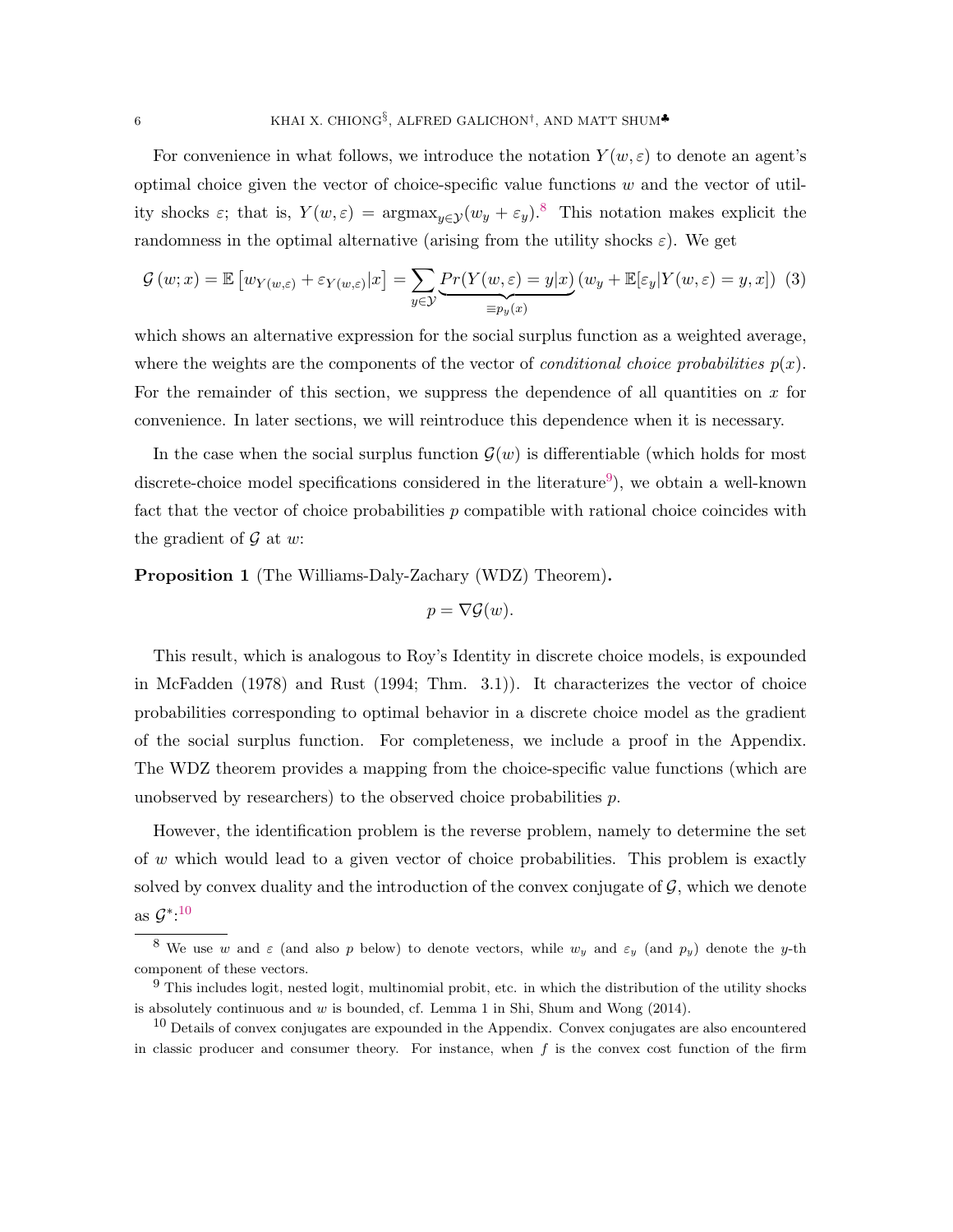**Definition 1** (Convex Conjugate). We define  $\mathcal{G}^*$ , the Legendre-Fenchel conjugate function of  $G$  (a convex function), by

<span id="page-7-0"></span>
$$
\mathcal{G}^*(p) = \sup_{w \in \mathbb{R}^{\mathcal{Y}}} \left\{ \sum_{y \in \mathcal{Y}} p_y w_y - \mathcal{G}(w) \right\}.
$$
 (4)

Equation [\(4\)](#page-7-0) above has the property that if p is not a probability, that is if either conditions  $p_y \geq 0$  or  $\sum_{y \in \mathcal{Y}} p_y = 1$  do not hold, then  $\mathcal{G}^*(p) = +\infty$ . Because the choicespecific value functions  $w$  and the choice probabilities  $p$  are, respectively, the arguments of the functions  $G$  and its convex conjugate function  $G^*$ , we say that w and p are related in the sense of conjugate duality. The theorem below states an implication of this duality, and provides an "inverse" correspondence from the observed choice probabilities back to the unobserved  $w$ , which is a necessary step for identification and estimation.

<span id="page-7-2"></span>Theorem 1. The following pair of equivalent statements capture the empirical content of the DDC model:

(*i*) p is in the subdifferential of  $\mathcal G$  at w

<span id="page-7-4"></span>
$$
p \in \partial \mathcal{G}(w) \,,\tag{5}
$$

 $\label{eq:3} \emph{(ii)} \,\, w \,\, \emph{is in the subdifferential of $\mathcal{G}^*$ at $p$}$ 

<span id="page-7-3"></span>
$$
w \in \partial \mathcal{G}^*(p). \tag{6}
$$

The definition and properties of the subdifferential of a convex function are provided in Appendix  $A$ .<sup>[11](#page-7-1)</sup> Part (i) is, of course, connected to the WDZ theorem above; indeed, it is the WDZ theorem when  $\mathcal{G}(w)$  is differentiable at w. Hence, it encapsulates an optimality requirement that the vector of observed choice probabilities  $p$  be derived from optimal discrete-choice decision making for some unknown vector  $w$  of choice-specific value functions.

<sup>(</sup>decreasing returns to scale in production), then the convex conjugate of the cost function,  $f^*$ , is in fact the firm's optimal profit function.

<span id="page-7-1"></span><sup>&</sup>lt;sup>[1](#page-7-2)1</sup> G is differentiable at w if and only if  $\partial \mathcal{G}(w)$  is single-valued. In that case, part (i) of Th. 1 reduces to  $p = \nabla \mathcal{G}(w)$ , which is the WDZ theorem. If, in addition,  $\nabla \mathcal{G}$  is one-to-one, then we immediately get  $w = (\nabla \mathcal{G})^{-1}(p)$ , or  $\nabla \mathcal{G}^*(p) = (\nabla \mathcal{G})^{-1}(p)$ , which is the case of the classical Legendre transform. However, as we show below,  $\nabla \mathcal{G}(w)$  is not typically one-to-one in discrete choice models, so that the statement in part (ii) of Th. [1](#page-7-2) is more suitable.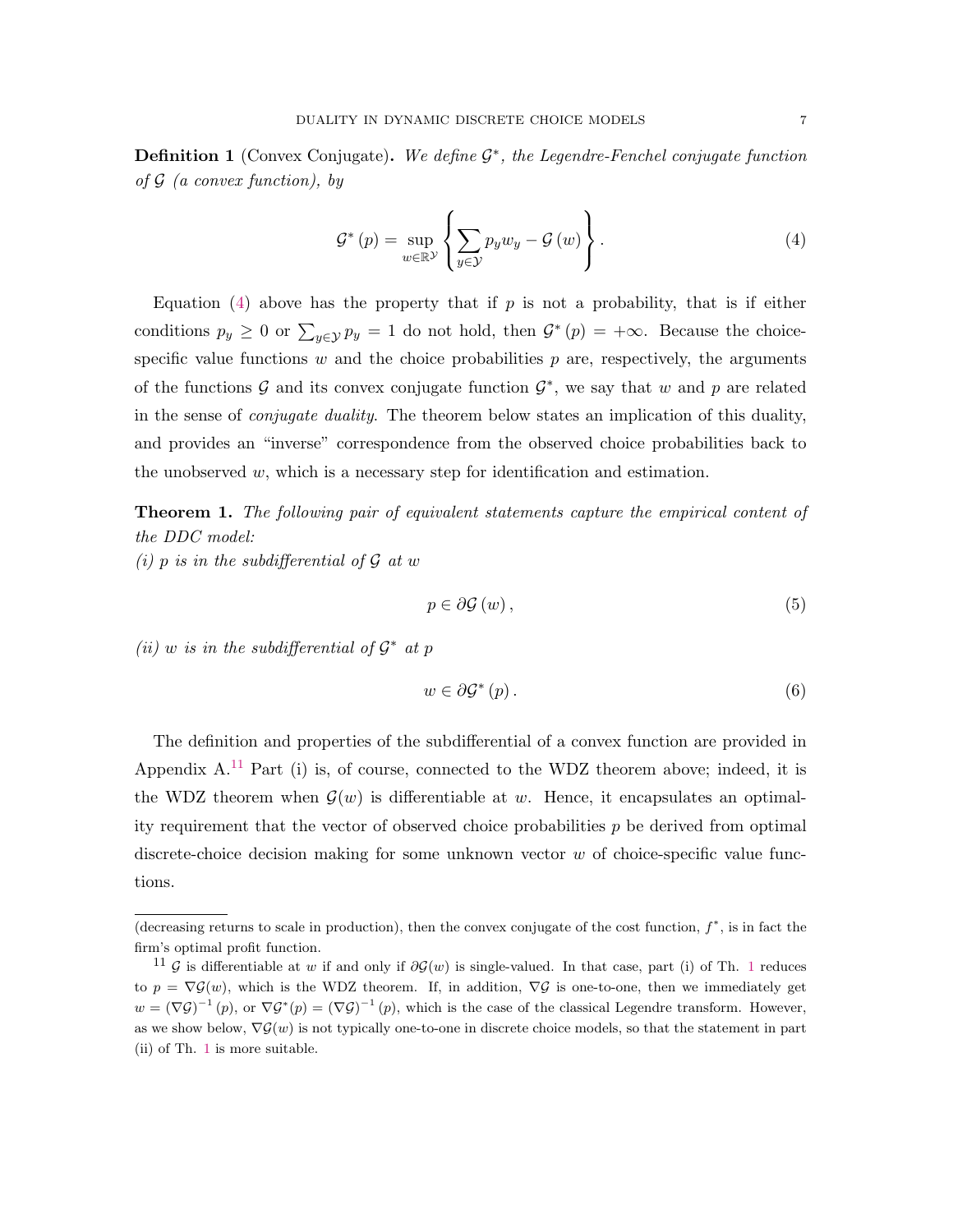Part (ii) of this proposition, which describes the "inverse" mapping from conditional choice probabilities to choice-specific value functions, does not appear to have been exploited in the literature on dynamic discrete choice. It relates to Galichon and Salanié (2012) who use convex analysis to estimate matching games with transferable utilities. It specifically states that the vector of choice-specific value functions can be identified from the corresponding vector of observed choice probabilities  $p$  as the subgradient of the convex conjugate function  $\mathcal{G}^*(p)$ . Eq. [\(6\)](#page-7-3) is also constructive, and suggests a procedure for computing the choice-specific value functions corresponding to observed choice probabilities. We will fully elaborate this procedure in subsequent sections<sup>[12](#page-8-0)</sup>.

Appendix A contains additional derivations related to the subgradient of a convex func-tion. Specifically, it is known (Eq. [\(25\)](#page-31-0)) that  $\mathcal{G}(w) + \mathcal{G}^*(p) = \sum_{y \in \mathcal{Y}} p_y w_y$  if and only if  $p \in \partial \mathcal{G}(w)$ . Combining this with Eq. [\(3\)](#page-6-3), we obtain an alternative expression for the convex conjugate function  $\mathcal{G}^*$ :

$$
\mathcal{G}^*(p) = -\sum_y p_y \mathbb{E}[\varepsilon_y | Y(w, \varepsilon) = y],\tag{7}
$$

corresponding to the weighted expectations of the utility shocks  $\varepsilon_y$  conditional on choosing the option y. It is also known that the subdifferential  $\partial \mathcal{G}^*(p)$  corresponds to the set of maximizers in the program [\(4\)](#page-7-0) which define the conjugate function  $\mathcal{G}^*(p)$ ; that is,

$$
w \in \partial \mathcal{G}^*(p) \quad \Leftrightarrow \quad w \in \operatorname{argmax}_{w \in \mathbb{R}^{\mathcal{Y}}} \left\{ \sum_{y \in \mathcal{Y}} p_y w_y - \mathcal{G}(w) \right\}.
$$
 (8)

Later, we will exploit this variational representation of the subdifferential  $\mathcal{G}^*(p)$  for computational purposes; cf. Section 4 below.

Example 1 (Logit). Before proceeding, we discuss the logit model, for which the functions and relations above reduce to familiar expressions. When the distribution  $Q$  of  $\varepsilon$  obeys an extreme value type I distribution, it follows from Extreme Value theory that  $\mathcal G$  and  $\mathcal G^*$  can be obtained in closed form<sup>[13](#page-8-1)</sup>:  $\mathcal{G}(w) = \log(\sum_{y \in \mathcal{Y}} \exp(w_y)) + \gamma$ , while  $\mathcal{G}^*(p) = \sum_{y \in \mathcal{Y}} p_y \log p_y - \gamma$ 

<span id="page-8-0"></span><sup>&</sup>lt;sup>[1](#page-7-2)2</sup> Clearly, Theorem 1 also applies to static random utility discrete-choice models, with the  $w(x)$  being interpreted as the utility indices for each of the choices. As such, Eq. [\(6\)](#page-7-3) relates to results regarding the invertibility of the mapping from utilities to choice probabilities in static discrete choice models (e.g. Berry (1994); Haile, Hortacsu, and Kosenok (2008); Berry, Gandhi, and Haile (2013)). Similar results have also arisen in the literature on stochastic learning in games (Hofbauer and Sandholm (2002); Cominetti, Melo and Sorin (2010)).

<span id="page-8-1"></span><sup>13</sup> Relatedly, Arcidiacono and Miller (2011, pp. 1839-1841) discuss computational and analytical solutions for the  $\mathcal{G}^*$  function in the generalized extreme value setting.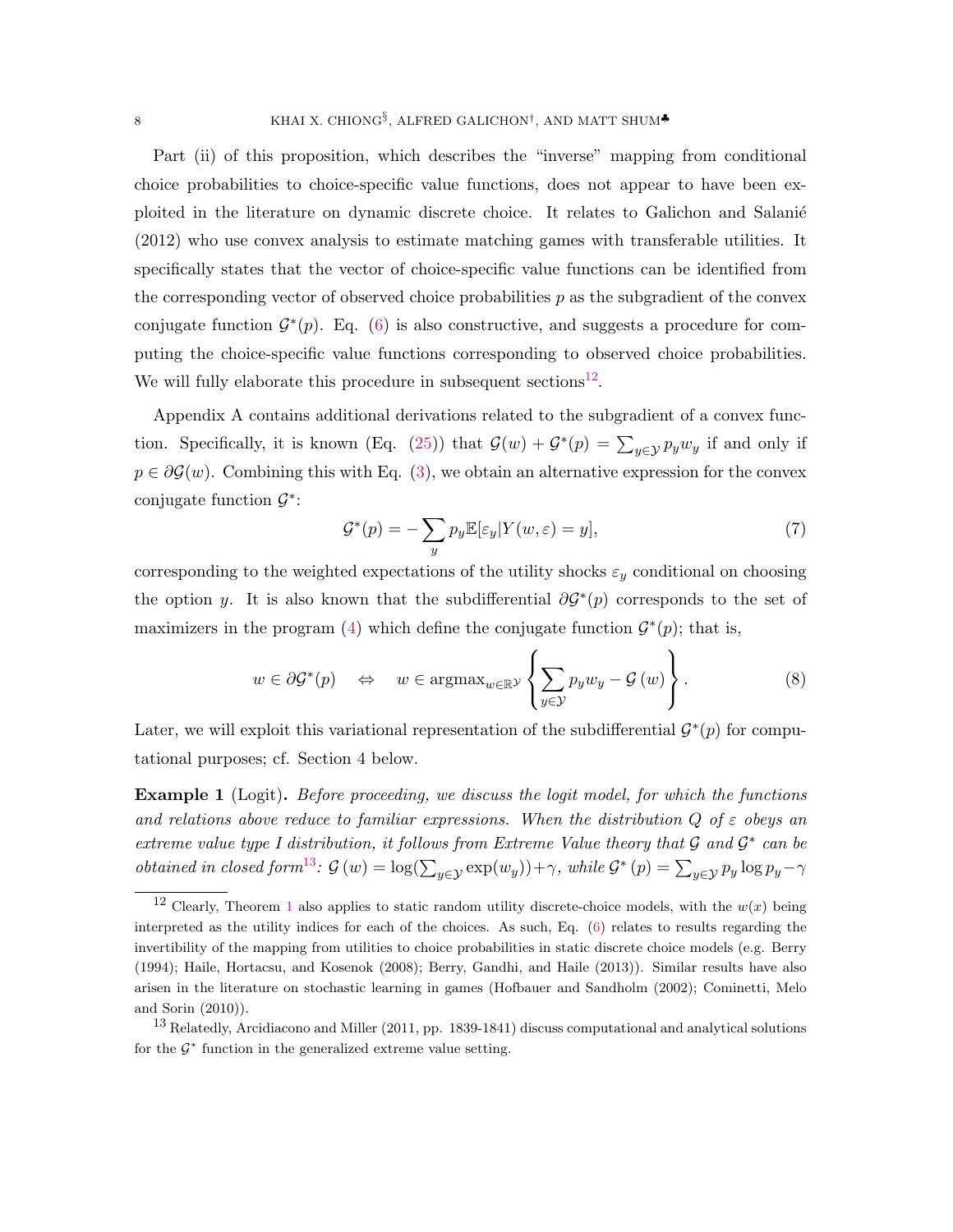if p belongs in the interior of the simplex,  $G^*(p) = +\infty$  otherwise  $(\gamma \approx 0.57$  is Euler's constant). Hence in this case,  $\mathcal{G}^*$  is the entropy of distribution  $p$ (see Anderson, de Palma, Thisse (1988) and references therein).

The subdifferential of  $\mathcal{G}^*$  is characterized as follows:  $w \in \partial \mathcal{G}^*(p)$  if and only if  $w_y =$  $\log p_y - K$ , for some  $K \in \mathbb{R}$ . In this logit case the convex conjugate function  $\mathcal{G}^*$  is the entropy of distribution p, which explains why it can be called a generalized entropy function even in non-logit contexts.

<span id="page-9-3"></span>2.3. Identification. It follows from Theorem [1](#page-7-2) that the identification of systematic utilities boils down to the problem of computing the subgradient of a generalized entropy function. However, from examining the social surplus function  $\mathcal{G}$ , we see that if  $w \in \partial \mathcal{G}^*(p)$ , then it is also true that  $w - K \in \partial \mathcal{G}^*(p)$ , where  $K \in \mathbb{R}^{|\mathcal{Y}|}$  is a vector taking values of K across all  $\mathcal Y$  components. Indeed, the choice probabilities are only affected by the differences in the levels offered by the various alternatives. In what follows, we shall tackle this indeterminacy problem by isolating a particular  $w^0$  among those satisfying  $w \in \partial \mathcal{G}^*(p)$ , where we choose

<span id="page-9-1"></span>
$$
\mathcal{G}\left(w^{0}\right) = 0.\tag{9}
$$

We will impose the following assumption on the heterogeneity.

<span id="page-9-2"></span>**Assumption 2** (Full Support). Assume the distribution Q of the vector of utility shocks  $\varepsilon$ is such that the distribution of the vector  $(\varepsilon_y - \varepsilon_1)_{y \neq 1}$  has full support.

Under this assumption, Theorem [2](#page-9-0) below shows that Eq. [\(9\)](#page-9-1) defines  $w^0$  uniquely. The-orem [3](#page-10-0) will then show that the knowledge of  $w^0$  allows for easy recovery of all vectors w satisfying  $p \in \partial \mathcal{G}(w)$ .

<span id="page-9-0"></span>**Theorem 2.** Under Assumption [2,](#page-9-2) let p be in the interior of the simplex  $\Delta^{|\mathcal{Y}|}$ , (i.e.  $p_y > 0$ for each y and  $\sum_{y} p_y = 1$ ). Then there exists a unique  $w^0 \in \partial \mathcal{G}^*(p)$  such that  $\mathcal{G}(w^0) = 0$ .

The proof of this theorem is in the Appendix. Moreover, even when Assumption [2](#page-9-2) is not satisfied,  $w^0$  will still be set-identified; Theorem [4](#page-17-0) below describes the identified set of  $w^0$ corresponding to a given vector of choice probabilities p.

Our next result is our main tool for identification; it shows that our choice of  $w^0(x)$ , as defined in Eq. [\(9\)](#page-9-1) is without loss of generality; it is not an additional model restriction, but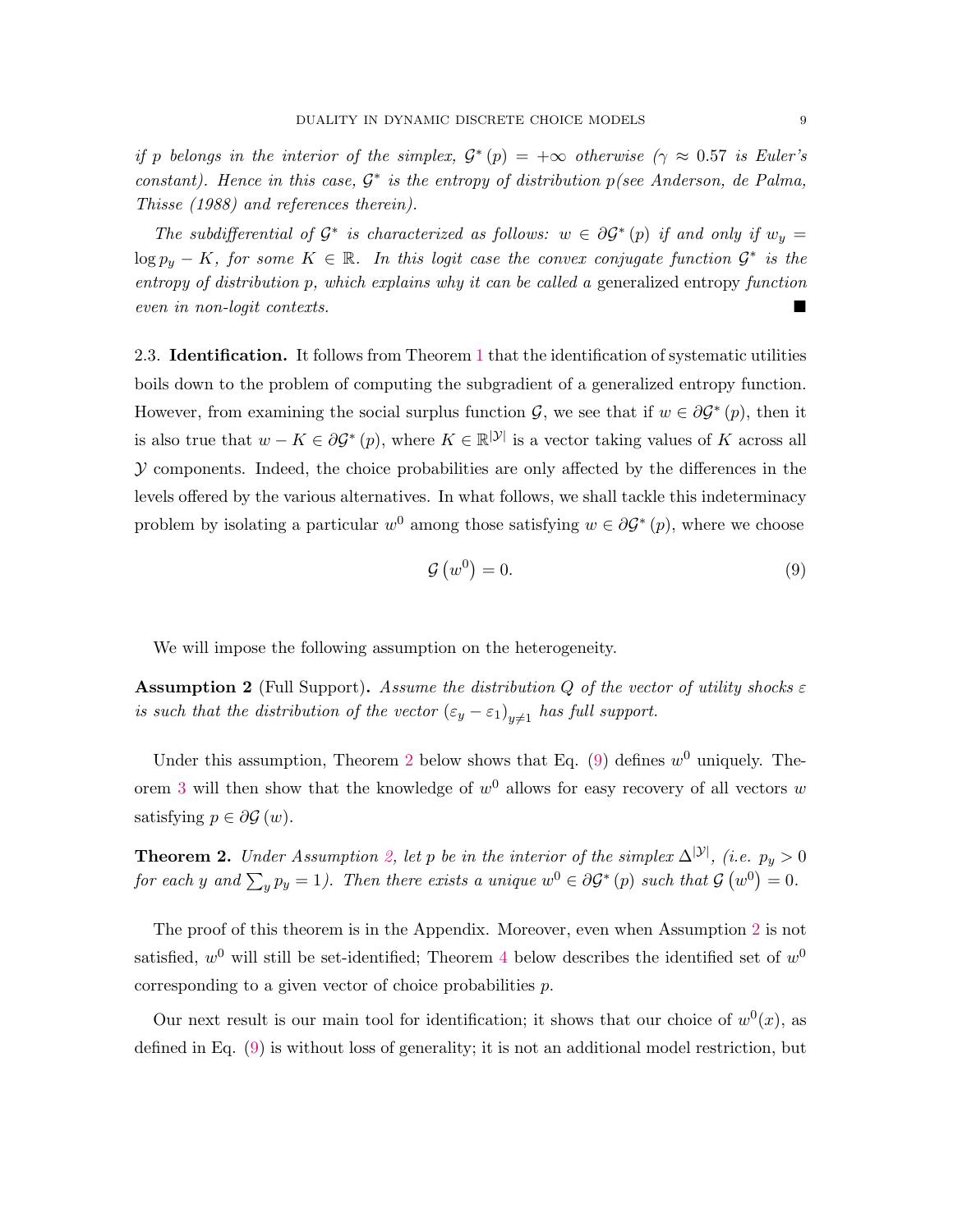merely a convenient way of *representing* all  $w(x)$  in  $\partial \mathcal{G}^*(p(x))$  with respect to a natural and convenient reference point.<sup>[14](#page-10-1)</sup>

<span id="page-10-0"></span>**Theorem 3.** Maintain Assumption [2,](#page-9-2) and let K denote any scalar  $K \in \mathbb{R}$ . The set of conditions

$$
w\in\partial\mathcal{G}^{\ast}\left( p\right) \ and\ \mathcal{G}\left( w\right) =K
$$

is equivalent to

$$
w_y = w_y^0 + K, \ \forall y \in \mathcal{Y}.
$$

This theorem shows that any vector within the set  $\partial \mathcal{G}^*(p)$  can be characterized as the sum of the (uniquely-determined, by Theorem [3\)](#page-10-0) vector  $w^0$  and a constant  $K \in \mathbb{R}$ . As we will see below, this is our invertibility result for dynamic discrete choice problems, as it will imply unique identification of the vector of choice-specific value functions corresponding to any observed vector of conditional choice probabilities.<sup>[15](#page-10-2)</sup>

<span id="page-10-3"></span>2.4. Empirical Content of Dynamic Discrete Choice Model. To summarize the empirical content of the model, we recall the fact that the ex-ante value function  $V$  solves the following equation

$$
V(x) = \sum_{y \in \mathcal{Y}} p_y(x) \left( \bar{u}_y(x) + \mathbb{E}[\varepsilon_y | Y(w, \varepsilon) = y, x] + \beta \sum_{x'} p(x'|x, y) V(x') \right)
$$

(derived in Pesendorfer and Schmidt-Dengler (2008), among others), where we write  $p(x'|x, y) =$  $Pr(x_{t+1} = x'|x_t = x, y_t = y)$ . Noting that the choice-specific value function is just

<span id="page-10-4"></span>
$$
w_y(x) = \bar{u}_y(x) + \beta \sum_{x'} p(x'|x, y) V(x'),
$$
\n(10)

and, comparing with Eq. [\(3\)](#page-6-3),

$$
V(x) = \mathcal{G}(w(x); x) \text{ and } p(x) \in \partial \mathcal{G}(w(x); x).
$$

<span id="page-10-1"></span> $14$  This indeterminacy issue has been resolved in the existing literature on dynamic discrete choice models (eg. Hotz and Miller (1993), Rust (1994), Magnac and Thesmar (2002) by focusing on the differences between choice-specific value functions, which is equivalent to setting  $w_{y_0}(x)$ , the choice-specific value function for a benchmark choice  $y_0$ , equal to zero. Compared to this, our choice of  $w^0(x)$  satisfying  $\mathcal{G}(w^0(x)) = 0$  is more convenient in our context, as it leads to a simple expression for the constant  $K$  (see Section [2.4\)](#page-10-3).

<span id="page-10-2"></span><sup>&</sup>lt;sup>15</sup> See Berry (1994), Chiappori and Komunjer (2010), Berry, Gandhi, and Haile (2012), among others, for conditions ensuring the invertibility or "univalence" of demand systems stemming from multinomial choice models, under settings more general than the random utility framework considered here.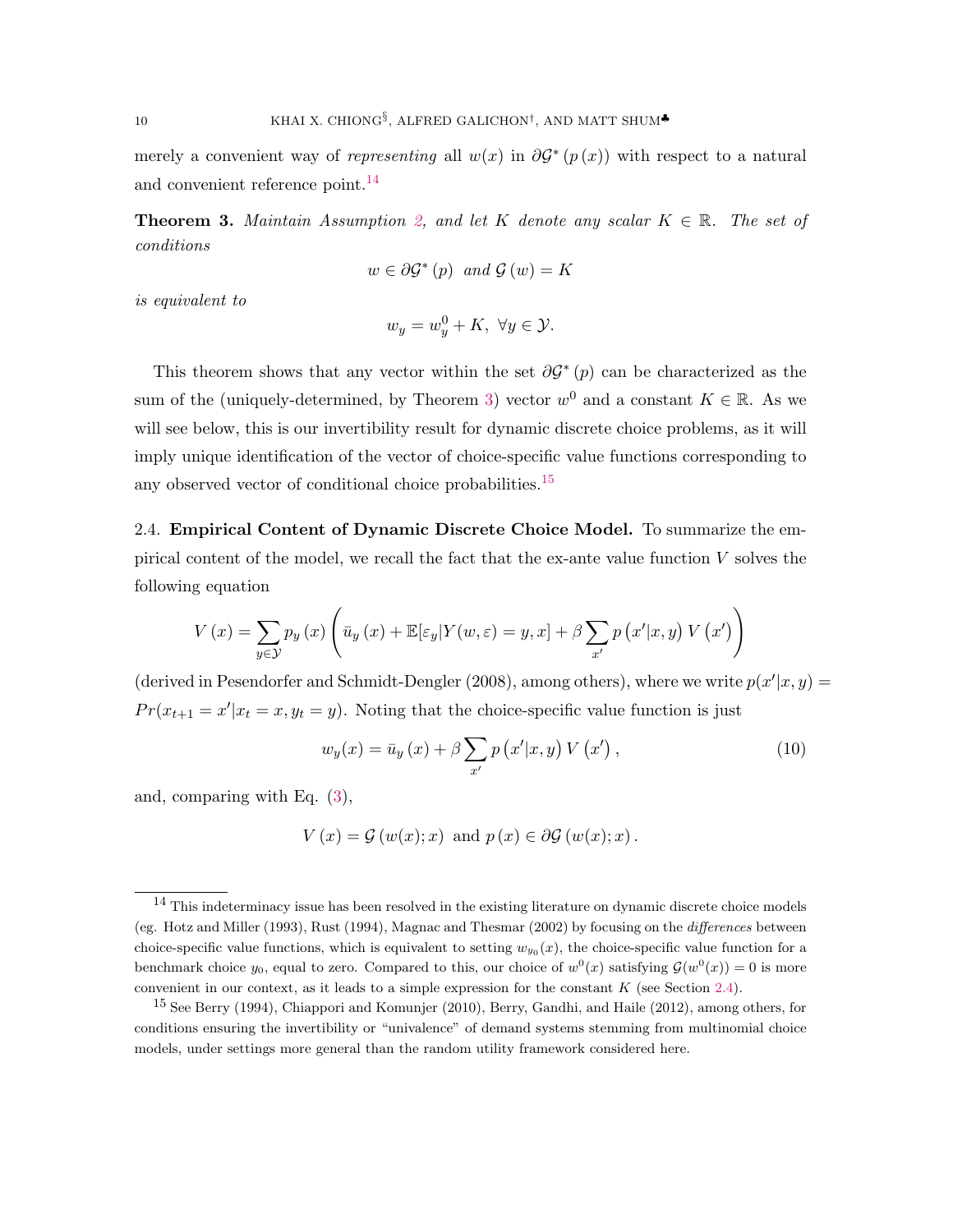Hence, by Theorem [3,](#page-10-0) the true  $w(x)$  will differ from  $w<sup>0</sup>(x)$  by a constant term  $V(x)$ :

$$
w(x) = w^{0}(x) + V(x)
$$

where  $w^0(x)$  is defined in Theorem [2.](#page-9-0) This result is also convenient for identification purposes, as it separates identification of w into two subproblems, the determination of  $w^0$ and the determination of V. Once  $w^0$  and V are known, the utility flows are determined from Eq. [\(10\)](#page-10-4). This motivates our two-step estimation procedure, which we describe next.

#### 3. Estimation using the Mass Transport Approach (MTA)

Based upon the derivations in the previous section, we present a two-step estimation procedure. In the first step, we use the results from Theorem [3](#page-10-0) to recover the vector of choice-specific value functions  $w^0(x)$  corresponding to each observed vector of choice probabilities  $p(x)$ . In the second step, we recover the utility flow functions  $\bar{u}_y(x)$  given the  $w^0(x)$  obtained from the first step.

3.1. First step. In the first step, the goal is to recover the vector of choice-specific value functions  $w^0(x) \in \partial \mathcal{G}^*(p(x))$  corresponding to the vector of observed choice probabilities  $p(x)$  for each value of x. In doing this, we use Theorem 1 above and Proposition 2 below, which show how  $w^0(x)$  belongs to the subdifferential of the conjugate function  $\mathcal{G}^*(p(x))$ . We delay discussing these details until Section 4. There, we will show how this problem of obtaining  $w^0(x)$  can be reformulated in terms of a class of mathematical programming problems, the Monge-Kantorovich mass transport problems, which leads to convenient computational procedures. Since this is the central component of our estimation procedure, we have named it the *mass transport approach* (MTA).

3.2. Second step. From the first step, we obtained  $w^0(x)$  such that  $w(x) = w^0(x) + V(x)$ . Now in the second step, we use the recursive structure of the dynamic model, along with fixing one of the utility flows, to *jointly* pin down the values of  $w(x)$  and  $V(x)$ . Finally, once  $w(x)$  and  $V(x)$  are known, the utility flows can be obtained from  $\bar{u}_y(x) = w_y(x) \beta \mathbb{E}\left[V(x')|x,y\right].$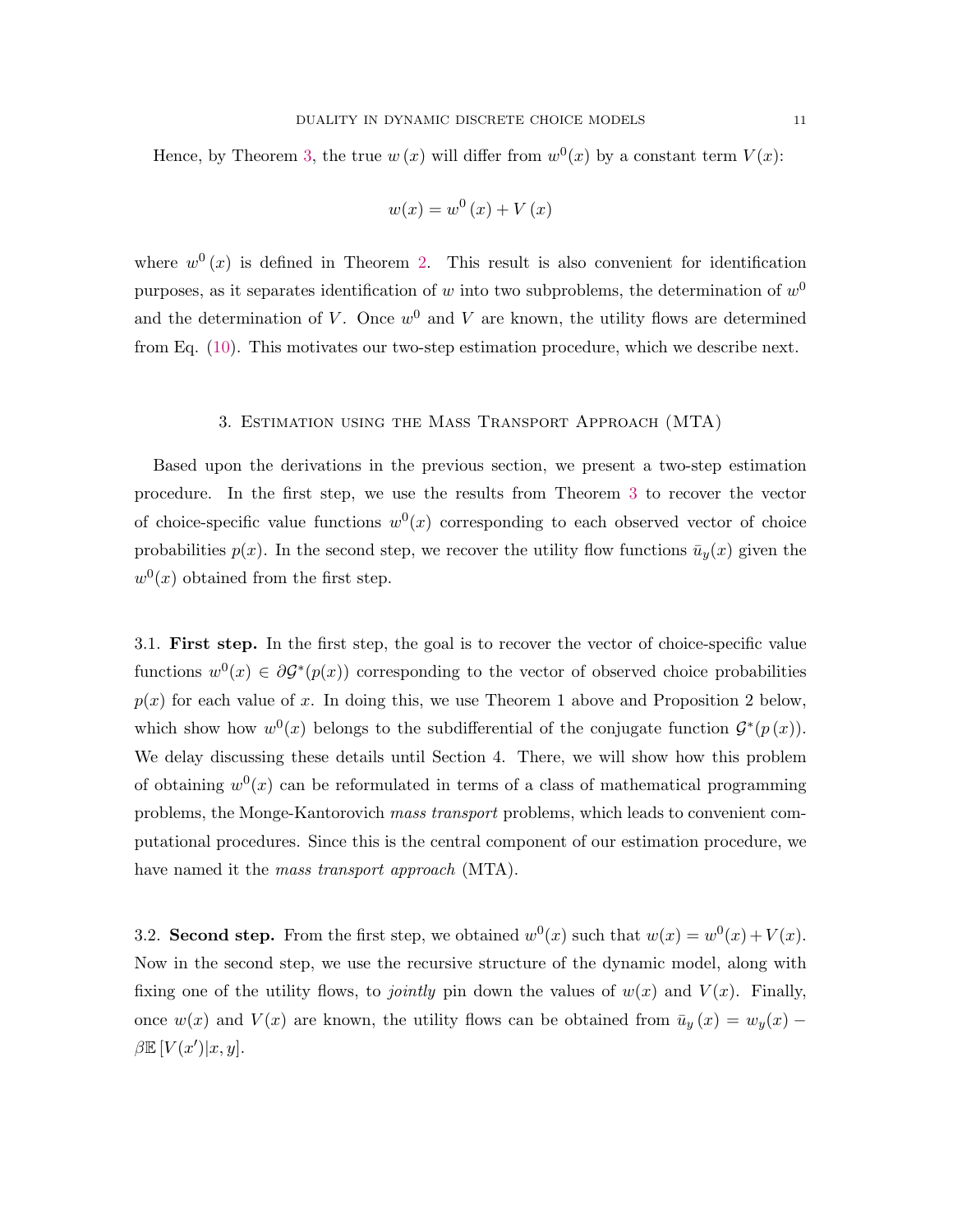In order to nonparametrically identify  $\bar{u}_y(x)$ , we need to fix some values of the utility flows. Following Bajari, Chernozhukov, Hong, and Nekipelov (2009), we fix the utility flow corresponding to a benchmark choice  $y_0$  to be constant at zero:<sup>[16](#page-12-0)</sup>

**Assumption 3** (Fix utility flow for benchmark choice).  $\forall x, \quad \bar{u}_{y_0}(x) = 0.$ 

With this assumption, we get

<span id="page-12-1"></span>
$$
0 = w_{y_0}^0(x) + V(x) - \beta \mathbb{E}\left[V(x')\,|x,y=y_0\right].\tag{11}
$$

Let W be the column vector whose general term is  $(w_{y_0}^0(x))_{x \in \mathcal{X}}$ , let V be the column vector whose general term is  $(V(x))_{x\in\mathcal{X}}$ , and let  $\Pi^0$  be the  $|\mathcal{X}|\times|\mathcal{X}|$  matrix whose general term  $\Pi_{ij}^0$  is  $Pr(x_{t+1} = j | x_t = i, y = y_0)$ . Equation [\(11\)](#page-12-1), rewritten in matrix notation, is

$$
W = \beta \Pi^0 V - V
$$

and for  $\beta < 1$ , matrix  $I - \beta \Pi^0$  is a diagonally dominant matrix. Hence, it is invertible and Equation [\(11\)](#page-12-1) becomes

<span id="page-12-2"></span>
$$
V = (\beta \Pi^0 - I)^{-1} W.
$$
 (12)

The right hand side of this equation is uniquely estimated from the data. After obtaining  $V(x)$ ,  $\bar{u}_y(x)$  can be nonparametrically identified by

<span id="page-12-3"></span>
$$
\bar{u}_y(x) = w_y^0(x) + V(x) - \beta \mathbb{E}[V(x')|x, y],\tag{13}
$$

where  $w^0(x)$  is as in Theorem [3,](#page-10-0) and V is given by [\(12\)](#page-12-2).

As a sanity check, one recovers  $\bar{u}_{y_0}(.) = W + V - \beta \Pi^0 V = 0$ . Also, when  $\beta \to 0$ , one recovers  $\bar{u}_y(x) = w_y^0(x) - w_{y_0}^0(x)$  which is the case in standard static discrete choice. Moreover, since our approach to identifying the utility flows is nonparametric, our MTA

<span id="page-12-0"></span><sup>&</sup>lt;sup>16</sup> In a static discrete-choice setting (i.e.  $\beta = 0$ ), this assumption would be a normalization, and without loss of generality. In a dynamic discrete-choice setting, however, this entails some loss of generality because different values for the utility flows imply different values for the choice-specific value functions, which leads to differences in the optimal choice behavior. Norets and Tang (2013) discuss this issue in greater detail.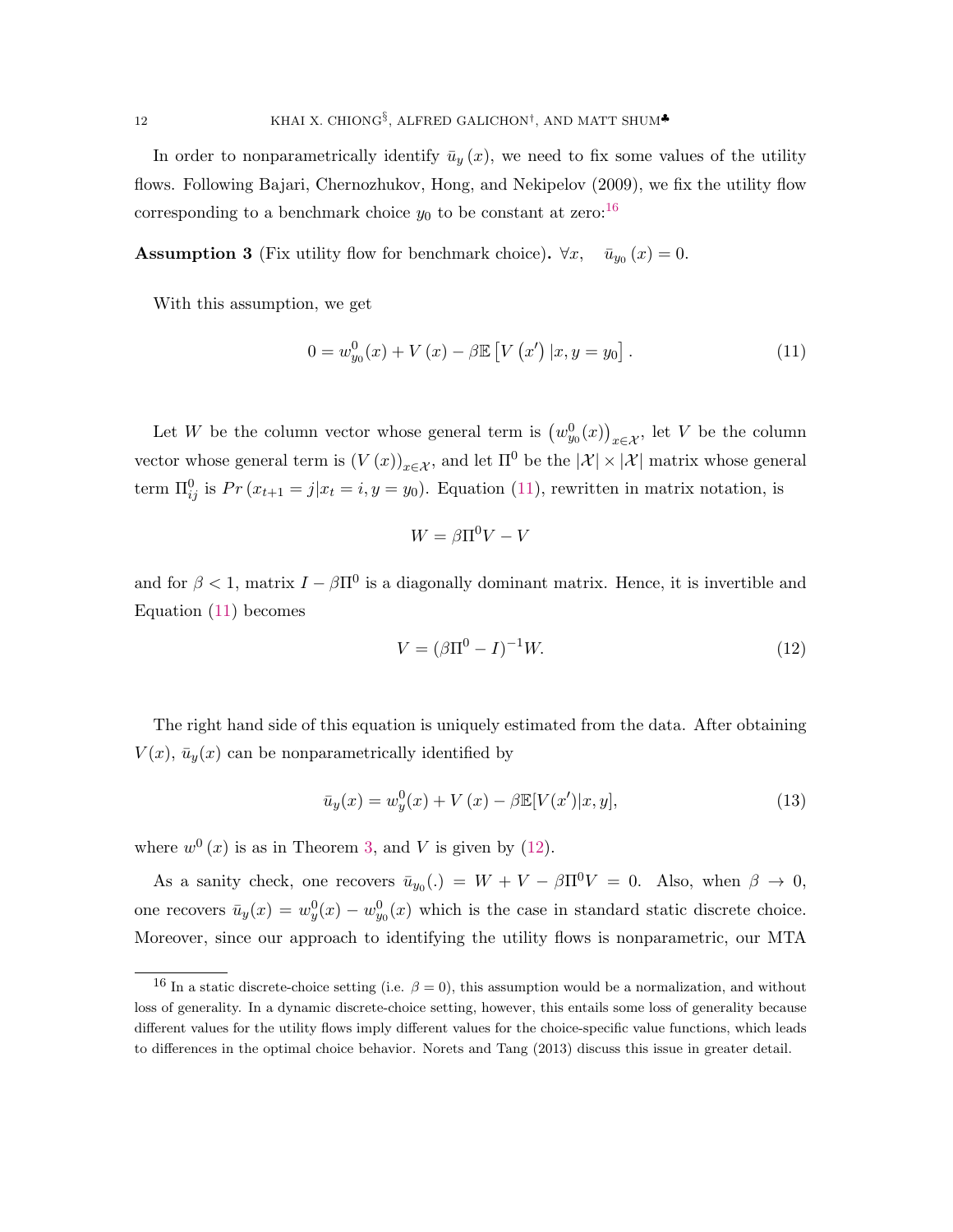approach does not leverage any known restrictions on the flow utility (including parametric or shape restrictions) in identifying or estimating the flow utilities. $17$ 

Eqs. [\(12\)](#page-12-2) and [\(13\)](#page-12-3) above, showing how the per-period utility flows can be recovered from the choice-specific value functions via a system of linear equations, echoes similar derivations in the existing literature (e.g. Aguirregabiria and Mira (2007), Pesendorfer and Schmidt-Dengler (2008), Arcidiacono and Miller (2011, 2013)). Hence, the innovative aspect of our MTA estimator lies not in the second step, but rather in the first step. In the next section, we delve into computational aspects of this first step.

Existing procedures for estimating DDC models typically rely on a small class of distributions for the utility shocks – primarily those in the extreme-value family, as in Example 1 above – because these distributions yield analytical (or near-analytical) formulas for the choice probabilities and  $\{\mathbb{E}[\varepsilon_y|Y(w,\varepsilon)=y,x]\}_y$ , the vector of conditional expectation of the utility shocks for the optimal choices, which is required in order to recover the utility flows<sup>[18](#page-13-1)</sup>. Our approach, however, which is based on computing the  $\mathcal{G}^*$  function, easily accommodates different choices for  $Q_{\varepsilon}$ , the (joint) distribution of the utility shocks conditional on X. Therefore, our findings expand the set of dynamic discrete-choice models suitable for applied work far beyond those with extreme-value distributed utility shocks.<sup>[19](#page-13-2)</sup>

## 4. Computational details for the MTA estimator

<span id="page-13-3"></span>In Section 4.1, we show that the problem of identification in DDC models can be formulated as a mass transport problem, and also how this may be implemented in practice. In showing how to compute  $\mathcal{G}^*$ , we exploit the connection, alluded to above, between this

<span id="page-13-0"></span><sup>&</sup>lt;sup>17</sup>To ensure that the inverted w satisfies certain shape restrictions, the linkage between w and the CCP will no longer be stipulated by the subdifferential of the convex conjugate function. It is possible that there exists a modification of the convex conjugate function that is *equivalent* to imposing certain shape restrictions on utilities. This is an interesting avenue for future research.

<span id="page-13-1"></span><sup>&</sup>lt;sup>18</sup> Related papers include Hotz and Miller (1993), Hotz, Miller, Sanders, Smith (1994), Aguirregabiria and Mira (2007), Pesendorfer and Schmidt-Dengler (2008), Arcidiacono and Miller (2011). Norets and Tang (2013) propose another estimation approach for binary dynamic choice models in which the choice probability function is not required to be known.

<span id="page-13-2"></span><sup>&</sup>lt;sup>19</sup> This remark is also relevant for static discrete choice models. In fact, the random-coefficients multinomial demand model of Berry, Levinsohn, and Pakes (1995) does not have a closed-form expression for the choice probabilities, thus necessitating a simulation-based inversion procedure. In ongoing work (Chiong, Galichon, Shum (2013)), we are exploring the estimation of random-coefficients discrete-choice demand models using our approach.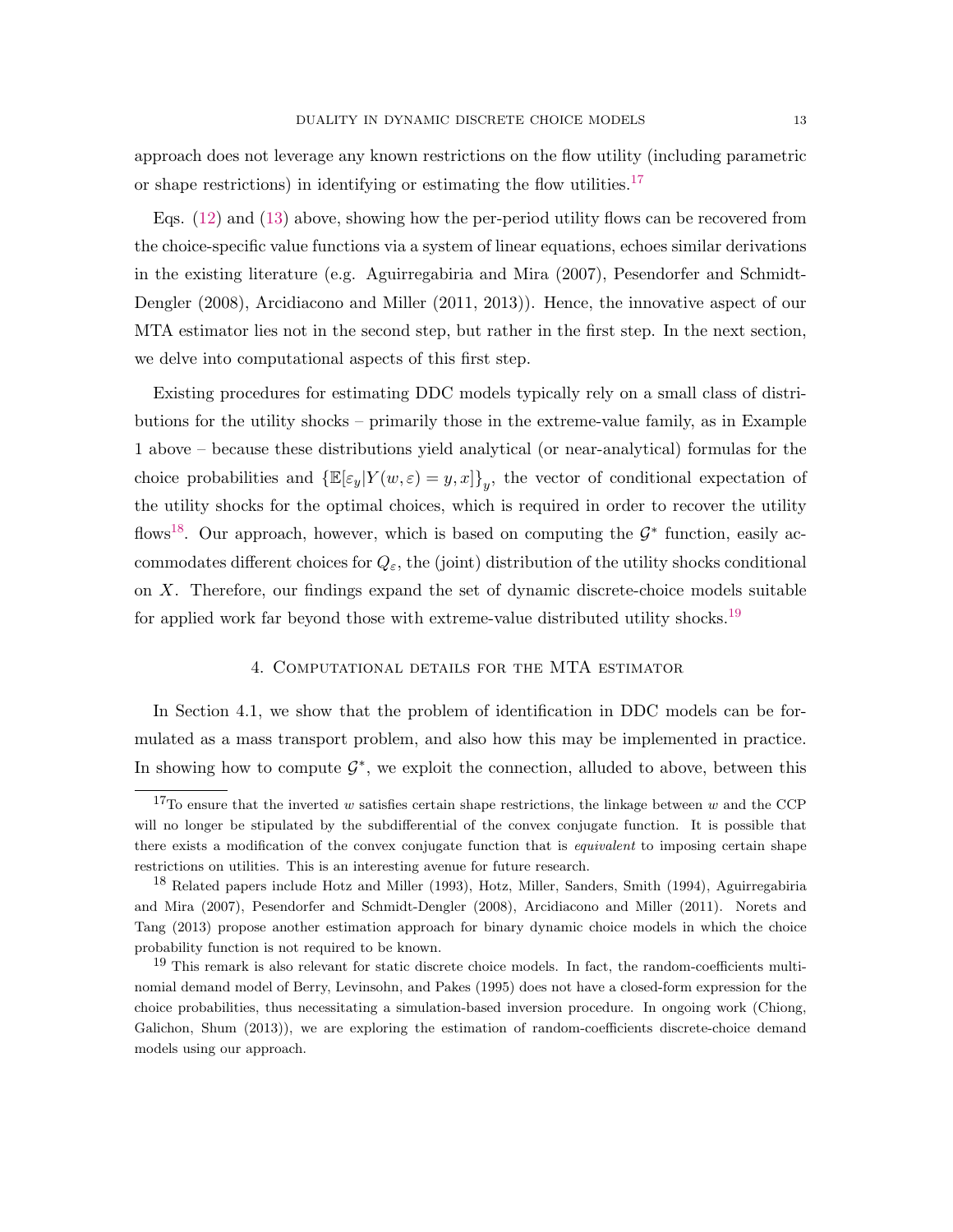function and the assignment game, a model of two-sided matching with transferable utility which has been used to model marriage and housing markets (such as Shapley and Shubik (1971) and Becker (1973)).

4.1. Mass Transport formulation. Much of our computational strategy will be based on the following proposition, which was derived in Galichon and Salanie (2012, Proposition 2). It characterizes the  $\mathcal{G}^*$  function as an optimum of a well-studied mathematical program: the "mass transport,"problem, see Villani (2003).

<span id="page-14-2"></span>**Proposition 2** (Galichon and Salanie). Given Assumption [\(2\)](#page-9-2), the function  $\mathcal{G}^*(p)$  is the value of the mass transport problem in which the distribution Q of vectors of utility shocks  $\varepsilon$  is matched optimally to the distribution of actions y given by the multinomial distribution p, when the cost associated to a match of  $(\varepsilon, y)$  is given by

$$
c(y,\varepsilon)=-\varepsilon_y
$$

where  $\varepsilon_y$  is the utility shock from taking the y-th action. That is,

<span id="page-14-0"></span>
$$
\mathcal{G}^*(p) = \sup_{\substack{w,z\\s.t. \ w_y+z(\varepsilon)\leq c(y,\varepsilon)}} \left\{ \mathbb{E}_p \left[ w_Y \right] + \mathbb{E}_Q \left[ z(\varepsilon) \right] \right\},\tag{14}
$$

where the supremum is taken over the pair  $(w, z)$ , where  $w_y$  is a vector of dimension  $|\mathcal{Y}|$ and  $z(\cdot)$  is a Q-measurable random variable. By Monge-Kantorovich duality,  $(14)$  coincides with its dual

<span id="page-14-1"></span>
$$
\mathcal{G}^*(p) = \min_{\substack{Y \sim p \\ \varepsilon \sim Q}} \mathbb{E}\left[c\left(Y, \varepsilon\right)\right],\tag{15}
$$

where the minimum is taken over the joint distribution of  $(Y, \varepsilon)$  such that the the first margin Y has distribution p and the second margin  $\varepsilon$  has distribution Q. Moreover,  $w \in \partial \mathcal{G}^*(p)$  if and only if there exists z such that  $(w, z)$  solves  $(14)$ . Finally,  $w^0 \in \partial \mathcal{G}^*(p)$  and  $\mathcal{G}(w^0) = 0$ if and only if there exists z such that  $(w^0, z)$  solves  $(14)$  and z is such that  $\mathbb{E}_Q [z(\varepsilon)] = 0$ .

In Eq. [\(15\)](#page-14-1) above, the minimum is taken across all joint distributions of  $(Y, \varepsilon)$  with marginal distribution equal to, respectively,  $p$  and  $Q$ . It follows from the proposition that the main problem of identification of the choice-specific value functions w can be recast as a mass transport problem (Villani (2003)), in which the set of optimizers to Eq. [\(14\)](#page-14-0) yield vectors of choice-specific value functions  $w \in \partial \mathcal{G}^*(p)$ .

Moreover, the mass transport problem can be interpreted as an optimal matching problem. Using a marriage market analogy, consider a setting in which a matched couple consisting of a "man" (with characteristics  $y \sim p$ ) and a "woman" (with characteristics  $\varepsilon \sim Q$ )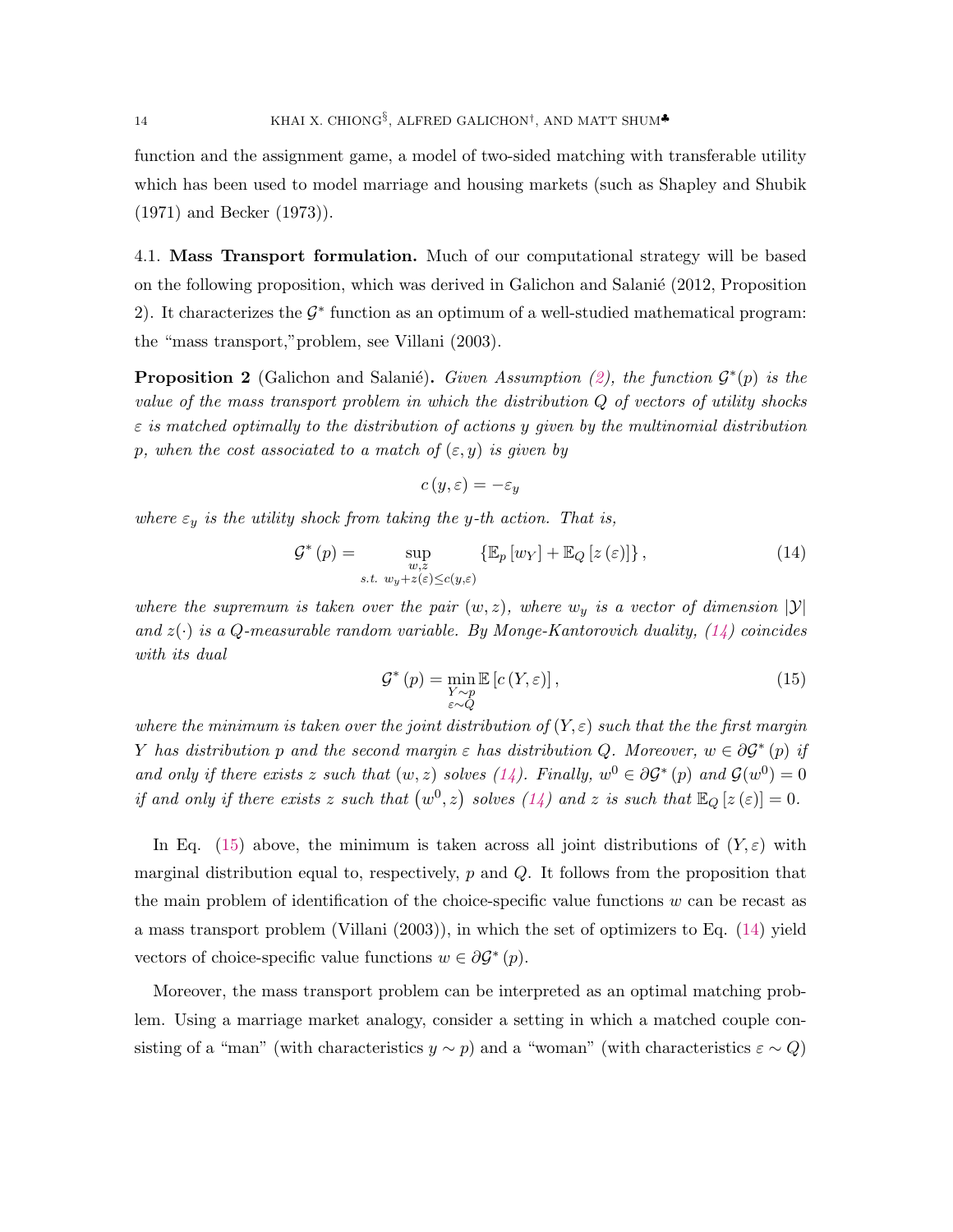obtain a joint marital surplus  $-c(y, \varepsilon) = \varepsilon_y$ . Accordingly, Eq. [\(15\)](#page-14-1) is an optimal matching problem in which the joint distribution of characteristics  $(y, \varepsilon)$  of matched couples is chosen to maximize the aggregate marital surplus.

In the case when  $Q$  is a discrete distribution, the mass transport problem in the above proposition reduces to a linear-programming problem which coincides with the assignment game of Shapley and Shubik (1971). This connection suggests a convenient way for efficiently computing the  $\mathcal{G}^*$  function (along with its subgradient). Specifically, we will show how the dual problem (Eq.  $(15)$ ) takes the form of a linear programming problem or assignment game, for which some of the associated Lagrange multipliers correspond to the the subgradient  $\partial \mathcal{G}^*$ , and hence the choice-specific value functions. These computational details are the focus of Section [4](#page-13-3) below. We include the proof of Proposition [2](#page-14-2) in the Appendix for completeness.

4.2. Linear programming computation. Let  $\hat{Q}$  be a discrete approximation to the distribution  $Q$ . Specifically, consider a S-point approximation to  $Q$ , where the support is  $\text{Supp}(\hat{Q}) = \{\varepsilon^1, \ldots, \varepsilon^S\}$ . Let  $Pr(\hat{Q} = \varepsilon^s) = q_s$ . The best S-point approximation is such that the support points are equally weighted,  $q_s = \frac{1}{S}$  $\frac{1}{S}$ , i.e. the best  $\hat{Q}$  is a uniform distribution, see Kennan (2006). Therefore, let  $\hat{Q}$  be a uniform distribution whose support can be constructed by drawing S points from the distribution Q. Moreover,  $\hat{Q}$  converges to Q uniformly as  $S \to \infty$ ,<sup>[20](#page-15-0)</sup> so that the approximation error from this discretization will vanish when S is large. Under these assumptions, Problem  $(14)-(15)$  $(14)-(15)$  $(14)-(15)$  has a Linear Programming formulation as

<span id="page-15-1"></span>
$$
\max_{\pi \ge 0} \sum_{y,s} \pi_{ys} \varepsilon_y^s \tag{16}
$$

$$
\sum_{s=1}^{S} \pi_{ys} = p_y, \ \forall y \in \mathcal{Y} \tag{17}
$$

$$
\sum_{y \in \mathcal{Y}} \pi_{ys} = q_s, \ \forall s \in \{1, ..., S\} \,. \tag{18}
$$

For this discretized problem, the set of  $w \in \partial \mathcal{G}^*(p)$  is the set of vectors w of Lagrange multipliers corresponding to constraints [\(17\)](#page-15-1). To see how we recover  $w^0$ , the specific element

<span id="page-15-0"></span> $\overline{^{20}$  Because  $\hat{Q}$  is constructed from i.i.d. draws from Q, this uniform convergence follows from the Glivenko-Cantelli Theorem.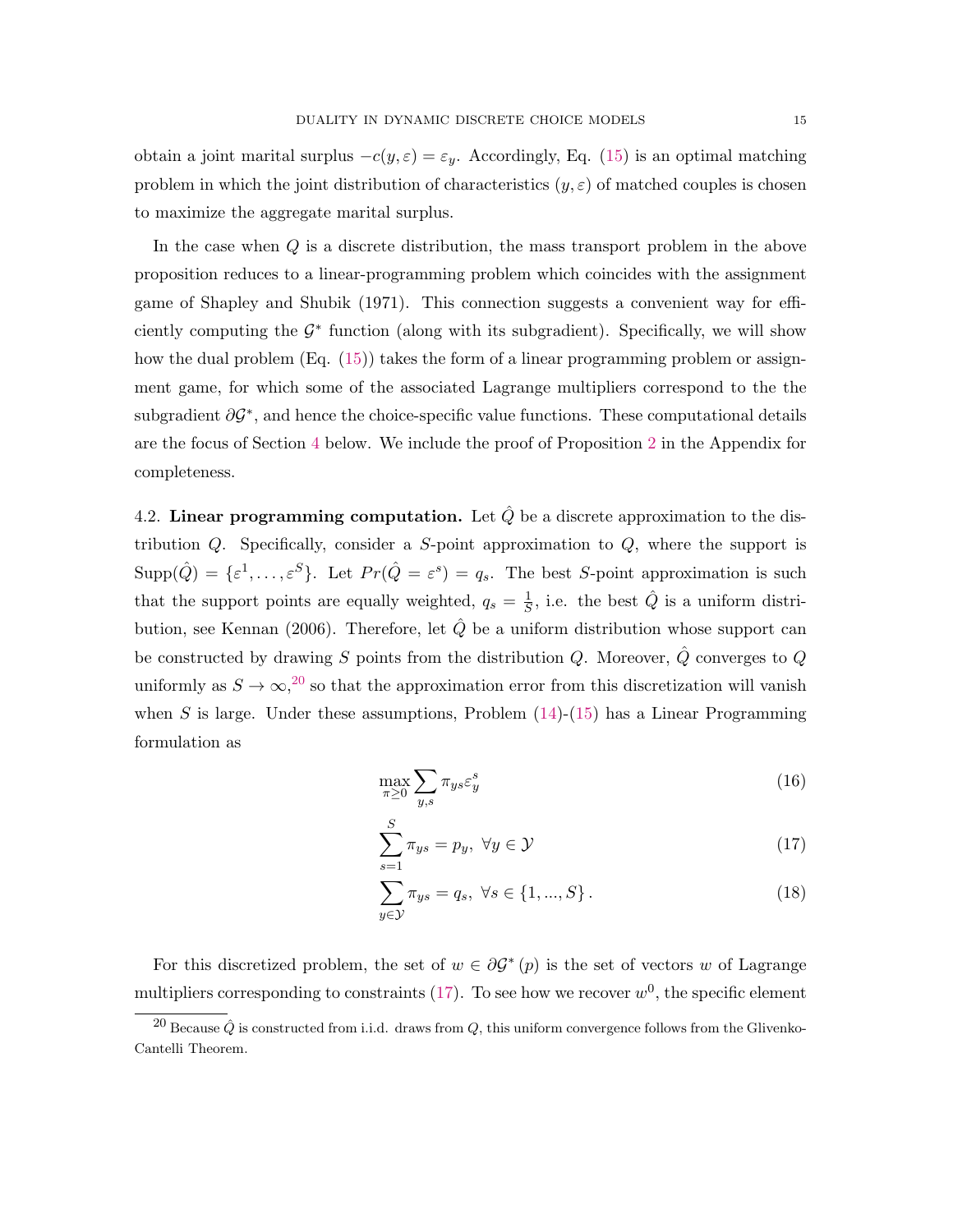in  $\partial \mathcal{G}^*(p)$  as defined in Theorem 1, we begin with the dual problem

<span id="page-16-0"></span>
$$
\min_{\lambda,z} \sum_{y \in \mathcal{Y}} p_y \lambda_y + \sum_{s=1}^S q_s z_s
$$
\n
$$
s.t. \lambda_y + z_s \ge \varepsilon_y^s
$$
\n(19)

Consider  $(\lambda, z)$  a solution to [\(19\)](#page-16-0). By duality,  $\lambda$  and z are, respectively, vectors of La-grange multipliers associated to constraints [\(17\)](#page-15-1) and [\(18\)](#page-15-1).<sup>[21](#page-16-1)</sup> We have  $G^*(p) = \sum_{y \in \mathcal{Y}} p_y \lambda_y +$  $\sum_{s=1}^{S} q_s z_s$ , which implies<sup>[22](#page-16-2)</sup> that  $\mathcal{G}(\lambda) = -\sum_{s=1}^{S} q_s z_s$ . Also, for any two elements  $\lambda, w^0 \in$  $\partial \mathcal{G}^*(p)$ , we have  $\sum_{y \in \mathcal{Y}} p_y \lambda_y - \mathcal{G}(\lambda) = \sum_{y \in \mathcal{Y}} p_y w_y^0 - \mathcal{G}(w^0)$ .

Hence, because  $\mathcal{G}(w^0) = 0$ , we get

$$
w_y^0 = \lambda_y - \mathcal{G}(\lambda) = \lambda_y + \sum_{s=1}^{S} q_s z_s.
$$
 (20)

In Theorem 5 below, we establish the consistency of this estimate of  $w^0$ .

<span id="page-16-5"></span>4.3. Discretization of Q and a second type of indeterminacy issue. Thus far, we have proposed a procedure for computing  $\mathcal{G}^*$  (and the choice-specific value functions  $w^0$ ) by discretizing the otherwise continuous distribution Q. However, because the support of  $\varepsilon$  is discrete,  $w_y^0$  will generally not be unique.<sup>[23](#page-16-3)</sup> This is due to the non-uniqueness of the solution to the dual of the LP problem in Eq. [\(16\)](#page-15-1), and corresponds to Shapley and Shubik's (1971) well-known results on the multiplicity of the core in the finite assignment game. Applied to discrete-choice models, it implies that when the support of the utility shocks is finite, the utilities from the discrete-choice model will only be partially identified. In this section, we discuss this partial identification, or indeterminacy, problem further.

Recall that

<span id="page-16-4"></span>
$$
\mathcal{G}^*(p) = \sup_{w_y + z(\varepsilon) \le c(y,\varepsilon)} \left\{ \mathbb{E}_p \left[ w_Y \right] + \mathbb{E}_Q \left[ z(\varepsilon) \right] \right\} \tag{21}
$$

<span id="page-16-1"></span> $21$  Because the two linear programs [\(16\)](#page-15-1) and [\(19\)](#page-16-0) are dual to each other, the Lagrange multipliers of interest  $\lambda_y$  can be obtained by computing either program. In practice, for the simulations and empirical application below, we computed the primal problem [\(16\)](#page-15-1).

<span id="page-16-2"></span><sup>&</sup>lt;sup>22</sup> This uses Eq. [\(25\)](#page-31-0) in Appendix A, which (in our setup) states that  $\mathcal{G}^*(p) + \mathcal{G}(\lambda) = p \cdot \lambda$ , for all Lagrange multiplier vectors  $\lambda \in \partial \mathcal{G}^*(p)$ .

<span id="page-16-3"></span><sup>&</sup>lt;sup>23</sup> Note that Theorem 1 requires  $\varepsilon$  to have full support.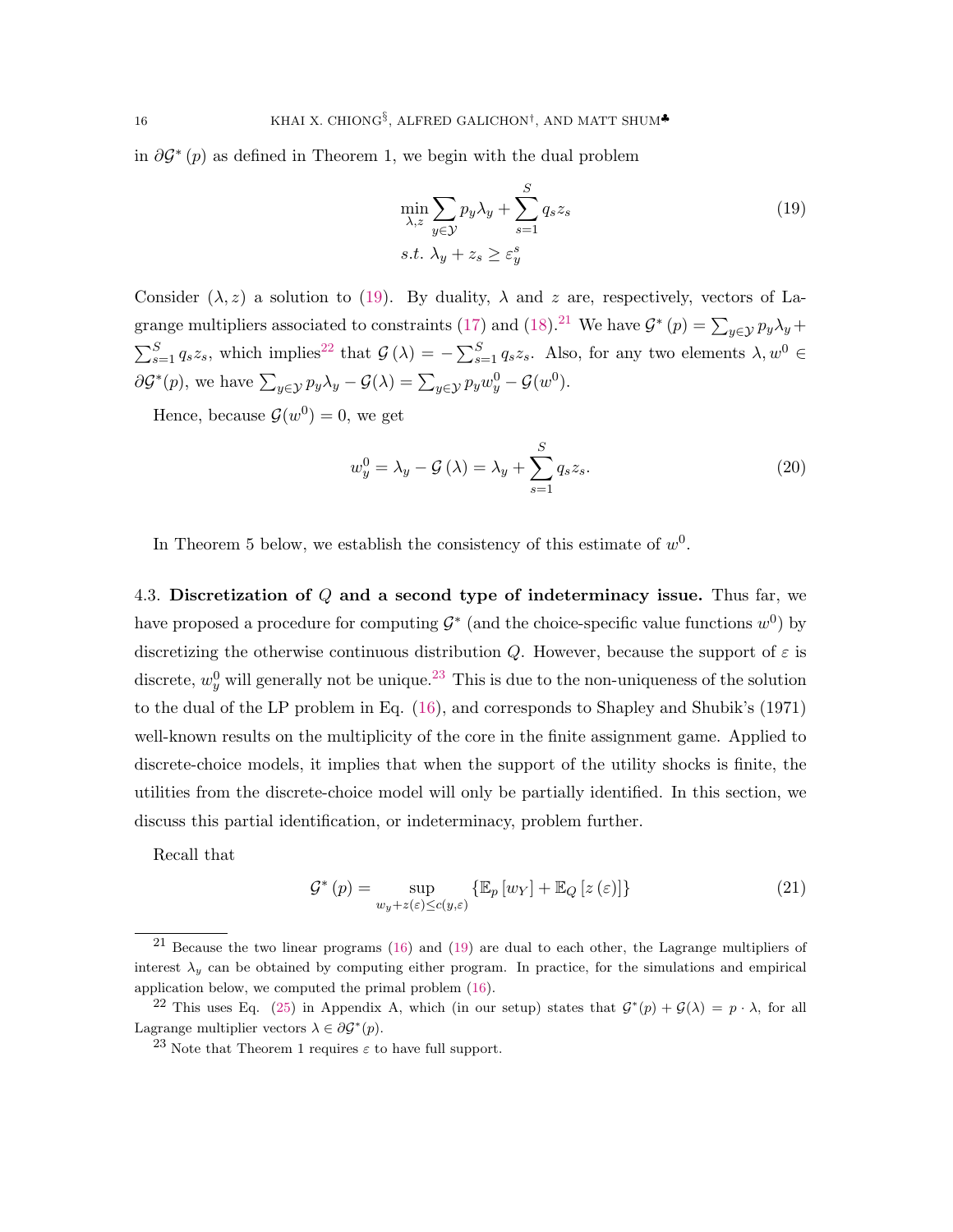where  $c(y, \varepsilon) = -\varepsilon_y$ . In Proposition [2,](#page-14-2) this problem was shown to be the dual formulation of an optimal assignment problem.

We call *identified set of payoff vectors*, denoted by  $\mathcal{I}(p)$ , the set of vectors w such that

$$
\Pr\left(w_y + \varepsilon_y \ge \max_{y'} \{w_{y'} + \varepsilon_{y'}\}\right) = p_y \tag{22}
$$

and we denote by  $\mathcal{I}_0(p)$  the normalized identified set of payoff vectors, that is the set of  $w \in \mathcal{I}(p)$  such that  $\mathcal{G}(w) = 0$ . If Q were to have full support,  $\mathcal{I}_0(p)$  would contain only the singleton  $\{w^0\}$  as in Theorem [3.](#page-10-0) Instead, when the distribution Q is discrete, the set  $\mathcal{I}_0(p)$  contains a multiplicity of vectors w which satisfy [\(5\)](#page-7-4). One has:

#### <span id="page-17-0"></span>Theorem 4. The following holds:

(i) The set  $\mathcal{I}(p)$  coincides with the set of w such that there exists z such that  $(w, z)$  is a solution to  $(21)$ . Thus

$$
\mathcal{I}(p) = \left\{ w : \exists z, \quad \frac{w_y + z_{\varepsilon} \leq c(y, \varepsilon)}{\mathbb{E}_p \left[ w_Y \right] + \mathbb{E}_Q \left[ z_{\varepsilon} \right] = \mathcal{G}^*(p)} \right\}.
$$

(ii) The set  $\mathcal{I}_0(p)$  is determined by the following set of linear inequalities

$$
\mathcal{I}_0(p) = \left\{ w : \exists z, \quad \mathbb{E}_p \left[ w_Y \right] = \mathcal{G}^*(p) \\ \mathbb{E}_Q \left[ z_{\varepsilon} \right] = 0 \right\}.
$$

This result allows us to easily derive bounds on the individual components of  $w^0$  using the characterization of the identified set using linear inequalities. Indeed, for each  $y \in \mathcal{Y}$ , we can obtain upper (resp. lower) bounds on  $w<sub>y</sub>$  by maximizing (resp. minimizing)  $w<sub>y</sub>$  subject to the linear inequalities characterizing  $\mathcal{I}_0(p)$ ,  $^{24}$  $^{24}$  $^{24}$  which is a linear programming problem.<sup>[25](#page-17-2)</sup>

Furthermore, when the dimensionality of discretization, S, is high, the core shrinks to a singleton, and the core collapses to  $\{w^0\}$ . This is a consequence of our next theorem, which

<span id="page-17-1"></span><sup>&</sup>lt;sup>24</sup>However, letting  $\bar{w}_y$  (resp.  $\underline{w}_y$ ) denote the upper (resp. lower) bound on  $w_y$ , we note that typically the vector  $(w_y, y \in \mathcal{Y})' \notin \mathcal{I}_0(p)$ .

<span id="page-17-2"></span><sup>&</sup>lt;sup>25</sup> Moreover, partial identification in  $w^0$  (due to discretization of the shock distribution  $Q(\varepsilon)$  will naturally also imply partial identification in the utility flows  $u^0$ . For a given identified vector  $w^0$  (and also given the choice probabilities p and transition matrix  $\Pi^0$  from the data), we can recover the corresponding  $u^0$  using Eqs.  $(12)-(13)$  $(12)-(13)$  $(12)-(13)$ .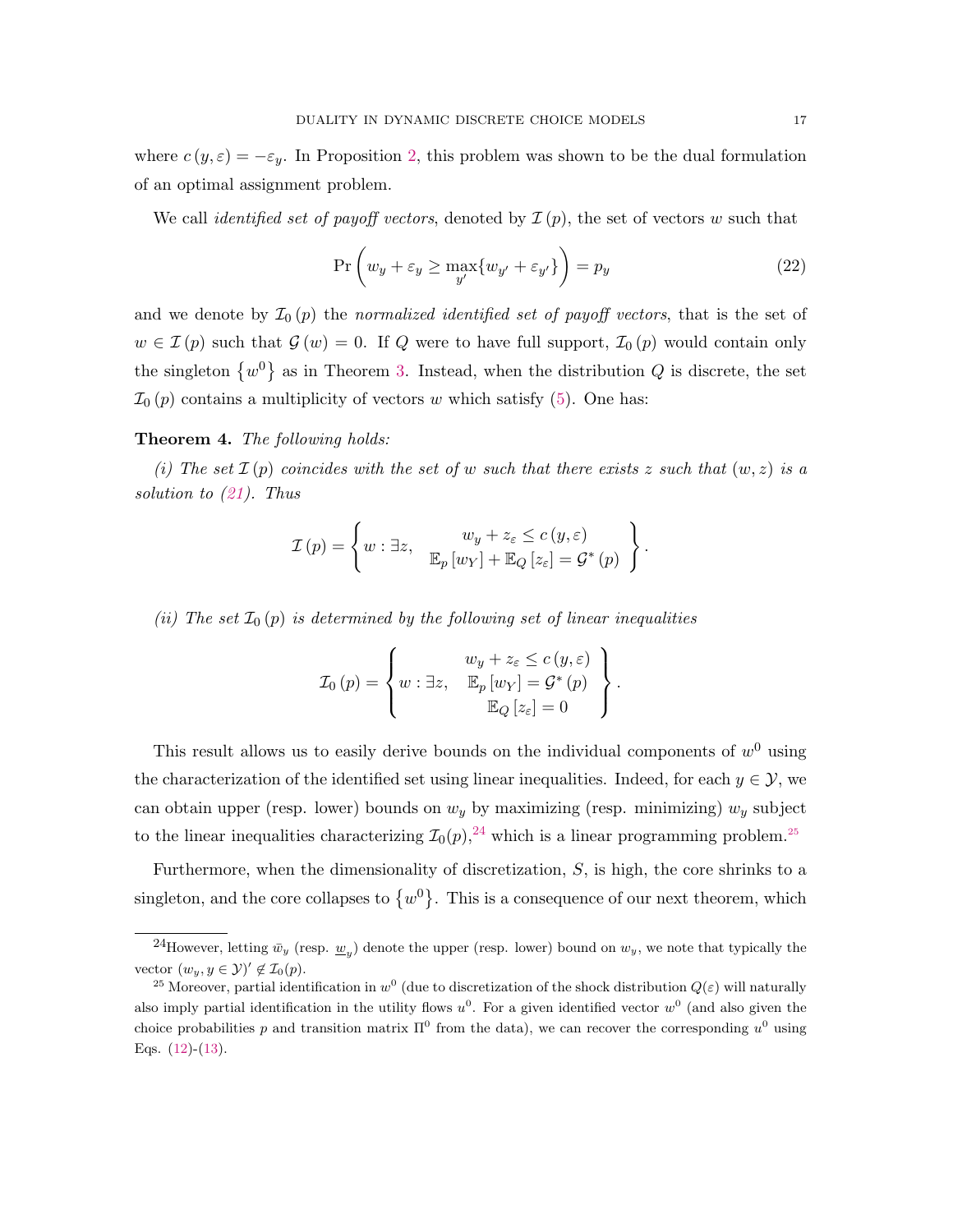is a consistency result.[26](#page-18-1) In our Monte Carlo experiments below, we provide evidence for the magnitude of this indeterminacy problem under different levels of discretization.

4.4. Consistency of MTA estimator. Here we show (strong) consistency for our MTA estimator of  $w^0$ , the normalized choice-specific value functions. In our proof, we accommodate two types of error: (i) approximation error from discretizing the distribution  $Q$  of  $\varepsilon$ , and (ii) sampling error from our finite-sample observations of the choice probabilities. We use  $Q^n$  to denote the discretized distributions of  $\varepsilon$ , and  $p^n$  to denote the sample estimates of the choice probabilities. The limiting vector of choice probabilities is denoted  $p^0$ . For a given  $(Q^n, p^n)$ , let  $w_y^n$  denote the choice-specific value functions estimated using our MTA approach.

#### <span id="page-18-0"></span>Theorem 5. Assume:

(i) The sequence of vectors  ${p_y^n}_{y \in Y}$ , viewed as the multinomial distribution of y, converges weakly to  $p^0$ ;

- (ii) The discretized distributions of  $\varepsilon$  converge weakly to  $Q: Q^n \stackrel{d}{\rightarrow} Q$ ;
- (iii) The second moments of  $Q^n$  are uniformly bounded.

Then the convergence  $w_y^n \to w_y^0$  for each  $y \in \mathcal{Y}$  holds almost surely.

The proof, which is in the appendix, may be of independent interest as the main argument relies on approximation results from mass transport theory, which we believe to be the first use of such results for proving consistency in an econometrics context.

### 5. Monte Carlo Evidence

In this section, we illustrate our estimation framework using a dynamic model of resource extraction. To illustrate how our method can tractably handle any general distribution of the unobservables, we use a distribution in which shocks to different choices are correlated. We will begin by describing the setup.

At each time t, let  $x_t \in \{1, 2, ..., 30\}$  be the state variable denoting the size of the resource pool. There are three choices,

<span id="page-18-1"></span> $^{26}$ Gretsky, Ostroy, and Zame (1999) also discusses this phenomenon in their paper.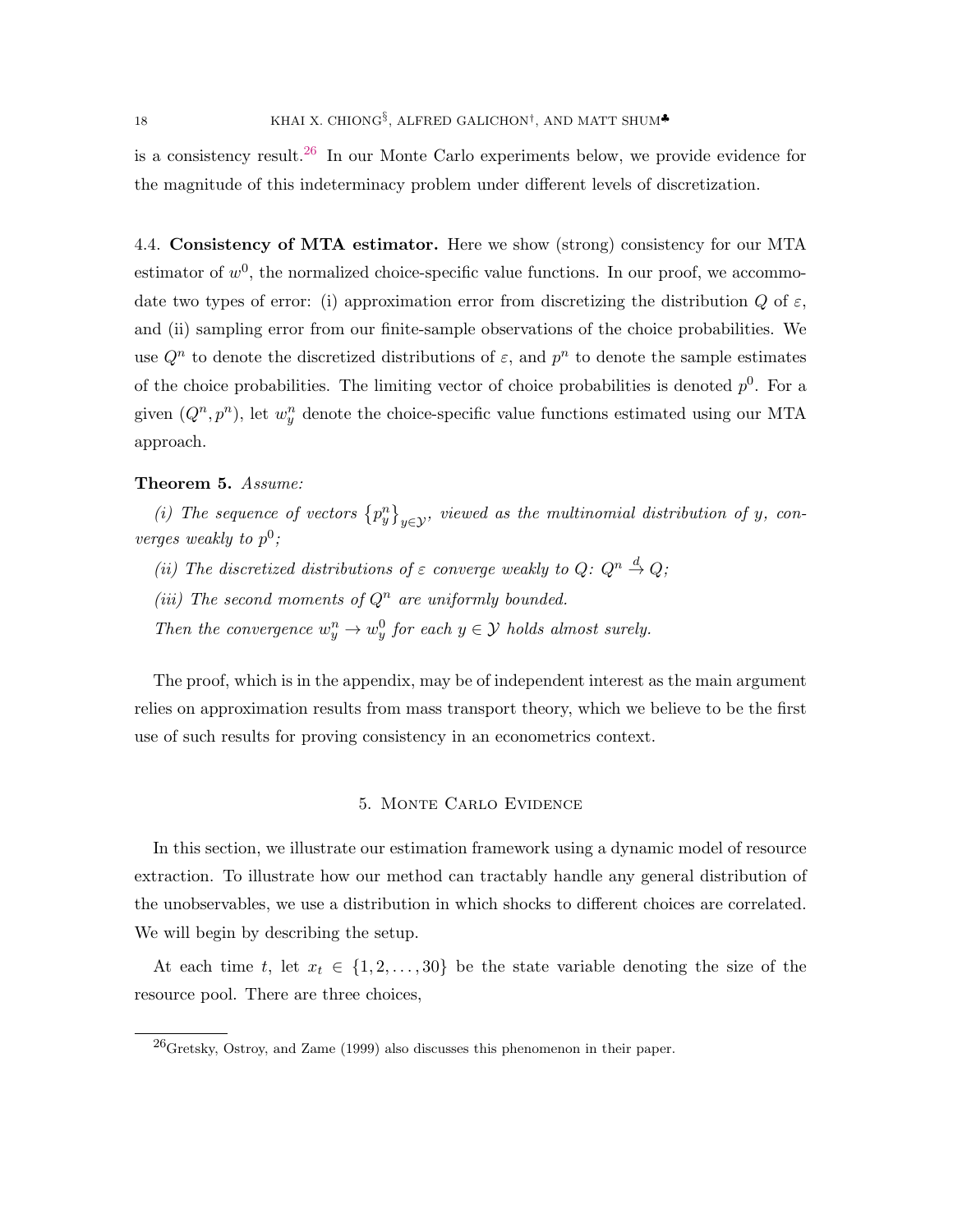- $y_t = 0$ : The pool of resources is extracted fully.  $x_{t+1}|x_t, y_t = 0$  follows a multinomial distribution on  $\{1, 2, 3, 4\}$  with parameter  $\pi = (\pi_1, \pi_2, \pi_3, \pi_4)$ . The utility flow is  $\bar{u}(y_t = 0, x_t) = 0.5\sqrt{x_t} - 2 + \varepsilon_0.$
- $y_t = 1$ : The pool of resources is extracted partially.  $x_{t+1}|x_t, y_t = 1$  follows a multinomial distribution on  $\{\max\{1, x_t-10\}, \max\{2, x_t-9\}, \max\{3, x_t-8\}, \max\{4, x_t-7\}\}\$ with parameter  $\pi$ . The utility flow is  $\bar{u}(y_t = 1, x_t) = 0.4\sqrt{x_t} - 2 + \varepsilon_1$ .
- $y_t = 2$ : Agent waits for the pool to grow and does not extract.  $x_{t+1}|x_t, y_t = 3$  follows a multinomial distribution on  $\{x_t, x_t + 1, x_t + 2, x_t + 3\}$  with parameter  $\pi$ . We normalize the utility flow to be  $\bar{u}(y_t = 2, x_t) = \varepsilon_2$ .

The joint distribution of the unobserved state variables is given by  $(\varepsilon_0 - \varepsilon_2, \varepsilon_1 - \varepsilon_2) \sim$ N  $\int$ 0 ! ,  $\begin{pmatrix} 0.5 & 0.5 \\ 0.5 & 1 \end{pmatrix}$ . Other parameters we fix and hold constant for the Monte Carlo study are the discount rate,  $\beta = 0.9$  and  $\pi = (0.3, 0.35, 0.25, 0.10)$ .

5.1. Asymptotic performance. As a preliminary check of our estimation procedure, we show that we are able to recover the utility flows using the actual conditional choice probabilities implied by the underlying model. We discretized the distribution of  $\varepsilon$  using  $S = 5000$ support points. As is clear from Figure [1,](#page-20-0) the estimated utility flows (plotted as dots) as a function of states matched the actual utility functions very well.

5.2. Finite sample performance. To test the performance of our estimation procedure when there is sampling error in the CCPs, we generate simulated panel data of the following form:  $\{y_{it}, x_{it} : i = 1, 2, ..., N; t = 1, 2, ..., T\}$  where  $y_{it} \in \{0, 1, 2\}$  is the dynamically optimal choice at  $x_{it}$  after the realization of simulated shocks. We vary the number of crosssection observations N and the number periods T, and for each combination of  $(N, T)$ , we generate 100 independent datasets.[27](#page-19-0)

For each replication or simulated dataset, the root-mean-square error (RMSE) and  $R^2$ are calculated, showing how well the estimated  $\bar{u}_y(x)$  fits the true utility function for each y. The averages are reported in Table [1.](#page-20-1)

<span id="page-19-0"></span><sup>&</sup>lt;sup>27</sup> In each dataset, we initialized  $x_{i1}$  with a random state in X. When calculating RMSE and  $R^2$ , we restrict to states where the probability is in the interior of the simplex  $\Delta^3$ , otherwise utilities are not identified and the estimates are meaningless.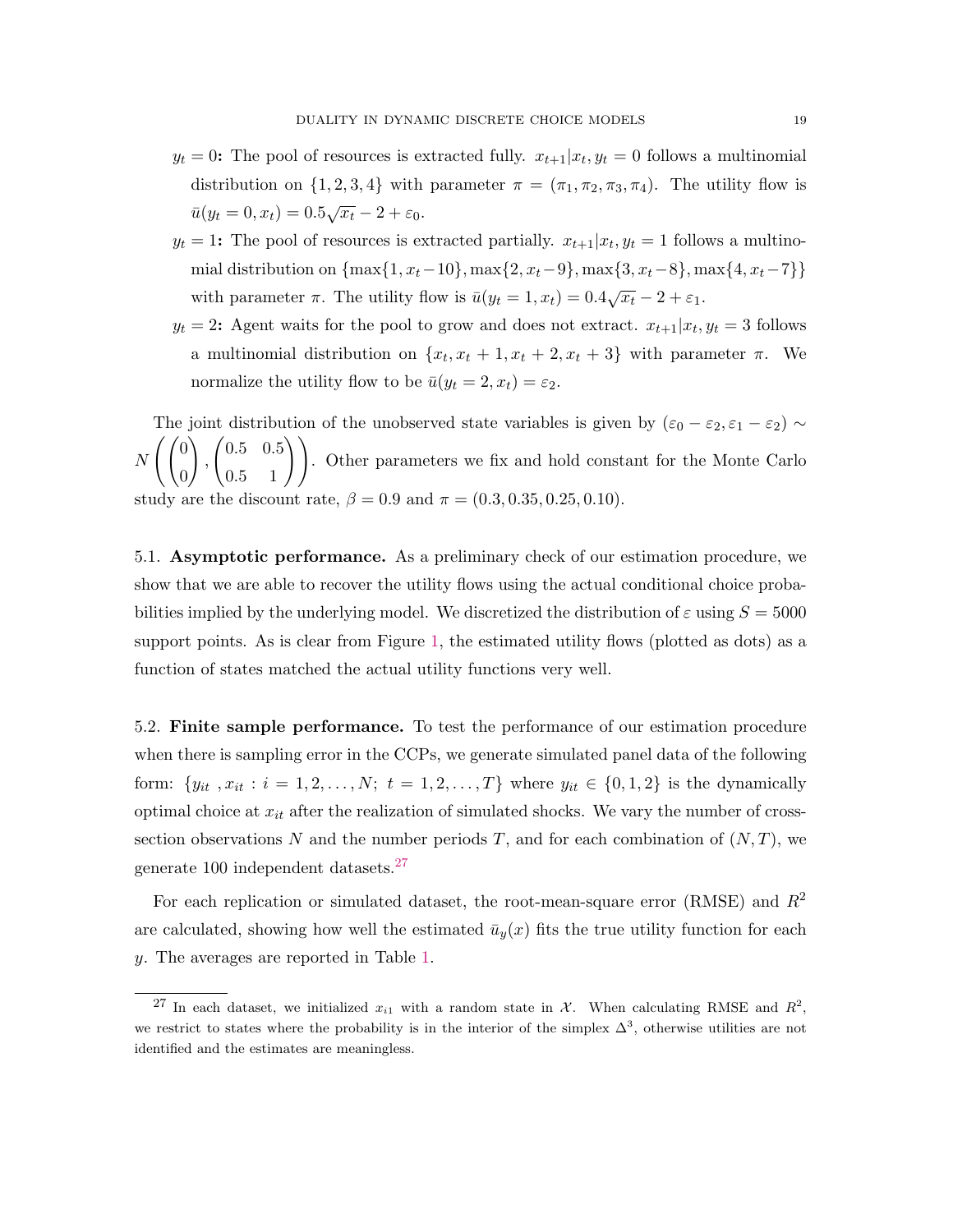<span id="page-20-0"></span>

FIGURE 1. Comparison between the estimated and true utility flows.

<span id="page-20-1"></span>

| Design               | $RMSE(y = 0)$ | $RMSE(y = 1)$ | $R^2(y=0)$ | $R^2(y=1)$ |
|----------------------|---------------|---------------|------------|------------|
| $N = 100, T = 100$   | 0.5586        | 0.2435        | 0.3438     | 0.7708     |
| $N = 100, T = 500$   | 0.1070        | 0.1389        | 0.7212     | 0.9119     |
| $N = 100, T = 1000$  | 0.0810        | 0.1090        | 0.8553     | 0.9501     |
| $N = 200, T = 100$   | 0.1244        | 0.1642        | 0.5773     | 0.8736     |
| $N = 200, T = 200$   | 0.1177        | 0.1500        | 0.7044     | 0.9040     |
| $N = 500, T = 100$   | 0.0871        | 0.1162        | 0.8109     | 0.9348     |
| $N = 500, T = 500$   | 0.0665        | 0.0829        | 0.8899     | 0.9678     |
| $N = 1000, T = 100$  | 0.0718        | 0.0928        | 0.8777     | 0.9647     |
| $N = 1000, T = 1000$ | 0.0543        | 0.0643        | 0.9322     | 0.9820     |

Table 1. Average fit across all replications. Standard deviations are reported in the Appendix.

5.3. Size of the identified set of payoffs. As mentioned in Section [4.3,](#page-16-5) using a discrete approximation to the distribution of the unobserved state variable introduces a partial identification problem: the identified choice-specific value functions might not be unique. Using simulations, we next show that the identified set of choice-specific value functions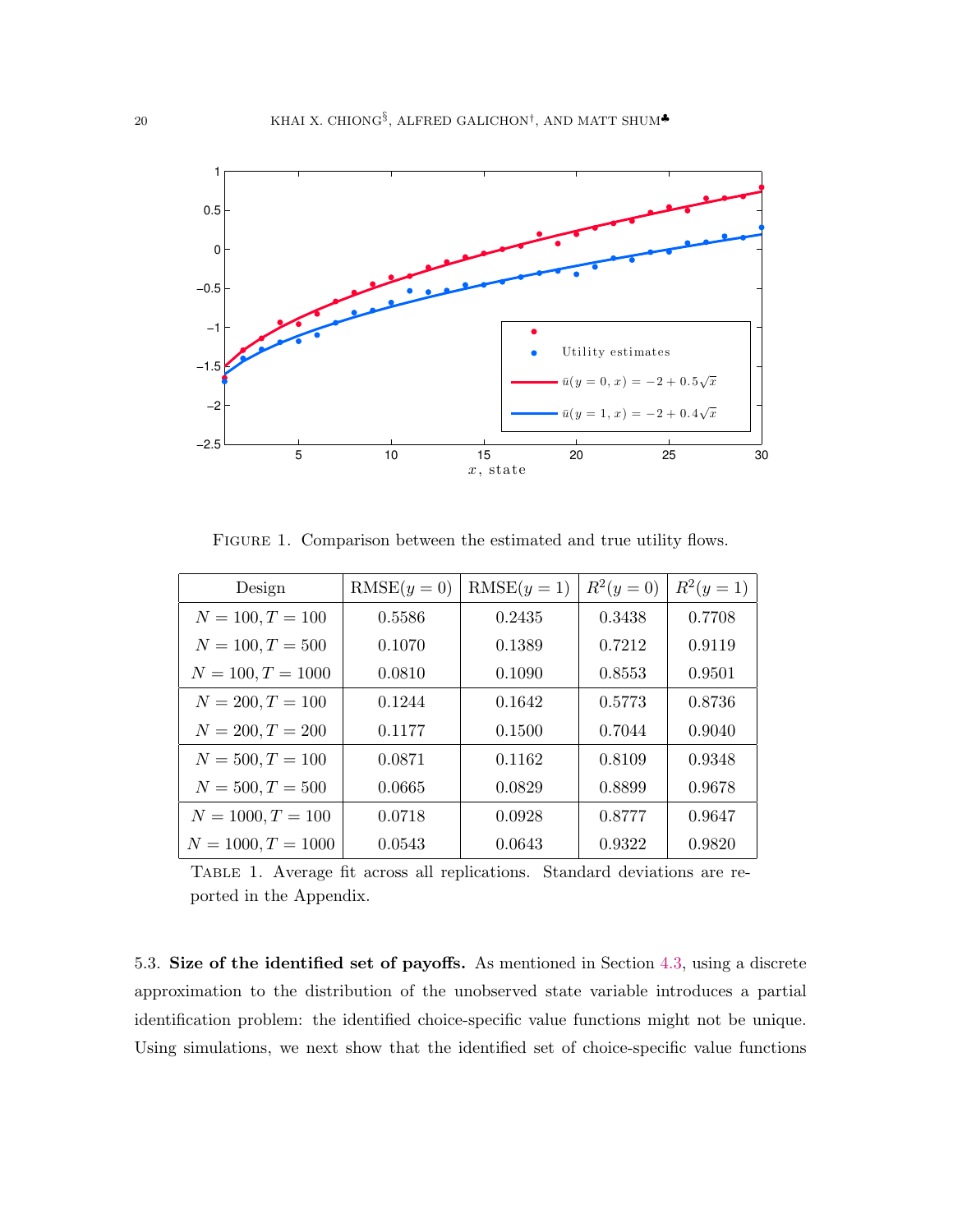(which we will simply refer to as "payoffs") shrinks to a singleton as  $S$  increases, where S is the number of support points in the discrete approximation of the continuous error distribution. For S ranging from 100 to 1000, we plot in Figure [2,](#page-21-0) the differences between the largest and smallest choice-specific value function for  $y = 2$  across all values of  $p \in \Delta^3$ (using the linear programming procedures described in Section [4.3\)](#page-16-5).

<span id="page-21-0"></span>

FIGURE 2. The identified set of payoffs shrinks to a singleton across  $\Delta^3$ .

For each value of S, we plot the values of the differences  $\max_{w \in \partial \mathcal{G}^*(p)} w - \min_{w \in \partial \mathcal{G}^*(p)} w$  across all values of  $p \in \Delta^3$ . In the boxplot, the central mark is the median, the edges of the box are the 25th and 75th percentiles, the whiskers extend to the most extreme data points not considered outliers, and outliers are plotted individually.

As is evident, even at small S, the identified payoffs are very close to each other in magnitude. At  $S = 1000$ , where computation is near-instantaneous, for most of the values in the discretised grid of  $\Delta^3$ , the core is a singleton; when it is not, the difference in the estimated payoff is less than 0.01. Similar results hold for the choice-specific value functions for choices  $y = 0$  and  $y = 1$ , which are plotted in Figures [6](#page-38-0) and [7](#page-39-0) in the Appendix. To sum up, it appears that this indeterminacy issue in the payoffs is not a worrisome problem for even very modest values of S.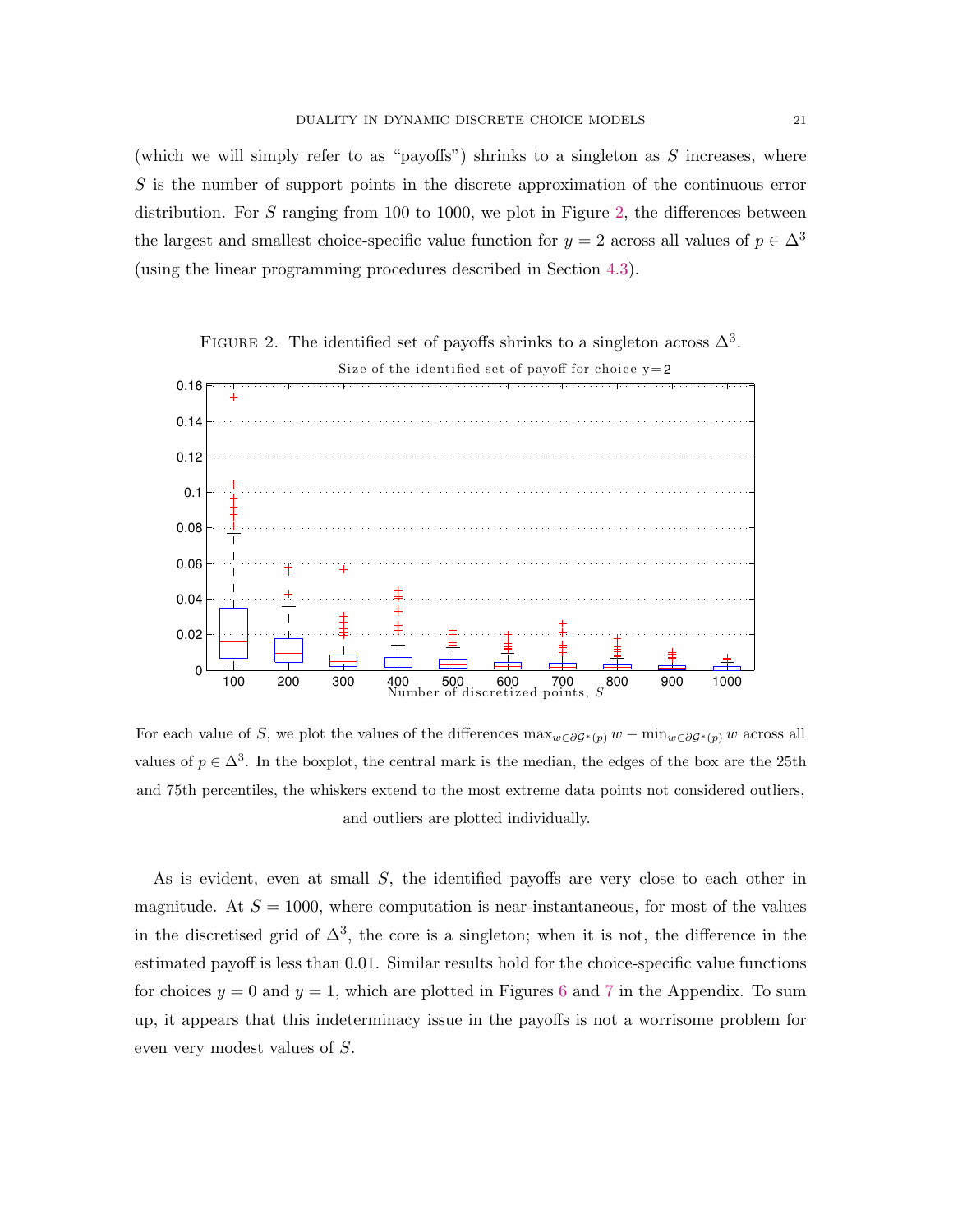5.4. Comparison: MTA vs. Simulated Maximum Likelihood. One common technique used in the literature to estimate dynamic discrete choice models with non-standard distribution of unobservables is the Simulated Maximum Likelihood (SML). Our MTA method has a distinct advantage over SML – while MTA allows the utility flows  $\bar{u}_y(x)$ for different choices y and states x to be nonparametric, the SML approach typically requires parameterizing these utility flows as a function of a low-dimensional parameter vector. This makes comparison of these two approaches awkward. Nevertheless, here we undertake a comparison of the nonparametric MTA vs. the parametric SML approach. First we compare the performance of the two alternative approaches in terms of computational time. The computations were performed on a Quad Core Intel Xeon 2.93GHz UNIX workstation, and the results are presented in Table [2.](#page-23-0)

From a computational point of view, the disadvantage of SML is that the dynamic programming problem must be solved (via Bellman function iteration) for each trial parameter vector, whereas the MTA requires solving a large-scale linear programming problem – but only once. Table [2](#page-23-0) shows that our MTA procedure significantly outperforms SML in terms of computational speed. This finding, along with the results in Table [1,](#page-20-1) show that MTA has the desirable properties of speed and accuracy, and also allows for nonparametric specification of the utility flows  $\bar{u}_y(x)$ .

Furthermore, the SML approach can be very inaccurate, in addition to being slower. This is illustrated in Figure [3,](#page-23-1) which contains a histogram, across 250 replications, of SML estimates of the utility parameters (same setup as before, with  $S = 5000$ ). We can see that estimates from SML depart from the true value of 2. The reason appears to be that the SML optimization algorithm<sup>[28](#page-22-0)</sup> tends to terminate at local rather than global optima; even worse, the termination points are highly dependent upon the user-provided initial values. In contrast, the MTA estimator, by virtue of its being a linear programming problem, does not require specifying initial estimates, always finds the global optimum due to the linearity, and accordingly, has only negligible bias in finite samples (as we previously documented in Figure [1](#page-20-0) and Table [1\)](#page-20-1).

<span id="page-22-0"></span> $^{28}$  We used MATLAB's nonlinear constrained optimization algorithm ( $fmincon$ ) here, a typical choice for researchers. Unfortunately an exhautive search for the global maximum is too computationally prohibitive in this non-smooth optimization problem. Even then it will be dependent on what specified intervals of parameters to search for.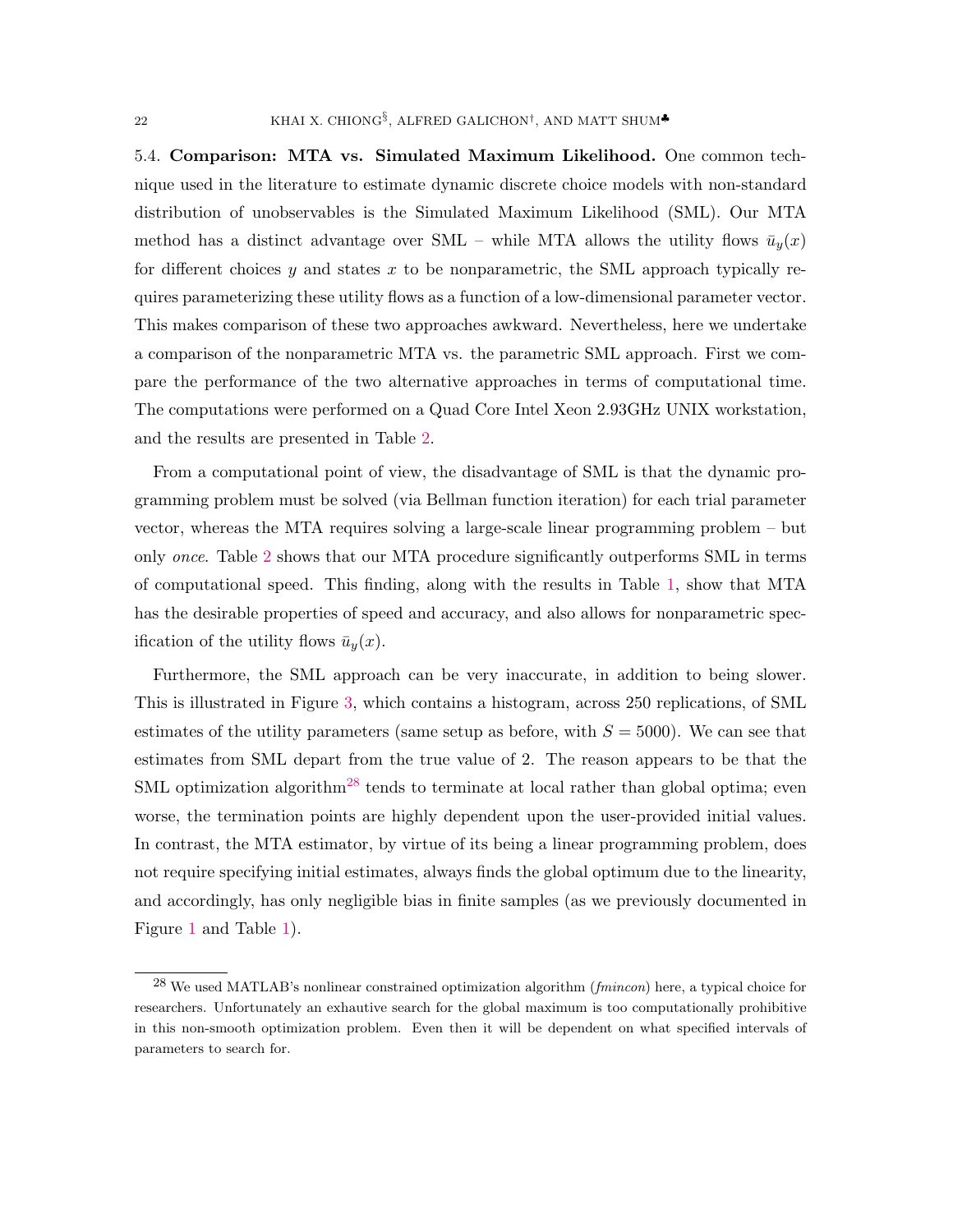| S discretized points | $SML:$ <sup>+</sup>       | $MTA:^{++}$ |  |
|----------------------|---------------------------|-------------|--|
|                      | Avg. seconds Avg. seconds |             |  |
| 2000                 | 19.8                      | 2.6         |  |
| 3000                 | 24.5                      | 4.4         |  |
| 4000                 | 26.5                      | 6.6         |  |
| 5000                 | 40.9                      | 9.6         |  |
| 6000                 | 70.5                      | 13.4        |  |
| 7000                 | 105.0                     | 17.5        |  |
| 8000                 | 129.4                     | 21.5        |  |

<span id="page-23-0"></span>Table 2. Comparison: MTA vs. Simulated Maximum Likelihood (SML)

<sup>+</sup>:In this column we report time it takes to estimate the parameters  $\theta = (\theta_{00}, \theta_{01}, \theta_{10}, \theta_{11})$  as a local maximum of a simulated maximum likelihood, where  $\theta$  corresponds to  $\bar{u}_{y=0}(x) = \theta_{00} + \theta_{01}\sqrt{x}$ , and  $\bar{u}_{y=1}(x) = \theta_{10} + \theta_{11}\sqrt{x}.$ 

<span id="page-23-1"></span>++:In this column we report the time it takes to nonparametrically estimate the per-period utility flow.



Figure 3. Histogram of SML estimates, across 250 replications. The true value is  $\theta_{10} = 2$  in the per-period utility  $\bar{u}(y = 1, x) = -\theta_{10} + \theta_{11}\sqrt{x}$ . Initial values are uniformly drawn in the interval [1.75, 2.25], and comparable result is obtained with much wider interval.

Indeed, one advantage of the Hotz-Miller approach is that, under the logistic assumption on unobservables and linear-in-parameters utility, the system of equations that defines the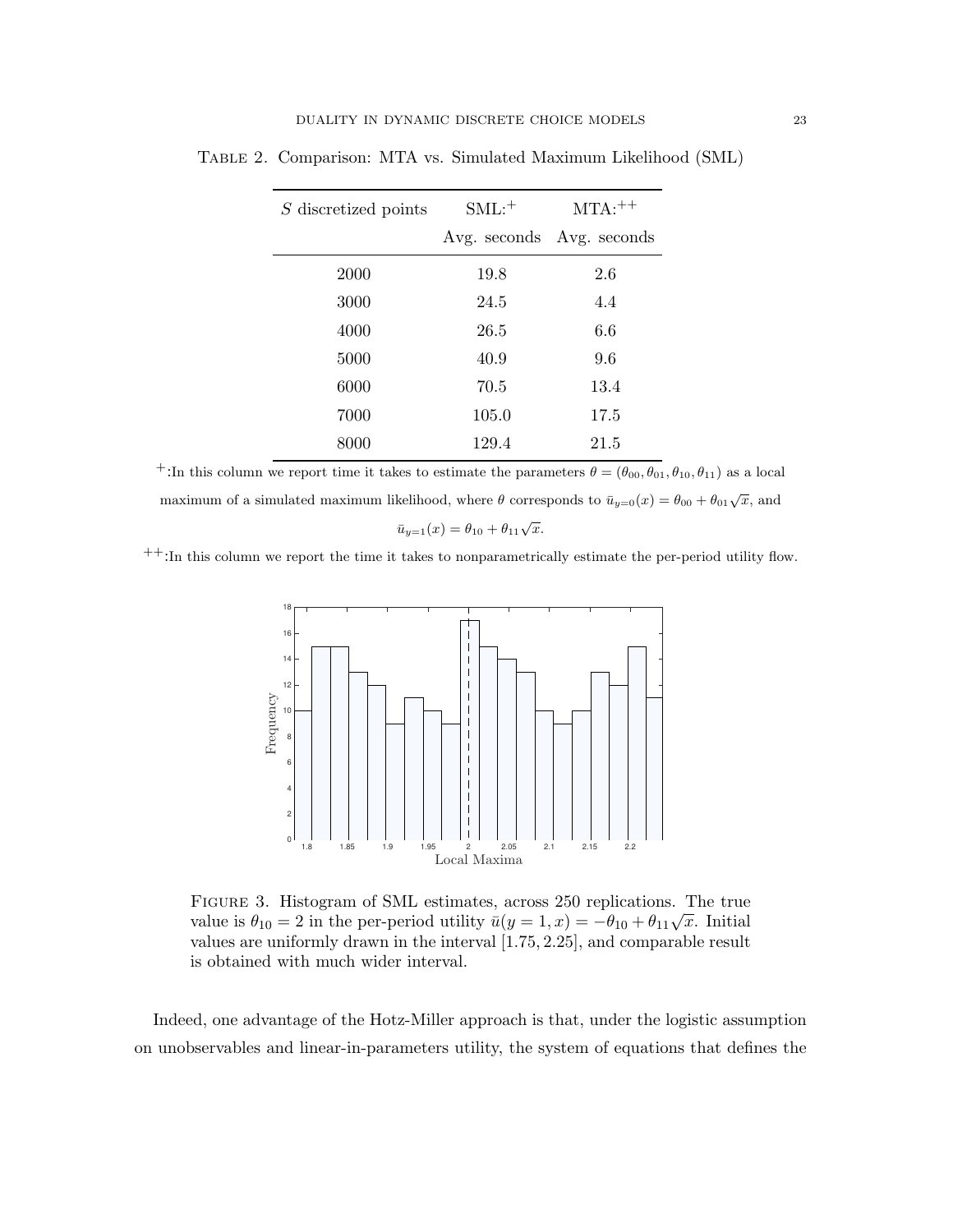estimator has a unique (global) solution, which avoids the problem with the SML terminating at a local optimum; in their discussion of this, Aguirregabiria and Mira (2010, pg. 48) remark that "extending the range of applicability of ... CCP methods to models which do not impose the CLOGIT [logistic] assumption is a topic for further research." This paper fills the gap: our MTA estimator is an invertibility result using the CCP, but works for non-logistic models. In this sense, the MTA estimator is a generalized CCP estimator.

### 6. Empirical Application: Revisiting Harold Zurcher

In this section, we apply our estimation procedure to the bus engine replacement dataset first analyzed in Rust (1987). In each week t, Harold Zurcher (bus depot manager), chooses  $y_t \in \{0, 1\}$  after observing the mileage  $x_t \in \mathcal{X}$  and the realized shocks  $\varepsilon_t$ . If  $y_t = 0$ , then he chooses not to replace the bus engine, and  $y_t = 1$  means that he chooses to replace the bus engine. The states space is  $\mathcal{X} = \{0, 1, \ldots 29\}$ , that is, we divided the mileage space into 30 states, each representing a 12,500 increment in mileage since the last engine replacement.<sup>[29](#page-24-0)</sup> Harold Zurcher manages a fleet of 104 identical buses, and we observe the decisions that he made, as well as the corresponding bus mileage at each time period  $t$ . The duration between  $t + 1$  and t is a quarter of a year, and the dataset spans 10 years. Figures [8](#page-40-0) and [9](#page-40-1) in the Appendix summarize the frequencies and mileage at which replacements take place in the dataset.

Firstly, we can directly estimate the probability of choosing to replace and not to replace the engine for each state in  $\mathcal{X}$ . Also directly obtained from the data is the Markov transition probabilities for the observed state variable  $x_t \in X$ , estimated as:

$$
\hat{\Pr}(x_{t+1} = j | x_t = i, y_t = 0) = \begin{cases} 0.7405 & \text{if } j = i \\ 0.2595 & \text{if } j = i + 1 \\ 0 & \text{otherwise} \end{cases}
$$

<span id="page-24-0"></span> $29$  This grid is coarser compared to Rust's (1987) original analysis of this data, in which he divided the mileage space into increments of 5,000 miles. However, because replacement of engines occurred so infrequently (there were only 61 replacement in the entire ten-year sample period), using such a fine grid size leads to many states that have zero probability of choosing replacement. Our procedure – like all other CCP-based approaches – fails when the vector of conditional choice probability lies on the boundary of the simplex.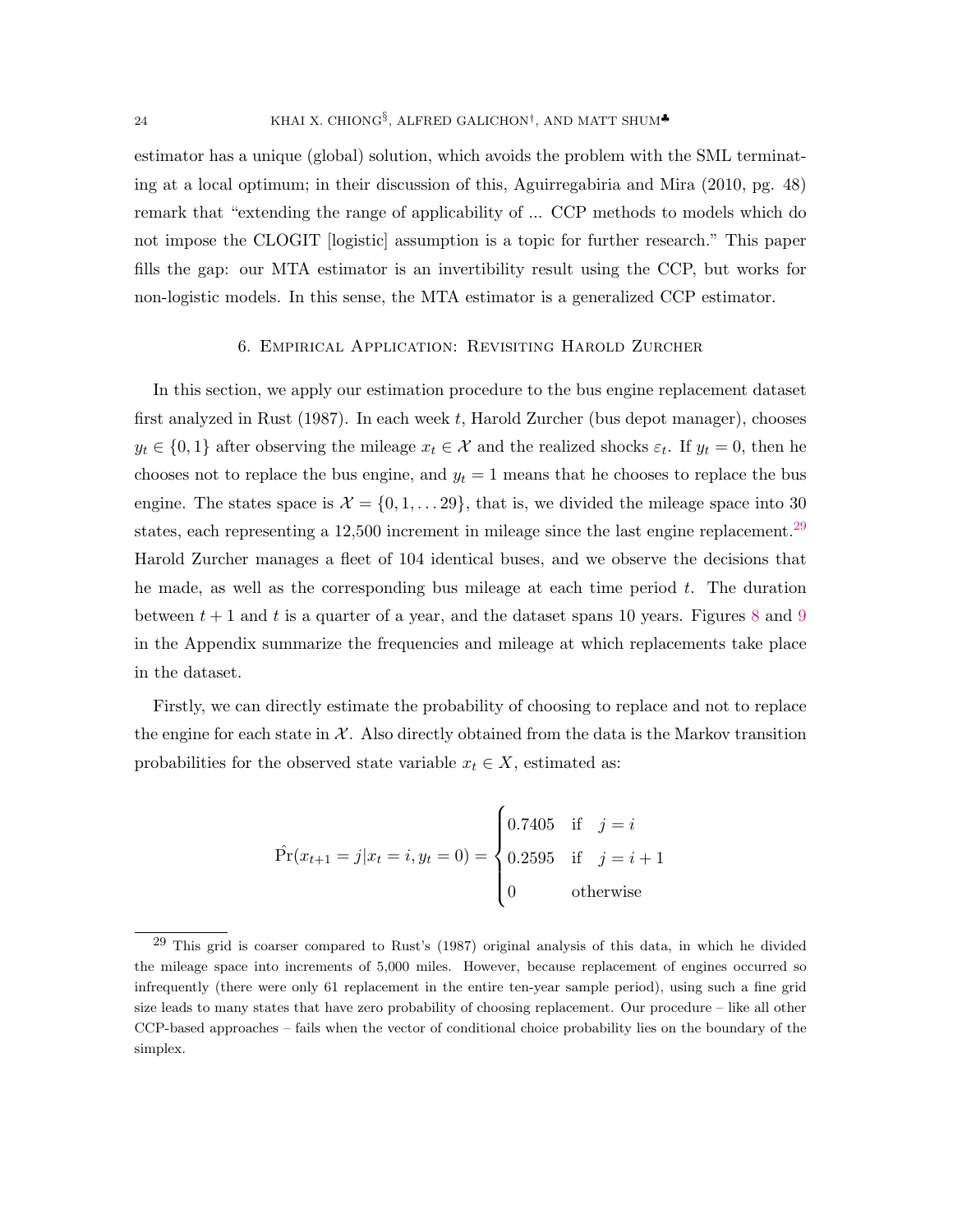<span id="page-25-1"></span>

FIGURE 4. Estimates of utility flows  $\bar{u}_{y=0}(x)$ , across values of mileage x

$$
\hat{Pr}(x_{t+1} = j | x_t = i, y_t = 1) = \begin{cases}\n0.7405 & \text{if } j = 0 \\
0.2595 & \text{if } j = 1 \\
0 & \text{otherwise}\n\end{cases}
$$

For this analysis, we assumed a normal mixture distribution of the error term, specifically,  $\varepsilon_{t0} - \varepsilon_{t1} \sim \frac{1}{2}N(0, 1) + \frac{1}{2}N(0, \frac{1}{1+0})$  $\frac{1}{1+0.1x}$ .<sup>[30](#page-25-0)</sup> We chose this mixture distribution in order to allow the utility shocks to depend on mileage – which accommodates, for instance, operating costs which may be more volatile and unpredictable at different levels of mileage. At the same time, these specifications for the utility shock distribution showcase the flexibility of our procedure in estimating dynamic discrete choice models for any general error distribution.

<span id="page-25-0"></span><sup>&</sup>lt;sup>30</sup> In this paper, we restrict attention to the case where the researcher fully knows the distribution of the unobservables  $Q_{\vec{\varepsilon}}$ , so that there are no unknown parameters in these distributions. In principle, the two-step procedure proposed here can be nested inside an additional "outer loop" in which unknown parameters of  $Q_{\varepsilon}$  are considered, but identification and estimation in this case must rely on additional model restrictions in addition to those considered in this paper. We are currently exploring such a model in the context of the simpler static discrete choice setting (Chiong, Galichon and Shum (2014, work in progress)).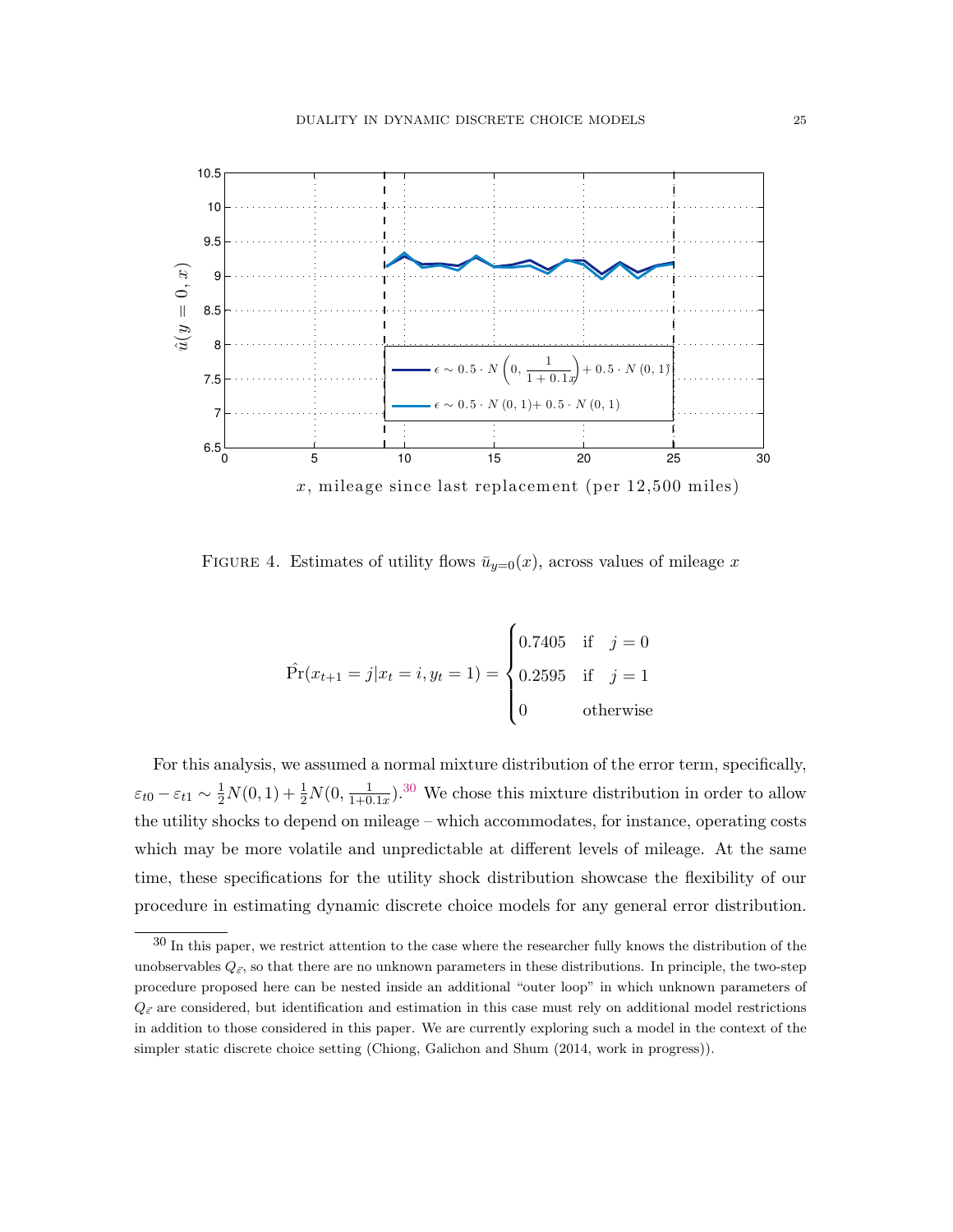For comparison, we repeat this exercise using an error distribution that is homoskedastic, i.e., its variance does not depend on the state variable  $x_t$ . The result appears to be robust to using different distributions of  $\varepsilon_{t0} - \varepsilon_{t1}$ . We set the discount rate  $\beta = 0.9$ .

To non-parametrically estimate  $\bar{u}_{y=0}(x)$ , we fixed  $\bar{u}_{y=1}(x)$  to 0 for all  $x \in X$ . Hence, our estimates of  $\bar{u}_{y=0}(x)$  should be interpreted as the magnitude of operating costs<sup>[31](#page-26-0)</sup> relative to replacement  $\cos t s^{32}$  $\cos t s^{32}$  $\cos t s^{32}$ , with positive values implying that replacement costs exceed operating costs. The estimated utility flows from choosing  $y = 0$  (don't replace) relative to  $y = 1$ (replace engine) are plotted in Figure [4.](#page-25-1) We only present estimates for mileage within the range  $x \in [9, 25]$ , because within this range, the CCPs are in the interior of the probability simplex (cf. footnote [29](#page-24-0) and Figure [9](#page-40-1) in appendix).

Within this range, the estimated utility function does not vary much with increasing mileages, i.e. it has slope that is not significantly different from zero. The recovered utilities fall within the narrow band of 9 and 9.5, which implies that on average the replacement cost is much higher than the maintenance cost, by a magnitude of 18 to 19 times the variance of the utility shocks. It is somewhat surprising that our results suggest that when the mileage goes beyond the cutoff point of 100,000 miles, Harold Zurcher perceived the operating costs to be inelastic with respect to accumulated mileage. It is worth noting that Rust (1987) mentioned: "According to Zurcher, monthly maintenance costs increase very slowly as a function of accumulated mileage."

To get an idea for the effect of sampling error on our estimates, we bootstrapped our estimation procedure. For each of 100 resamples, we randomly drew 80 buses with replacement from the dataset, and re-estimated the utility flows  $\bar{u}_{y=0}(x)$  using our procedure. The results are plotted in Figure [5.](#page-27-0) The evidence suggests that we are able to obtain fairly tight cost estimates for states where there is at least one replacement, i.e. for  $x \ge 9$  ( $x \ge 112,500$ ) miles), and for states that are reached often enough; i.e. for  $x \le 22$  ( $x \le 275,000$  miles).

### 7. Conclusion

In this paper, we have shown how results from convex analysis can be fruitfully applied to study identification in dynamic discrete choice models; modulo the use of these tools, a

<span id="page-26-0"></span><sup>&</sup>lt;sup>31</sup> Operating costs include maintenance, fuel, insurance costs, plus Zurcher's estimate of the costs of lost ridership and goodwill due to unexpected breakdowns.

<span id="page-26-1"></span> $32$  To be pedantic, this also includes the operating cost at  $x = 0$ .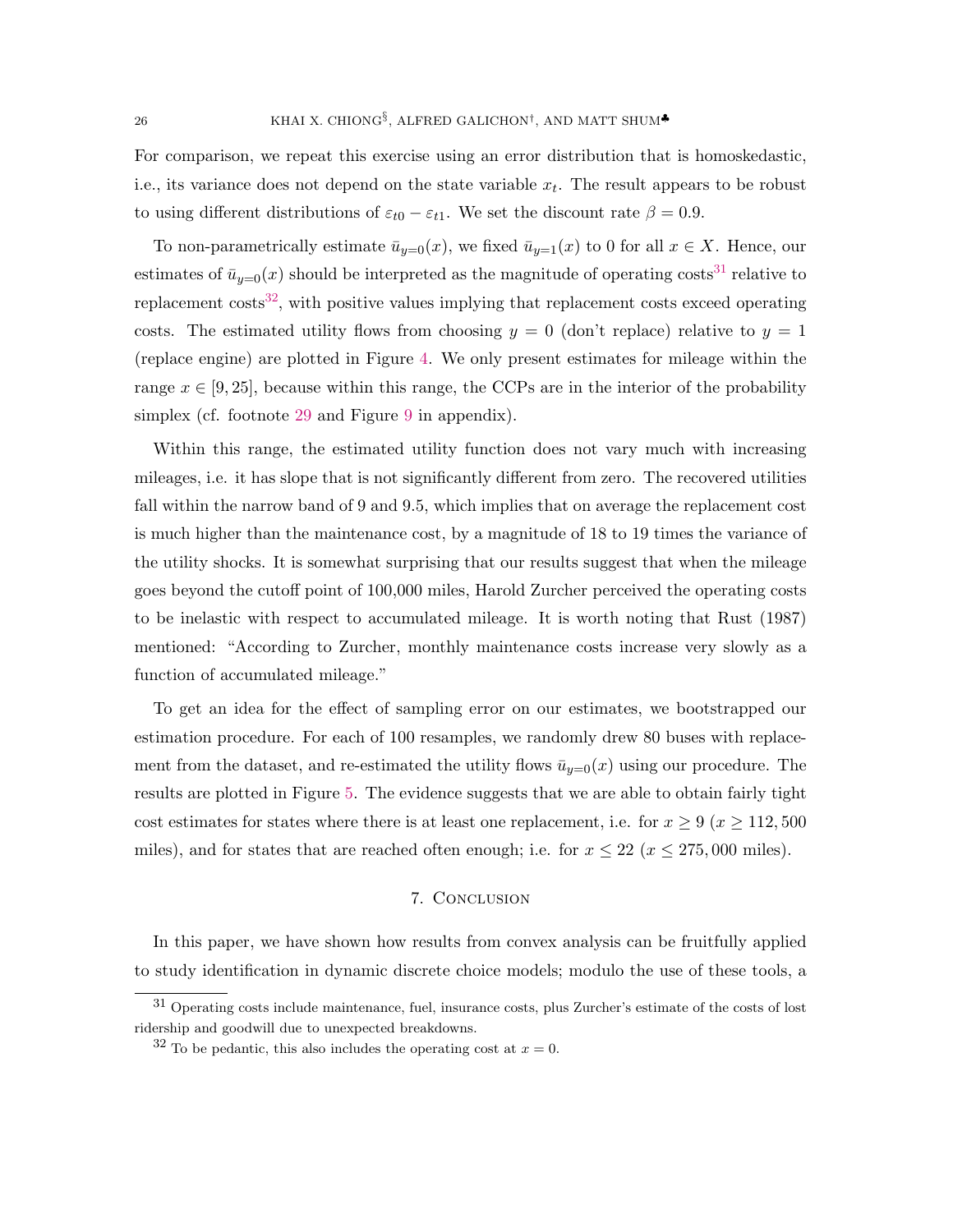<span id="page-27-0"></span>



We plot the values of the bootstrapped resampled estimates of  $\bar{u}_{y=0}(x)$ . In each boxplot, the central mark is the median, the edges of the box are the 25th and 75th percentiles, the whiskers extend to the 5th and 95th percentiles.

large class of dynamic discrete choice problems with quite general utility shocks becomes no more difficult to compute and estimate than the Logit model encountered in most empirical applications. This has allowed us to provide a natural and holistic framework encompassing the papers of Rust (1987), Hotz and Miller (1993), and Magnac and Thesmar (2002). While the identification results in this paper are comparable to other results in the literature, the approach we take, based on the convexity of the social surplus function  $\mathcal G$  and the resulting duality between choice probabilities and choice-specific value functions, appears new. Far more than providing a mere reformulation, this approach is powerful, and has significant implications in several dimensions.

First, by drawing the (surprising) connection between the computation of the  $\mathcal{G}^*$  function and the computation of optimal matchings in the classical assignment game, we can apply the powerful tools developed to compute optimal matchings to dynamic discrete-choice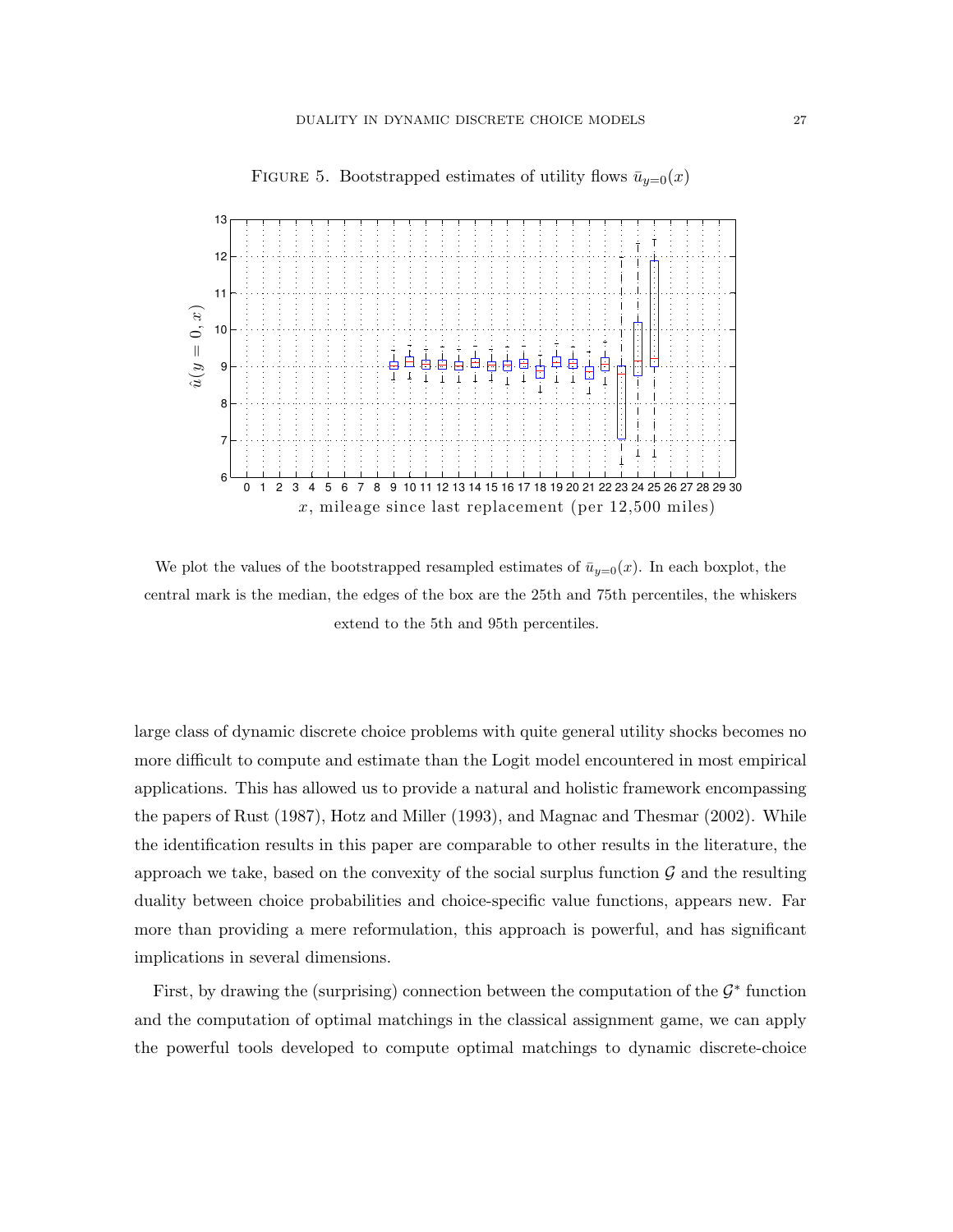models.<sup>[33](#page-28-0)</sup> Moreover, by reformulating the problem as an optimal matching problem, all existence and uniqueness results are inherited from the theory of optimal transport. For instance, the uniqueness of a systematic utility rationalizing the consumer's choices follows from the uniqueness of a potential in the Monge-Kantorovich theorem.

We believe the present paper opens a more flexible way to deal with discrete choice models. While identification is exact for a fixed structure of the unobserved heterogeneity, one may wish to parameterize the distribution of the utility shocks and do inference on that parameter. The results and methods developed in this paper may also extend to dy-namic discrete games, with the utility shocks reinterpreted as players' private information.<sup>[34](#page-28-1)</sup> However, we leave these directions for future exploration.

#### **REFERENCES**

- [1] V. Aguirregabiria and P. Mira. Swapping the nested fixed point algorithm: A class of estimators for discrete Markov decision models. Econometrica, 70:1519-1543, 2002.
- [2] V. Aguirregabiria and P. Mira. Sequential estimation of dynamic discrete games. Econometrica, 75:1–53, 2007.
- [3] V. Aguirregabiria and P. Mira. Dynamic discrete choice structural models: a survey. Journal of Econometrics, 156:38–67, 2010.
- [4] Anderson, S., de Palma, A., and Thisse, J.-F. A Representative Consumer Theory of the Logit Model. International Economic Review, 29(3), 461-466, 1988.
- [5] P. Arcidiacono and R. Miller. Conditional Choice Probability Estimation of Dynamic Discrete Choice Models with Unobserved Heterogeneity. Econometrica, 79: 1823-1867, 2011.
- [6] P. Arcidiacono and R. Miller. Identifying Dynamic Discrete Choice Models off Short Panels. Working paper, 2013.
- [7] C. Aliprantis and K. Border. Infinite Dimensional Analysis: A Hitchhiker's Guide. Springer-Verlag, 2006.
- [8] P. Bajari, V. Chernozhukov, H. Hong, and D. Nekipelov. Nonparametric and semiparametric analysis of a dynamic game model. Preprint, 2009.
- [9] S. Berry, A. Gandhi, and P. Haile. Connected Substitutes and Invertibility of Demand. Econometrica 81: 2087-2111, 2013.
- [10] S. Berry. Estimating Discrete-Choice models of Production Differentiation. RAND Journal of Economics, 25:242-262, 1994.
- [11] S. Berry, J. Levinsohn, and A. Pakes. Automobile prices in market equilibrium. Econometrica, 63:841– 890, July 1995.
- [12] D. Bertsekas. Dynamic Programming Deterministic and Stochastic Models. Prentice-Hall, 1987.

<span id="page-28-0"></span><sup>33</sup> While the present paper has used standard Linear Programming algorithms such as the Simplex algorithm, other, more powerful matching algorithms such as the Hungarian algorithm may be efficiently put to use when the dimensionality of the problem grows.

<span id="page-28-1"></span><sup>34</sup> See, e.g. Aguirregabiria and Mira (2007) or Pesendorfer and Schmidt-Dengler (2008)).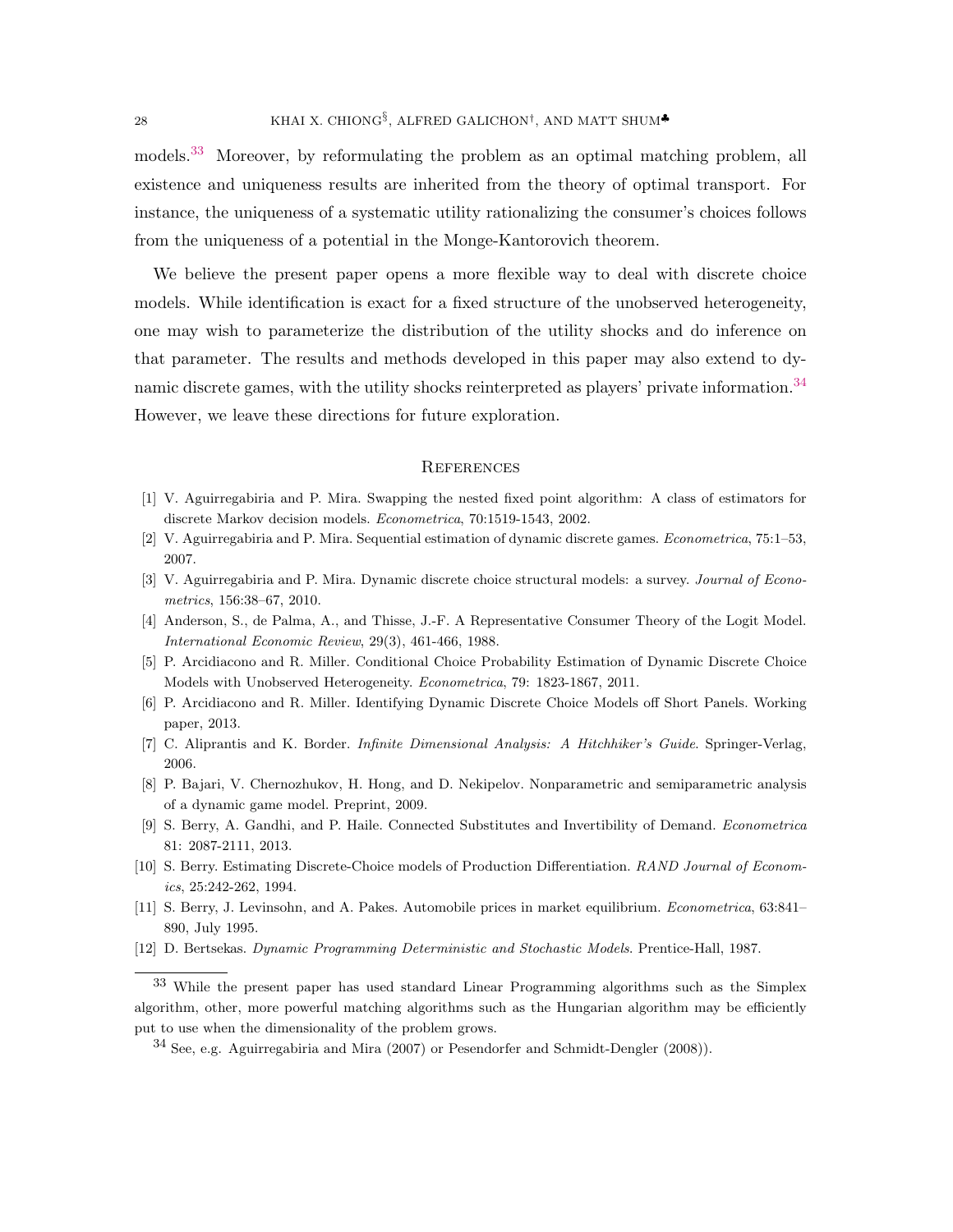- [13] P. Chiappori and I. Komunjer. On the Nonparametric Identification of Multiple Choice Models. Working paper, 2010.
- [14] K. Chiong, A. Galichon, and M. Shum. Simulation and Partial Identification in Random Coefficient Discrete Choice Demand Models. Work in progress, 2014.
- [15] R. Cominetti, E. Melo, and S. Sorin. A payoff-based learning procedure and its application to traffic games. Games and Economic Behavior, 70:71-83, 2010.
- [16] A. Galichon and B. Salanié. Cupid's invisible hand: Social surplus and identification in matching models. Preprint, 2012.
- [17] N. Gretsky, J. Ostroy, and W. Zame. Perfect Competition in the Continuous Assignment Model. Journal of Economic Theory, Vol. 85, pp. 60-118, 1999.
- [18] P. Haile, A. Hortacsu, and G. Kosenok. On the Empirical Content of Quantal Response Models. American Economic Review, 98:180-200, 2008.
- [19] J. Hofbauer and W. Sandholm. On the Global Convergence of Stochastic Fictitious Play. Econometrica, 70: 2265-2294, 2002.
- [20] J. Hotz and R. Miller. Conditional choice probabilties and the estimation of dynamic models. Review of Economic Studies, 60:497–529, 1993.
- [21] J. Hotz, R. Miller, S. Sanders, and J. Smith. A Simulation Estimator for Dynamic Models of Discrete Choice. Review of Economic Studies, 61:265-289, 1994.
- [22] Y. Hu and M. Shum. Nonparametric Identification of Dynamic Models with Unobserved Heterogeneity. Journal of Econometrics, 171: 32-44, 2012.
- [23] H. Kasahara and K. Shimotsu. Nonparametric Identification of Finite Mixture Models of Dynamic Discrete Choice. Econometrica, 77: 135–175, 2009.
- [24] M. Keane and K. Wolpin. The career decisions of young men. Journal of Political Economy, 105: 473– 522, 1997.
- [25] J. Kennan. A Note on Discrete Approximations of Continuous Distributions. Mimeo, University of Wisconsin at Madison, 2006.
- [26] T. Magnac and D. Thesmar. Identifying dynamic discrete decision processes. Econometrica, 70:801–816, 2002.
- [27] D. McFadden. Modeling the choice of residential location. In A. Karlquist et. al., editor, Spatial Interaction Theory and Residential Location. North Holland Pub. Co., 1978.
- [28] D. McFadden. Economic Models of Probabilistic Choice. In C. Manski and D. McFadden, editors, Structural Analysis of Discrete Data with Econometric Applications, 1981.
- [29] A. Norets. Inference in dynamic discrete choice models with serially correlated unobserved state variables. Econometrica, 77: 1665-1682, 2009.
- [30] A. Norets and S. Takahashi. On the Surjectivity of the Mapping Between Utilities and Choice Probabilities. Quantitative Economics 4.1 (2013): 149-155.
- [31] A. Norets and X. Tang. Semiparametric Inference in Dynamic Binary Choice Models. Preprint, Princeton University, 2013.
- [32] A. Pakes. Patents as options: some estimates of the value of holding European patent stocks. Econometrica, 54:1027-1057, 1986.
- [33] M. Pesendorfer and P. Schmidt-Dengler. Asymptotic least squares estimators for dynamic games. Review of Economic Studies, 75:901–928, 2008.
- [34] R. Tyrell Rockafellar. Convex Analysis. Princeton University Press, 1970.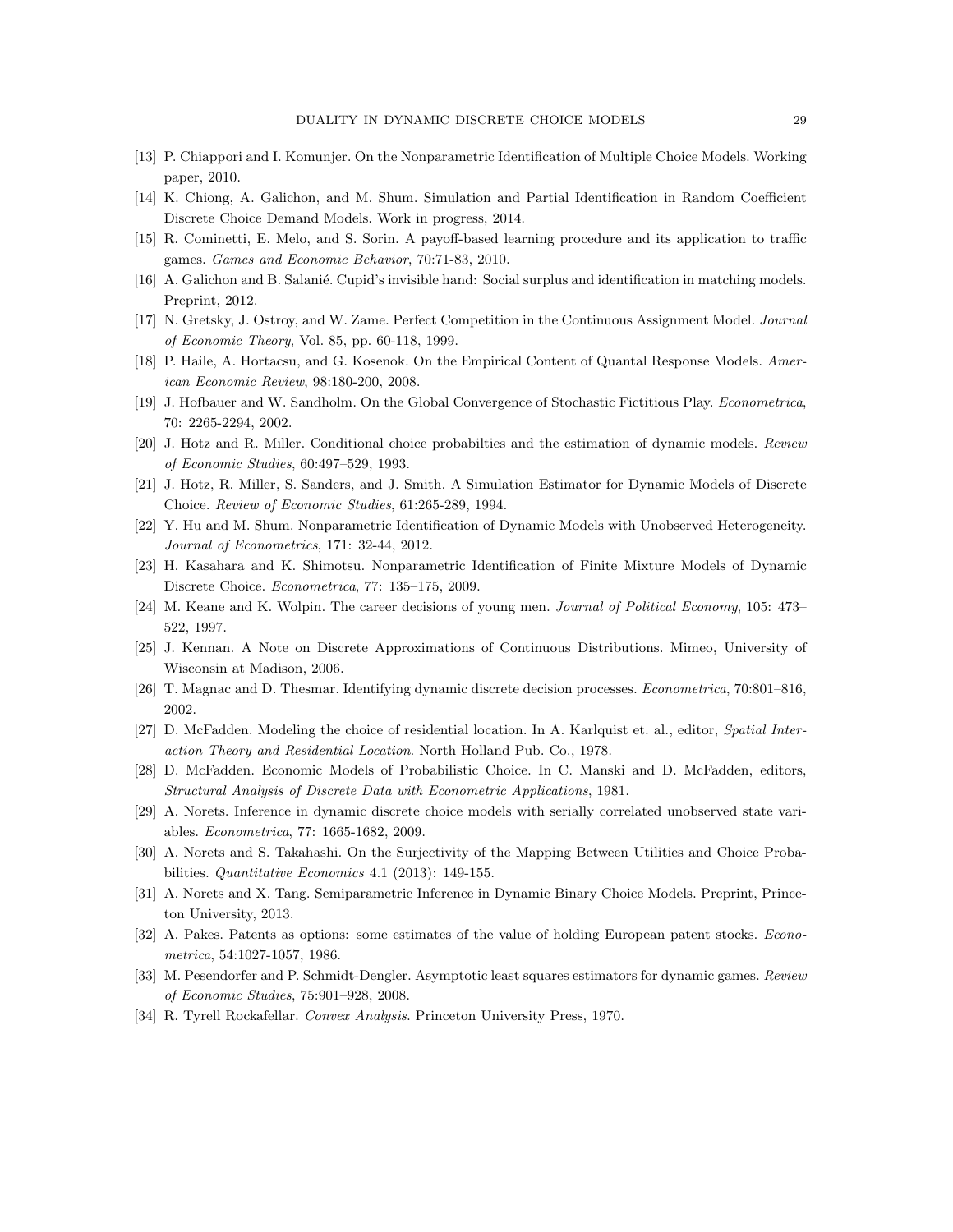- [35] J. Rust. Structural Estimation of Markov Decision Processes. Handbook of Econometrics, Volume 4 (ed. R. Engle and D. McFadden). North-Holland, 1994.
- [36] J. Rust. Optimal replacement of GMC bus engines: An empirical model of Harold Zurcher. Econometrica, 55:999–1033, 1987.
- [37] X. Shi, M. Shum, and W. Song. Estimating Multinomial Models using Cyclic Monotonicity. Caltech Social Science Working Paper 1397, 2014.
- [38] L. Shapley and M. Shubik. The assignment game I: The core. International Journal of Game Theory, 1(1):111–130, 1971.
- [39] C. Villani. Topics in Optimal Transportation. Graduate Studies in Mathematics, Vol. 58. American Mathematical Society, 2003.
- [40] C. Villani. Optimal Transport, Old and New. Springer, 2009.

#### 8. Background results

<span id="page-30-2"></span>8.1. Convex Analysis for Discrete-choice Models . Here, we give a brief review of the main notions and results used in the paper. We keep an informal style and do not give proofs, but we refer to Rockafellar (1970) for an extensive treatment of the subject.

Let  $u \in \mathbb{R}^{|\mathcal{Y}|}$  be a vector of utility indices. For utility shocks  $\{\varepsilon_y\}_{y \in \mathcal{Y}}$  distributed according to a joint distribution function  $Q$ , we define the social surplus function as

<span id="page-30-0"></span>
$$
\mathcal{G}(u) = \mathbb{E}[\max_{y} \{u_y + \varepsilon_y\}],\tag{23}
$$

where  $u_y$  is the y-th component of u. If  $\mathbb{E}(\varepsilon_y)$  exists and is finite, then the function  $\mathcal G$ is a proper convex function that is continuous everywhere. Moreover assuming that Q is sufficiently well-behaved (for instance, if it has a density with respect to the Lebesgue measure),  $\mathcal G$  is differentiable everywhere.

Define the Legendre-Fenchel conjugate, or convex conjugate of  $\mathcal G$  as  $\mathcal G^*(p) = \sup_{u \in \mathbb{R}} \mathcal V | \{p \cdot \mathcal V\}$  $u - \mathcal{G}(u)$ . Clearly,  $\mathcal{G}^*$  is a convex function as it is the supremum of affine functions. Note that the inequality

<span id="page-30-1"></span>
$$
\mathcal{G}(u) + \mathcal{G}^*(p) \ge p \cdot u \tag{24}
$$

holds in general. The domain of  $\mathcal{G}^*$  consists of  $p \in \mathbb{R}^{|\mathcal{Y}|}$  for which the supremum is finite. In the case when G is defined by  $(23)$ , it follows from Norets and Takahashi  $(2013)$  that the domain of  $\mathcal{G}^*$  contains the simplex  $\Delta^{|\mathcal{Y}|}$ , which is the set of  $p \in \mathbb{R}^{|\mathcal{Y}|}$  such that  $p_y \ge 0$  and  $\sum_{y \in \mathcal{Y}} p_y = 1$ . This means that our convex conjugate function is always well-defined.

The *subgradient*  $\partial \mathcal{G}(u)$  of  $\mathcal{G}$  at u is the set of  $p \in \mathbb{R}^{|\mathcal{Y}|}$  such that

$$
p \cdot u - \mathcal{G}(u) \ge p \cdot u' - \mathcal{G}(u')
$$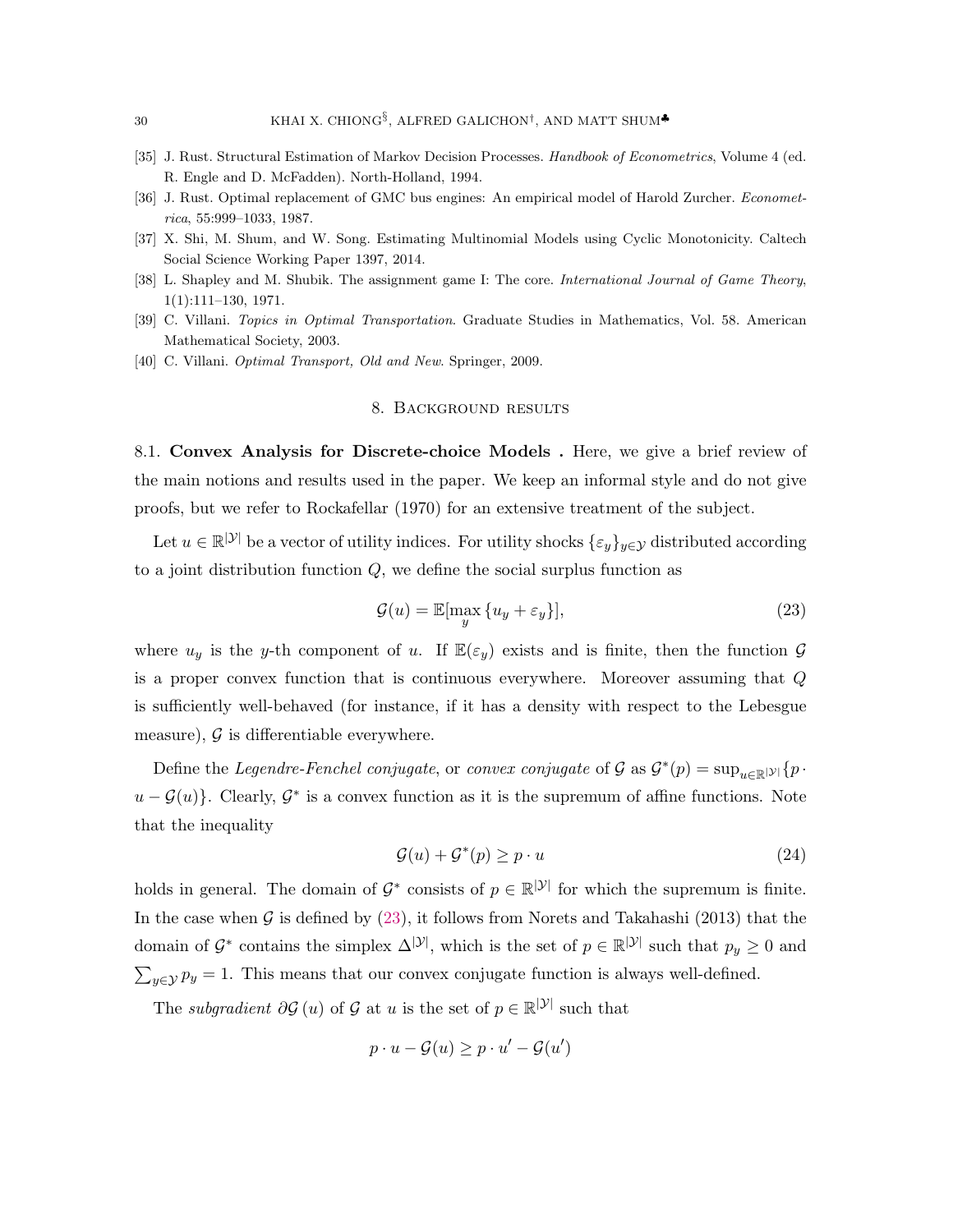holds for all  $u' \in \mathbb{R}^{|\mathcal{Y}|}$ . Hence  $\partial \mathcal{G}$  is a set-valued function or correspondence.  $\partial \mathcal{G}(u)$  is a singleton if and only if  $\mathcal{G}(u)$  is differentiable at u; in this case,  $\partial \mathcal{G}(u) = \nabla \mathcal{G}(u)$ .

One sees that  $p \in \partial \mathcal{G}(u)$  if and only if  $p \cdot u - \mathcal{G}(u) = \mathcal{G}^*(p)$ , that is if equality is reached in inequality [\(24\)](#page-30-1):

<span id="page-31-0"></span>
$$
\mathcal{G}(u) + \mathcal{G}^*(p) = p \cdot u. \tag{25}
$$

This equation is itself of interest, and is known in the literature as "Fenchel's equality". By symmetry in [\(25\)](#page-31-0), one sees that  $p \in \partial \mathcal{G}(u)$  if and only if  $u \in \partial \mathcal{G}^*(p)$ . In particular, when both  $\mathcal{G}$  and  $\mathcal{G}^*$  are differentiable, then  $\nabla \mathcal{G}^* = \nabla \mathcal{G}^{-1}$ .

#### 9. PROOFS

*Proof of Proposition [1.](#page-6-4)* Consider the y-th component, corresponding to  $\frac{\partial \mathcal{G}(w)}{\partial w_y}$ :

$$
\frac{\partial \mathcal{G}(w)}{\partial w_y} = \frac{\partial}{\partial w_y} \int \max_y [w_y + \varepsilon_y] dQ \tag{26}
$$

$$
= \int \frac{\partial}{\partial w_y} \max_y [w_y + \varepsilon_y] dQ \tag{27}
$$

$$
= \int \mathbb{1}(w_y + \varepsilon_y \ge w_{y'} + \varepsilon_{y'}), \forall y' \ne y) dQ = p(y).
$$
 (28)

(We have suppressed the dependence on x for convenience.)  $\Box$ 

Proof of Theorem [1.](#page-7-2) This follows directly from Fenchel's equality (see Rockafellar (1970), Theorem 23.5, see also Appendix [8.1\)](#page-30-2), which states that

$$
p\in\partial\mathcal{G}\left(w\right)
$$

is equivalent to  $\mathcal{G}(w) + \mathcal{G}^*(p) = \sum_y p_y w_y$ , which is equivalent in turn to

$$
w \in \partial \mathcal{G}^*(p).
$$
  
Proof of Theorem 2. Because  $\varepsilon$  has full support, the choice probabilities  $p$  will lie strictly  
in the interior of the simplex  $\Delta^{|\mathcal{Y}|}$ . Let  $\tilde{w} \in \partial \mathcal{G}^*(p)$  and let  $w = \tilde{w} = \mathcal{G}(\tilde{w})$ . One has

in the interior of the simplex  $\Delta^{|\mathcal{Y}|}$ . Let  $\tilde{w} \in \partial \mathcal{G}^*(p)$ , and let  $w_y = \tilde{w}_y - \mathcal{G}(\tilde{w})$ . One has  $\mathcal{G}(w) = 0$ , and an immediate calculation shows that  $\partial \mathcal{G}(w) = p$ . Let us now show that w is unique. Consider w and w' such that  $\mathcal{G}(w) = \mathcal{G}(w') = 0$ , and  $p \in \partial \mathcal{G}(w)$  and  $p \in \partial \mathcal{G}(w')$ . Assume  $w \neq w'$  to get a contradiction; then there exist two distinct  $y_0$  and  $y_1$  such that  $w_{y_0} - w_{y_1} \neq w'_{y_0} - w'_{y_1}$ ; without loss of generality one may assume

$$
w_{y_0} - w_{y_1} > w'_{y_0} - w'_{y_1}.
$$

 $\Box$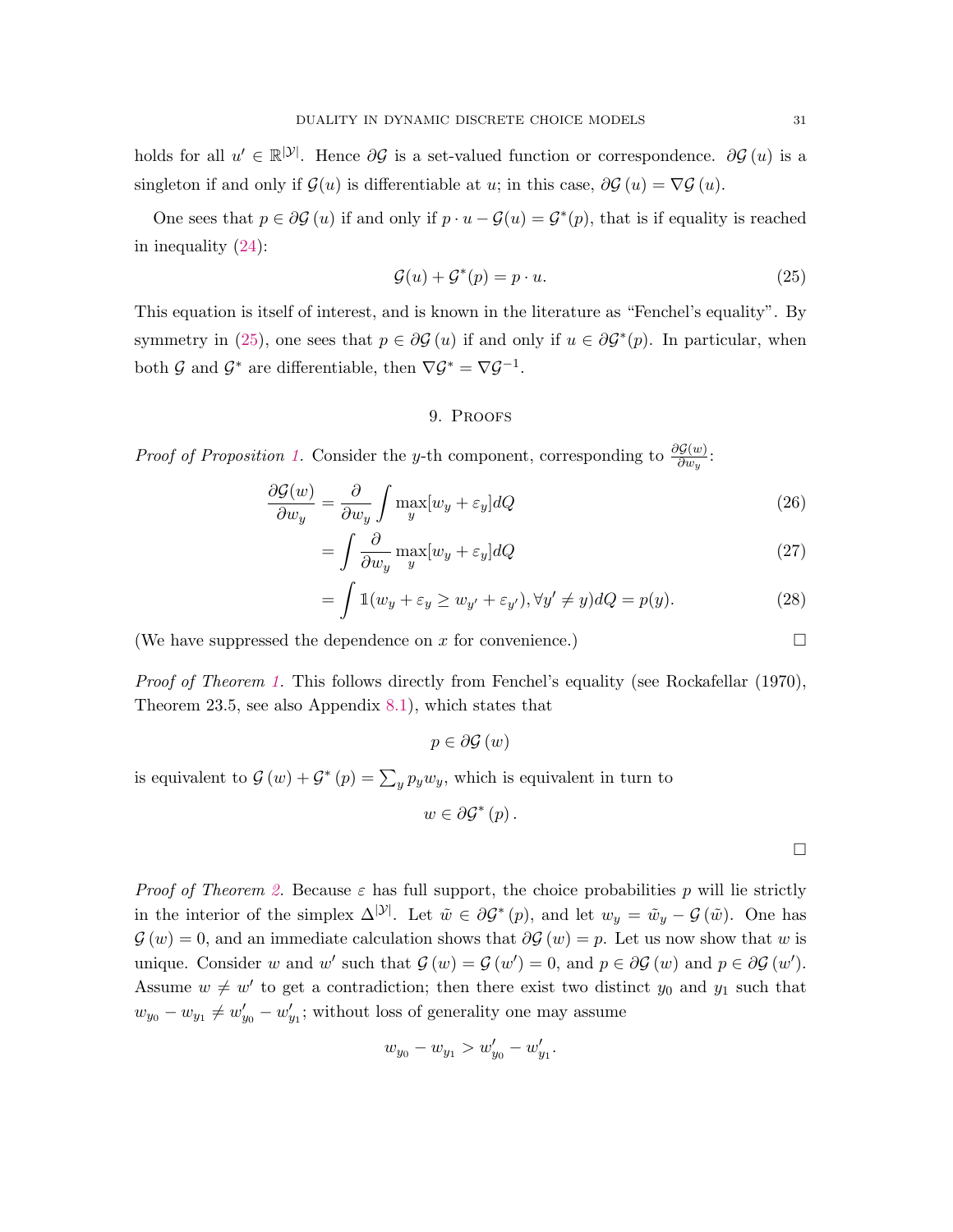Let S be the set of  $\varepsilon$ 's such that

$$
w_{y_0} - w_{y_1} > \varepsilon_{y_1} - \varepsilon_{y_0} > w'_{y_0} - w'_{y_1}
$$
  

$$
w_{y_0} + \varepsilon_{y_0} > \max_{y \neq y_0, y_1} \{w_y + \varepsilon_y\}
$$
  

$$
w'_{y_1} + \varepsilon_{y_1} > \max_{y \neq y_0, y_1} \{w'_y + \varepsilon_y\}
$$

Because  $\varepsilon$  has full support, S has positive probability.

Let  $\bar{w} = \frac{w + w'}{2}$  $\frac{1+w'}{2}$ . Because  $p \in \partial \mathcal{G}(w)$  and  $p \in \partial \mathcal{G}(w')$ ,  $\mathcal{G}$  is linear on the segment  $[w, w']$ , thus  $\mathcal{G}(\bar{w}) = 0$ , thus

$$
0 = \mathbb{E} \left[ \bar{w}_{Y(\bar{w},\varepsilon)} + \varepsilon_{Y(\bar{w},\varepsilon)} \right] = \frac{1}{2} \mathbb{E} \left[ w_{Y(\bar{w},\varepsilon)} + \varepsilon_{Y(\bar{w},\varepsilon)} \right] + \frac{1}{2} \mathbb{E} \left[ w'_{Y(\bar{w},\varepsilon)} + \varepsilon_{Y(\bar{w},\varepsilon)} \right]
$$
  
\n
$$
\leq \frac{1}{2} \mathbb{E} \left[ w_{Y(w,\varepsilon)} + \varepsilon_{Y(w,\varepsilon)} \right] + \frac{1}{2} \mathbb{E} \left[ w'_{Y(w',\varepsilon)} + \varepsilon_{Y(w',\varepsilon)} \right]
$$
  
\n
$$
= \frac{1}{2} \left( \mathcal{G}(w) + \mathcal{G}(w') \right) = 0
$$

Hence equality holds term by term, and

$$
w_{Y(w,\varepsilon)} + \varepsilon_{Y(w,\varepsilon)} = w_{Y(\bar{w},\varepsilon)} + \varepsilon_{Y(\bar{w},\varepsilon)}
$$
  

$$
w'_{Y(w',\varepsilon)} + \varepsilon_{Y(w',\varepsilon)} = w'_{Y(\bar{w},\varepsilon)} + \varepsilon_{Y(\bar{w},\varepsilon)}
$$

For  $\varepsilon \in S$ ,  $Y(w, \varepsilon) = Y(\bar{w}, \varepsilon) = y_0$  and  $Y(w', \varepsilon) = Y(\bar{w}, \varepsilon) = y_1$ , and we get the desired contradiction.

Hence  $w = w'$ , and the uniqueness of w follows.

*Proof of Theorem [3.](#page-10-0)* From  $\mathcal{G}(w^0) = 0$  and  $\partial \mathcal{G}(w - \mathcal{G}(w)) = \partial \mathcal{G}(w)$ , and by the uniqueness result in Theorem [2,](#page-9-0) it follows that

$$
w^{0}=w-\mathcal{G}\left( w\right) .
$$

 $\Box$ 

*Proof of Proposition [2.](#page-14-2)* The proof is in Galichon and Salanie  $(2012)$ , but we include it here for self-containedness. This connection between the  $\mathcal{G}^*$  function and a matching model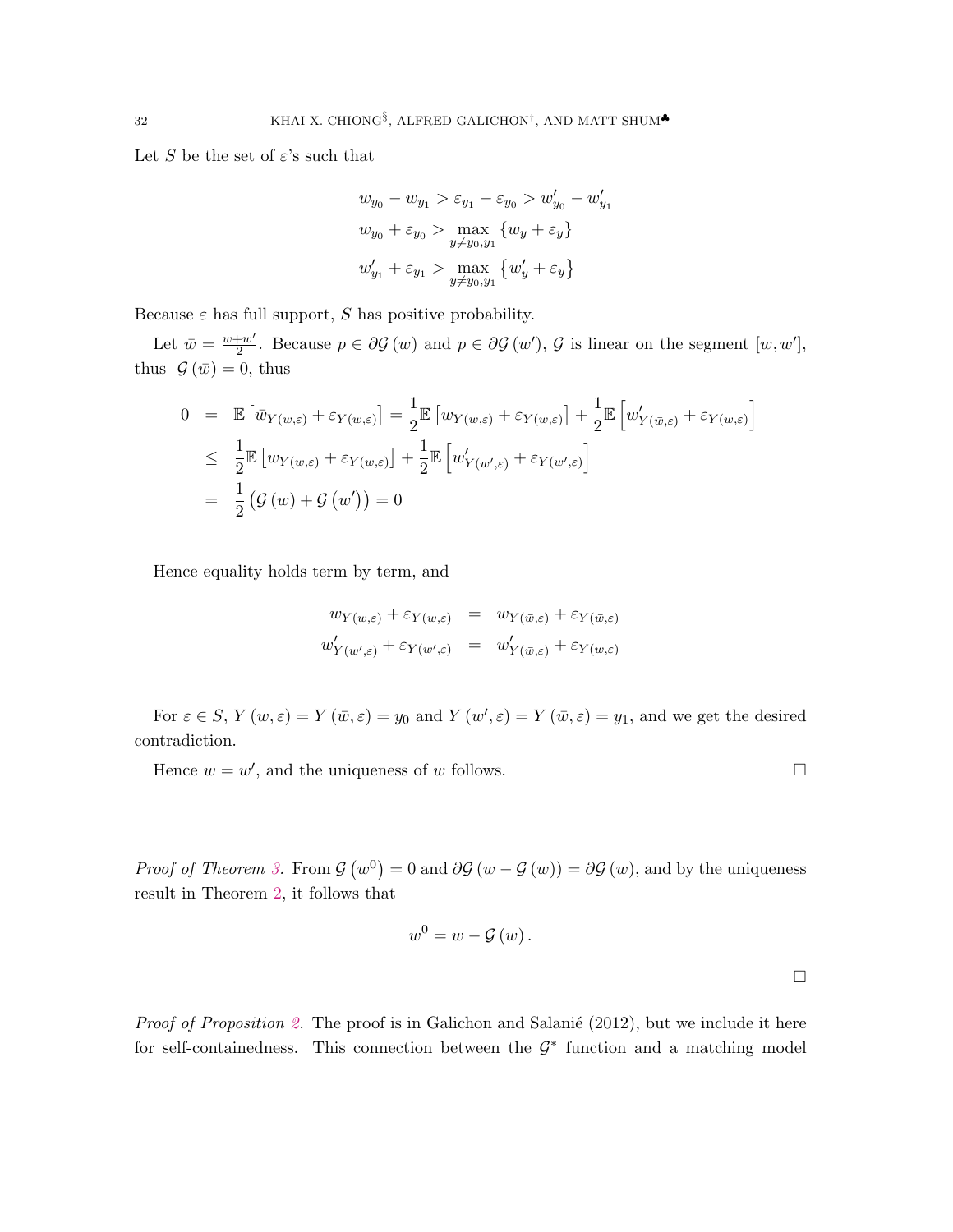follows from manipulation of the variational problem in the definition of  $\mathcal{G}^*$ :

<span id="page-33-0"></span>
$$
\mathcal{G}^*(p) = \sup_{w \in \mathbb{R}^{\mathcal{Y}}} \left\{ \sum_y p_y w_y - \mathbb{E}_Q \left[ \max_{y \in \mathcal{Y}} (w_y + \varepsilon_y) \right] \right\}
$$
\n
$$
= \sup_{w \in \mathbb{R}^{\mathcal{Y}}} \left\{ \sum_y p_y w_y + \mathbb{E}_Q \left[ \min_{y \in \mathcal{Y}} (-w_y - \varepsilon_y) \right] \right\}.
$$
\n(29)

Defining  $c(y, \varepsilon) \equiv -\varepsilon_y$ , one can rewrite the above as

<span id="page-33-1"></span>
$$
\mathcal{G}^*(p) = \sup_{w_y + z(\varepsilon) \le c(y,\varepsilon)} \left\{ \mathbb{E}_p \left[ w_Y \right] + \mathbb{E}_Q \left[ z(\varepsilon) \right] \right\}. \tag{30}
$$

As is well-known from the results of Monge-Kantorovich (Villani (2003), Thm. 1.3), this is the dual-problem for a mass transport problem. The corresponding primal problem is

$$
\mathcal{G}^*\left(p\right) = \min_{\substack{Y \sim p \\ \varepsilon \sim \hat{Q}}} \mathbb{E}\left[c\left(Y, \varepsilon\right)\right]
$$

which is equivalent to  $(16)-(18)$  $(16)-(18)$  $(16)-(18)$ . Comparing Eqs.  $(29)$  and  $(30)$ , we see that the subdifferential  $\partial \mathcal{G}^*(p)$  is identified with those elements w such that  $(w, z)$ , for some z, solves the dual problem  $(30)$ .

*Proof of Theorem [4.](#page-17-0)* (i) follows from Proposition [2](#page-14-2) and the fact that if  $w_y + z(\varepsilon) \leq c(y, \varepsilon)$ , then  $\mathbb{E}_p[w_Y] + \mathbb{E}_Q[z(\varepsilon)] = \mathcal{G}^*(p)$  if and only if  $(w, z)$  is a solution to the dual problem.

(ii) follows from the fact that  $-z(\varepsilon) = \sup_y \{ w_y - c(y, \varepsilon) \} = \sup_y \{ w_y + \varepsilon_y \}$ , thus  $\mathbb{E}_Q [z(\varepsilon)] = 0$  is equivalent to  $\mathbb{E}_Q [\sup_y \{w_y + \varepsilon_y\}] = 0$ , that is  $\mathcal{G}(w) = 0$ .

Proof of Theorem [5.](#page-18-0) We shall show that the vector of choice-specific value functions derived from the MTA estimation procedure, denoted  $w<sup>n</sup>$ , converges to the true vector  $w<sup>0</sup>$ . In our procedure, there are two sources of estimation error. The first is the sampling error in the vector of choice probabilities, denoted  $p<sup>n</sup>$ . The second is the simulation error involved in the discretization of the distribution of  $\varepsilon$ ; we let  $Q<sup>n</sup>$  denote this discretized distribution.

A distinctive aspect of our proof is that it utilizes the theory of mass transport; namely convergence results for sequences of mass transport problems. For  $y \in \mathcal{Y}$ , let  $\iota^y$  denote the  $|\mathcal{Y}|$ -dimensional row vector with all zeros except a 1 in the y-th column. This discretized mass transport problem from which we obtain  $w^n$  is:

<span id="page-33-2"></span>
$$
\sup_{\gamma \in \mathcal{M}(Q^n, p^n)} \int_{\mathbb{R}^d \times \mathbb{R}^d} \left( \iota \cdot \varepsilon \right) \gamma(d\varepsilon, d\varepsilon) \tag{31}
$$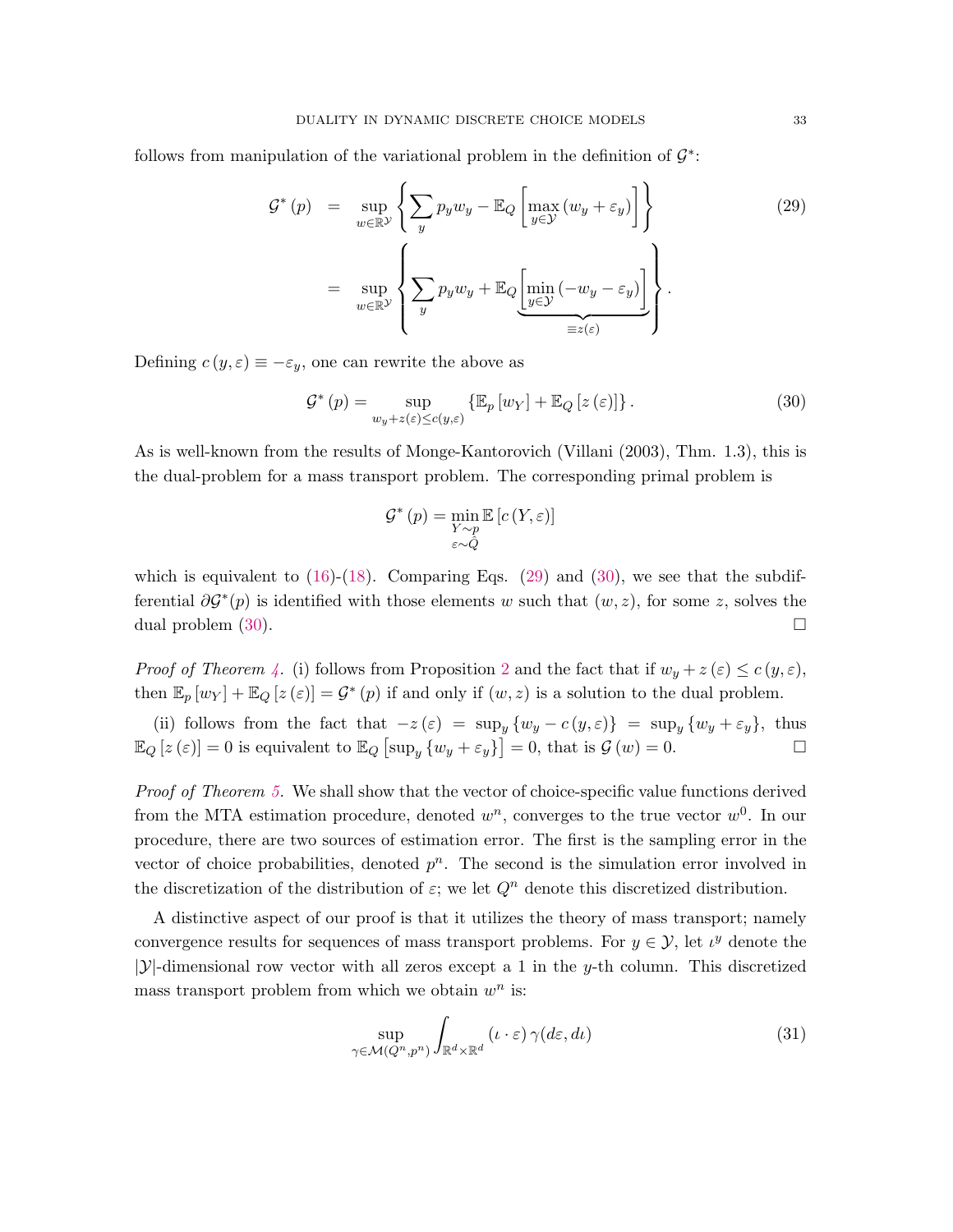where  $\mathcal{M}(Q^n, p^n)$  denotes the set of joint (discrete) probability measures with marginal distributions  $Q^n$  and  $p^n$ . In the above,  $\iota$  denotes a random vector which is equal to  $\iota^y$  with probability  $p_y^n$ , for  $y \in \mathcal{Y}$ . The dual problem used in the MTA procedure is

<span id="page-34-0"></span>
$$
\inf_{z,w} \qquad \int z(\varepsilon) \, dQ^n(\varepsilon) + \sum_y w_y p_y^n \, : \tag{32}
$$

$$
s.t. \t z(\varepsilon) \geq \iota^y \cdot \varepsilon - w_y, \ \forall y, \ \forall \varepsilon \t\t(33)
$$

$$
\mathcal{G}_n(w_y^n) = 0,\t\t(34)
$$

where  $\mathcal{G}_n(w) \equiv \mathbb{E}_{Q^n}(w_y + \epsilon_y)$ . We let  $(z^n, w^n)$  denote solutions to this discretized dual problem [\(32\)](#page-34-0). Recall (from the discussion in Section [2.3\)](#page-9-3) that the extra constraint [\(34\)](#page-34-0) in the dual problem just selects among the many dual optimizing arguments  $(w^n, z^n)$  corresponding to the optimal primal solution  $\gamma^n$ , and so does not affect the primal problem.<sup>[35](#page-34-1)</sup>

Next we derive a more manageable representation of this constraint [\(34\)](#page-34-0). From Fenchel's Equality (Eq. [\(25\)](#page-31-0)), we have  $\sum_{y} p_{y}^{n} w_{y}^{n} = \mathcal{G}_{n}(w^{n}) + \mathcal{G}_{n}^{*}(p^{n}) = \mathcal{G}_{n}^{*}(p^{n})$  (with  $\mathcal{G}_{n}^{*}$  defined as the convex conjugate function of  $\mathcal{G}_n$ ). Moreover, from Proposition 2, we know that  $\mathcal{G}_n^*(p^n)$ can be characterized as the optimized dual objective function in [\(32\)](#page-34-0). Hence, we see that the constraint  $\mathcal{G}_n(w^n) = 0$  is equivalent to  $\int z^n(\varepsilon)dQ^n(\varepsilon) = 0$ . We introduce this latter constraint directly and rewrite the dual program

<span id="page-34-2"></span>
$$
\inf_{z,w} \qquad \sum_{y} w_y p_y^n + \int z(\varepsilon) \, dQ^n(\varepsilon) \tag{35}
$$

$$
s.t. \t z(\varepsilon) \ge \iota^y \cdot \varepsilon - w_y, \ \forall y, \ \forall \varepsilon \t (36)
$$

$$
\int z(\varepsilon) dQ^n(\varepsilon) = 0.
$$
\n(37)

We will demonstrate consistency by showing that  $(z^n, w^n)$  converge a.s. to the dual optimizers in the "limit" dual problem, given by

<span id="page-34-3"></span>
$$
\inf_{z,w} \qquad \sum_{y} w_y p_y^0 \tag{38}
$$

$$
z(\varepsilon) \ge \iota^y \cdot \varepsilon - w_y, \ \forall y, \ \forall \varepsilon \tag{39}
$$

$$
\int z(\varepsilon) dQ = 0 \tag{40}
$$

We denote the optimizers in this limit problem by  $(w^0, z^0)$ , where, by construction,  $w^0$ are the "true" values of the choice-specific value functions. The difference between the

<span id="page-34-1"></span><sup>&</sup>lt;sup>35</sup> We note that, as discussed before, the discreteness of  $Q^n$  implies that  $(z^n, w^n)$  will not be uniquely determined, as the core of the assignment game for a finite market is not a singleton. But this does not affect the proof, as our arguments below hold for any sequence of selections  $\{z^n, w^n\}_n$ .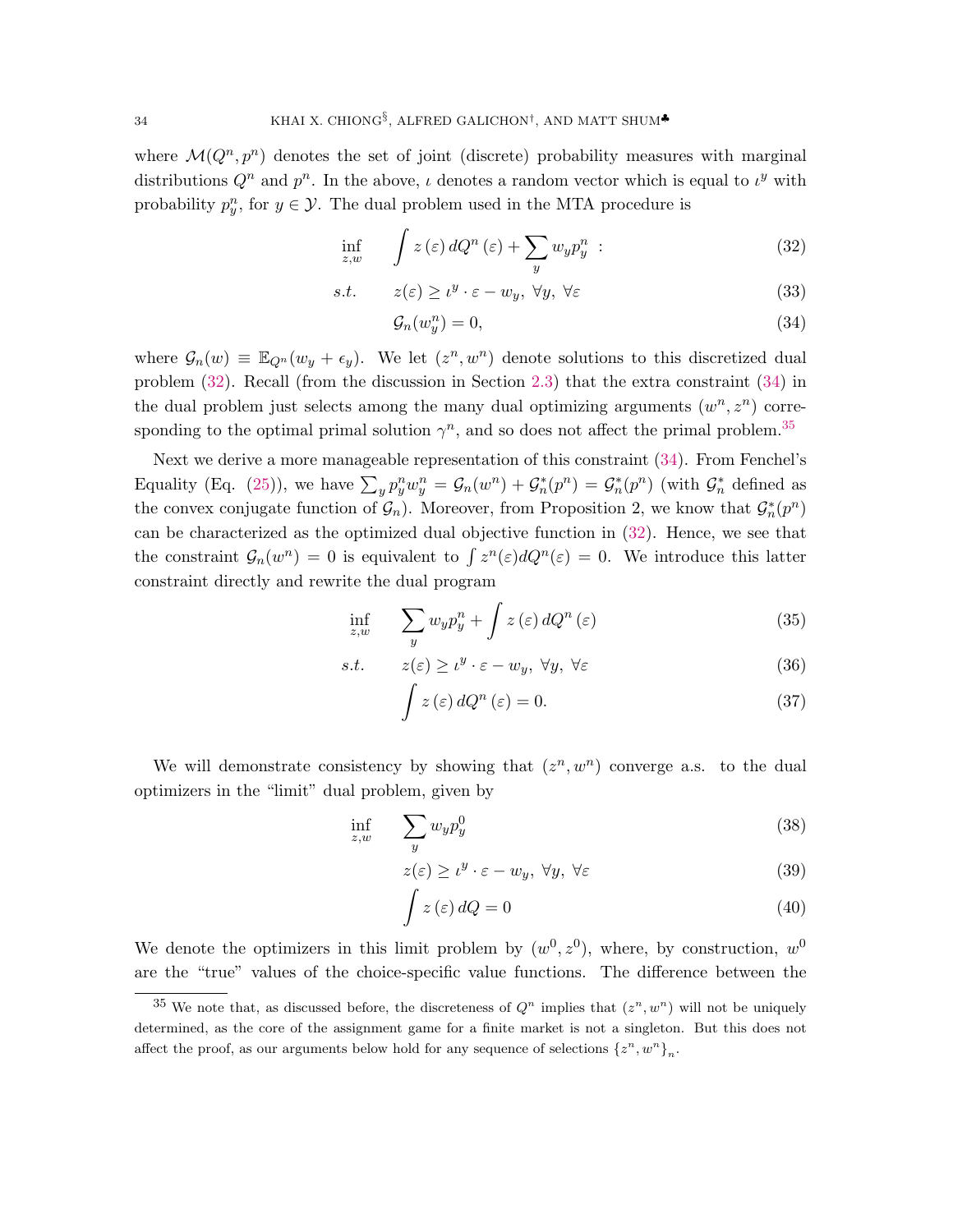discretized and limit dual problems is that  $Q<sup>n</sup>$  in the former has been replaced by  $Q$ , the continuous distribution of  $\varepsilon$ , and the estimated choice probabilities  $p^n$  have been replaced by the limit  $p^0$ .

We proceed in two steps. First, we argue that the sequence of optimized dual programs [\(35\)](#page-34-2) converges to the optimized limit dual program [\(38\)](#page-34-3), a.s. Based upon this, we then argue that the sequence of dual optimizers,  $(w^n, z^n)$ , necessarily converge to their unique limit optimizers,  $(w^0, z^0)$ , a.s.

First step. By the Kantorovich duality theorem, we know that the optimized values for the limit primal and dual programs coincide

<span id="page-35-0"></span>
$$
\sup_{\gamma \in \Pi(Q^0, p^0)} \int_{\mathbb{R}^d \times \mathbb{R}^d} (\iota \cdot \varepsilon) \gamma(d\varepsilon, d\varepsilon) = \inf \sum_y w_y p_y^0 + \int z(\varepsilon) dQ. \tag{41}
$$

Moreover, both the primal and dual problems in the discretized case are finite-dimensional linear programming problem, and by the usual LP duality, the optimal primal and dual problems for the discretized case also coincide:

$$
\int_{\mathbb{R}^d \times \mathbb{R}^d} (\iota \cdot \varepsilon) \gamma_n(d\varepsilon, d\varepsilon) = \sum_y w_y^n p_y^n + \int z^n(\varepsilon) dQ^n.
$$

Given Assumption 1, and by Theorem 5.20 in Villani (2009), p. 77, we have that, up to a subsequence extraction,  $\gamma^n$  (the optimizing argument of [\(31\)](#page-33-2)) converges weakly. In addition, by Theorem 5.30 in Villani (2009), the left-hand side of [\(41\)](#page-35-0) has a unique solution  $γ$ ; hence, the sequence  $γ<sup>n</sup>$  must converge generally to  $γ$ . This implies a.s. convergence of the value of the primal problems:

$$
\int_{\mathbb{R}^d \times \mathbb{R}^d} (\iota \cdot \varepsilon) \, \gamma_n(d\varepsilon, d\iota) \to \int_{\mathbb{R}^d \times \mathbb{R}^d} (\iota \cdot \varepsilon) \, \gamma(d\varepsilon, d\iota), \quad a.s.,
$$

and, by duality, we must also have a.s. convergence of the discretized dual problem to the limit problem:

<span id="page-35-2"></span>
$$
\sum_{y} w_{y}^{n} p_{y}^{n} + \int z^{n} \left(\varepsilon\right) dQ^{n} \to \sum_{y} w_{y} p_{y}^{0} + \int z \left(\varepsilon\right) dQ, \quad a.s. \tag{42}
$$

**Second step.** Next, we show that the discretized dual minimizers  $(z^n, w^n)$  converge a.s. For convenience, in what follows we will suppress the qualifier "a.s." from all the statements below. Let

<span id="page-35-1"></span>
$$
\underline{\mathbf{w}}^n = \min_{y} w_y^n. \tag{43}
$$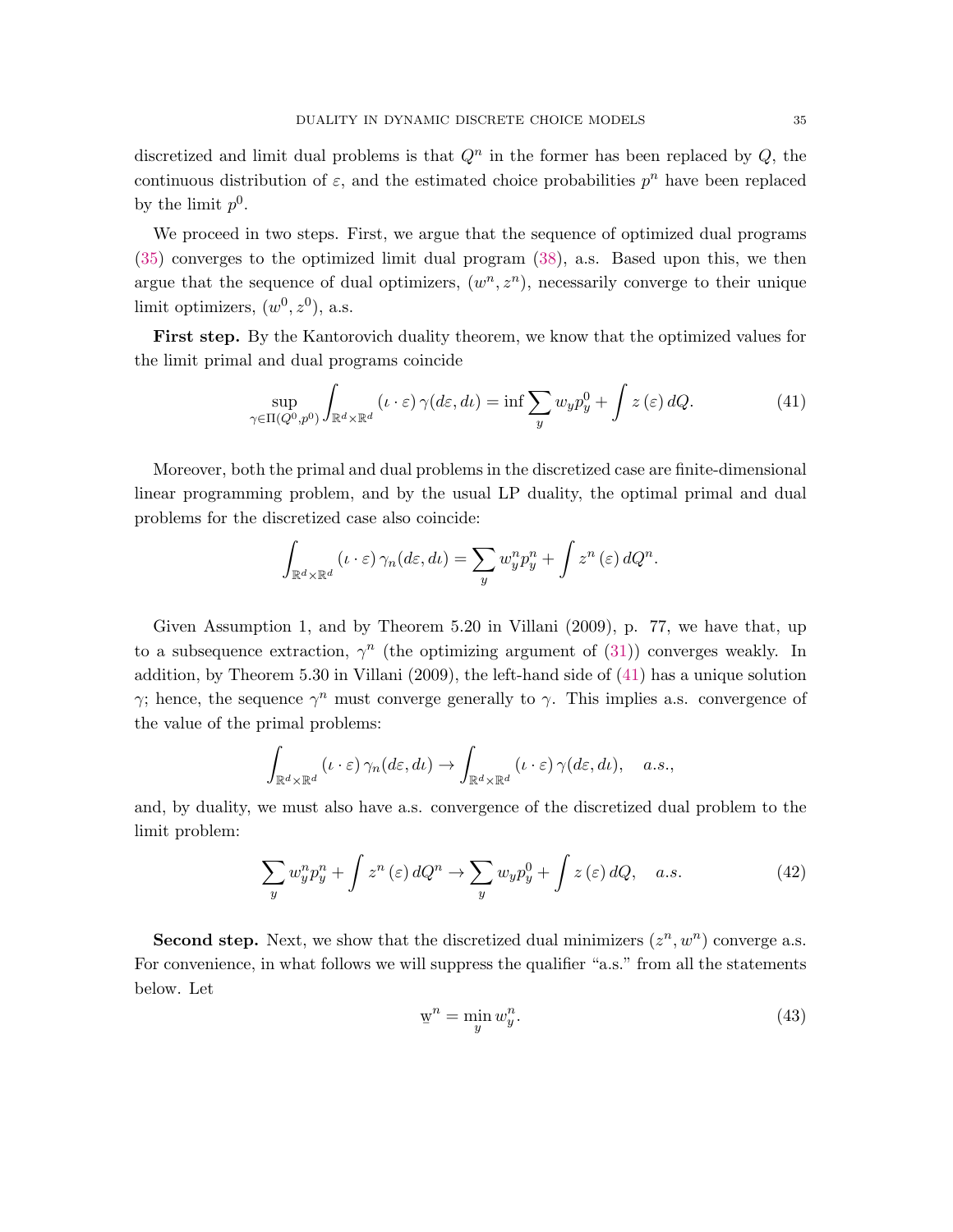From examination of the dual problem  $(35)$ , we see that  $z<sup>n</sup>$  is the piecewise affine function

$$
z^n(\varepsilon) = \max_{y} \{ \iota^y \cdot \varepsilon - w_y^n \},\tag{44}
$$

thus  $z^n$  is M-Lipschitz with  $M := \max_y |v^y| = 1$ . Now observe that

<span id="page-36-0"></span>
$$
z^{n}(\varepsilon) + \mathbf{w}^{n} = \max_{y} \{ \iota^{y} \cdot \varepsilon - w_{y}^{n} + \mathbf{w}^{n} \} \le \max_{y} \{ \iota^{y} \cdot \varepsilon \} =: \overline{z}(\varepsilon)
$$
 (45)

and, letting  $y'$  be the argument of the minimum in  $(43)$ ,

<span id="page-36-1"></span>
$$
z^{n}(\varepsilon) + \underline{w}^{n} \geq \iota^{y'} \cdot \varepsilon - w_{y'}^{n} + \underline{w}^{n} = \iota^{y'} \cdot \varepsilon \geq \min_{y} \{ \iota^{y} \cdot \varepsilon \} =: \underline{z}(\varepsilon)
$$
 (46)

thus, by a combination of  $(45)$  and  $(46)$ ,

$$
\underline{z}(\varepsilon) \le z^n(\varepsilon) + \underline{w}^n \le \overline{z}(\varepsilon). \tag{47}
$$

By  $\int z^n(\varepsilon) dQ^n(\varepsilon) = 0$ , we have that that  $\Psi^n$  is uniformly bounded (sublinear): for some **≃** constant  $K, |z^n(\varepsilon)| \leq C(1+|\varepsilon|)$  for every n and every  $\varepsilon$ . Hence the sequence  $z^n$  is uniformly equicontinuous, and converges locally uniformly up to a subsequence extraction by Ascoli's theorem. Let this limit function be denoted  $z^0$ . By [\(42\)](#page-35-2), and Theorem 2, we deduce that z, the optimizer in the limit dual problem is unique<sup>[36](#page-36-2)</sup>, so that it must coincide with the limit function  $z^0$ .

By the definition of  $(w^n, z^n)$  as optimizing arguments for [\(35\)](#page-34-2), we have  $\sum_y w_y^n p_y^n \leq$  $\sum_{y} \mathbf{w}^{n} p_{y} + \int [\overline{z}(\varepsilon)] dQ^{n}(\varepsilon)$  or

$$
\sum_{y} \left( w_y^n - \mathbf{w}^n \right) p_y^n \le \int [\overline{z}(\varepsilon)] dQ^n(\varepsilon) = \mathbb{E}_{Q^n} \overline{z}
$$

The second moment restrictions on  $Q^n$  (condition (ii) in the theorem) imply that  $\mathbb{E}_{Q^n}\overline{z}(\varepsilon)$ exists and converges to  $\mathbb{E}_Q \overline{z}$ . Hence, the nonnegative vectors  $(w_y^n - \underline{w}^n)$  are bounded; accordingly, the vectors  $(w_y^n)$  are themselves bounded. This implies that  $w^n$  converges up to a subsequence to some limit point  $w^*$ , using the Bolzano-Weierstrass theorem. This implies that  $\sum_y w_y^n p_y^n \to \sum_y w_y^* p_y$  by bounded convergence. By Theorem 2, we know that the limit point  $w^*$  must coincide with  $w^0$ , which is the unique optimizer in the dual limit problem [\(38\)](#page-34-3). Thus, we have shown that  $w^n$  converges to  $w^0$ , a.s.

<span id="page-36-2"></span><sup>&</sup>lt;sup>36</sup> Although the support of  $\varepsilon$  is not bounded, the locally uniform convergence of  $z^n$  and the fact that the second moments of  $Q<sup>n</sup>$  are uniformly bounded are enough to conclude.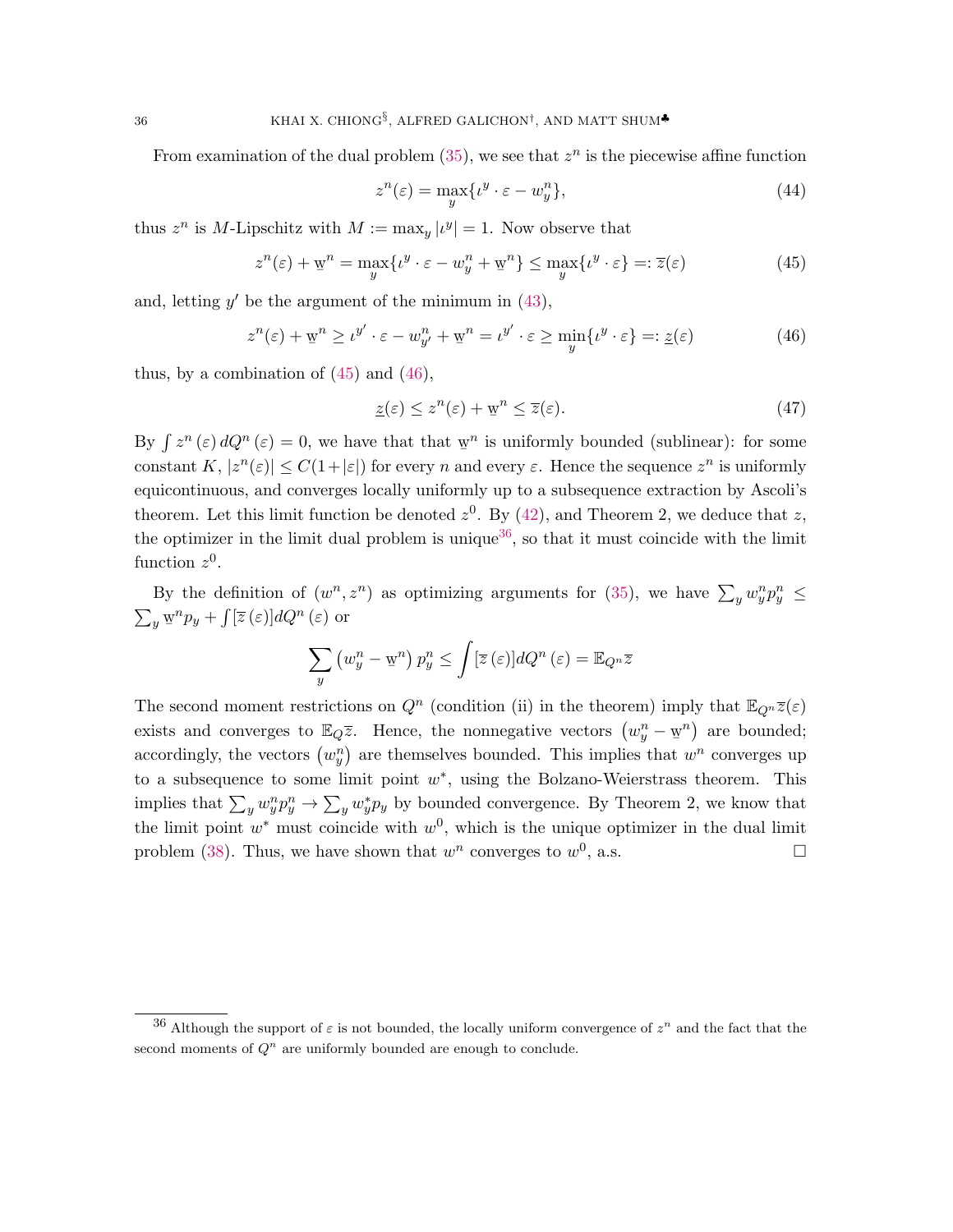| Design               | $RMSE(y = 0)$  | $RMSE(y = 1)$  | $R^2(y=0)$     | $R^2(y=1)$     |
|----------------------|----------------|----------------|----------------|----------------|
| $N = 100, T = 100$   | 0.5586(3.7134) | 0.2435(0.1155) | 0.3438(0.7298) | 0.7708(0.2073) |
| $N = 100, T = 500$   | 0.1070(0.0541) | 0.1389(0.0638) | 0.7212(0.2788) | 0.9119(0.0820) |
| $N = 100, T = 1000$  | 0.0810(0.0376) | 0.1090(0.0425) | 0.8553(0.1285) | 0.9501(0.0352) |
| $N = 200, T = 100$   | 0.1244(0.0594) | 0.1642(0.0628) | 0.5773(0.6875) | 0.8736(0.1112) |
| $N = 200, T = 200$   | 0.1177(0.0736) | 0.1500(0.0816) | 0.7044(0.2813) | 0.9040(0.0842) |
| $N = 500, T = 100$   | 0.0871(0.0375) | 0.1162(0.0430) | 0.8109(0.2468) | 0.9348(0.0650) |
| $N = 500, T = 500$   | 0.0665(0.0261) | 0.0829(0.0290) | 0.8899(0.1601) | 0.9678(0.0374) |
| $N = 1000, T = 100$  | 0.0718(0.0340) | 0.0928(0.0344) | 0.8777(0.1320) | 0.9647(0.0314) |
| $N = 1000, T = 1000$ | 0.0543(0.0176) | 0.0643(0.0162) | 0.9322(0.0577) | 0.9820(0.0101) |

# 10. Additional Figures

TABLE 3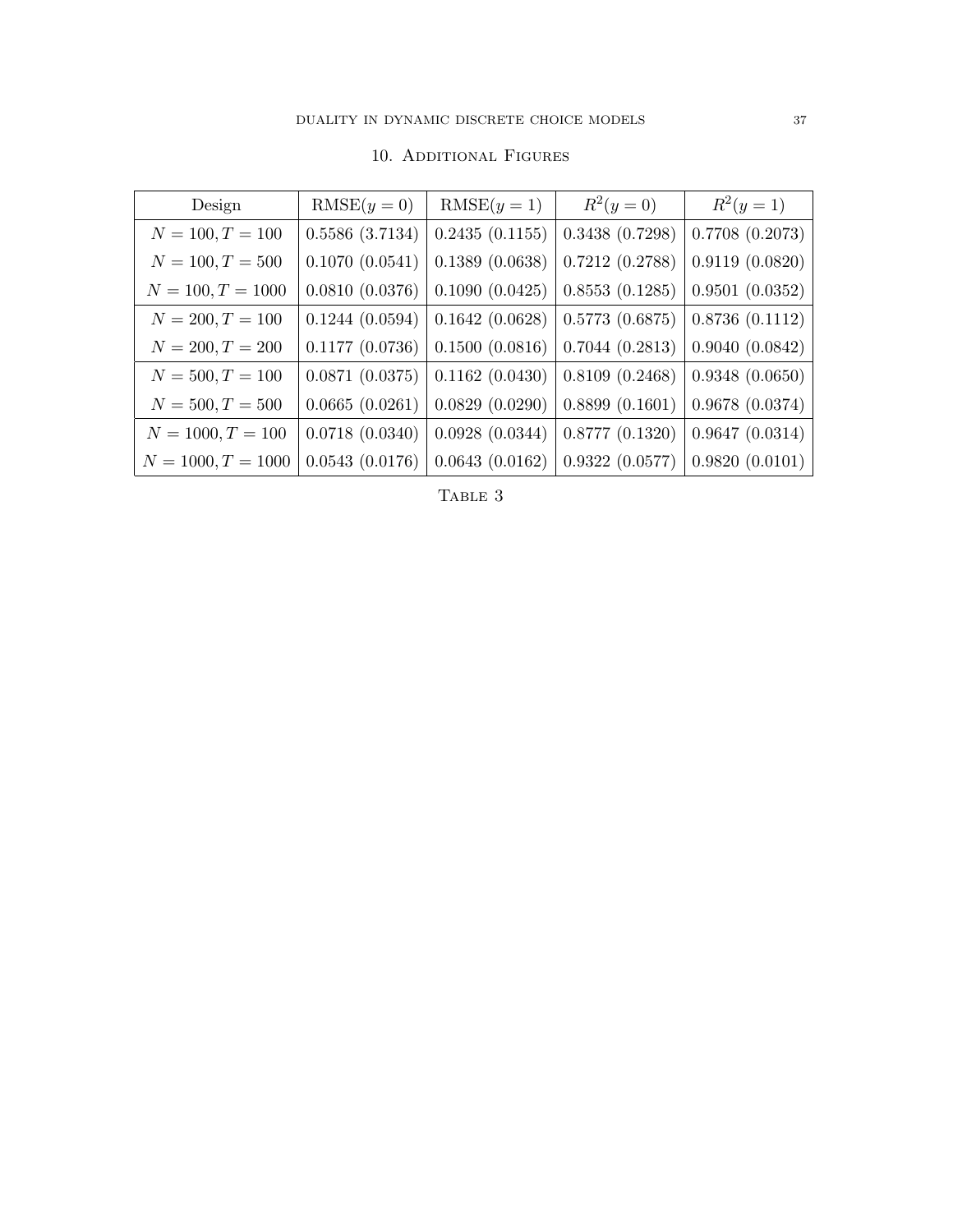<span id="page-38-0"></span>

FIGURE 6. For each value of  $S$ , we plot the values of the differences  $\max_{w \in \partial \mathcal{G}^*(p)} w_1 - \min_{w \in \partial \mathcal{G}^*(p)} w_1$  across all values of  $p \in \Delta^3$ . In the boxplot, the central mark is the median, the edges of the box are the 25th and 75th percentiles, the whiskers extend to the most extreme data points not considered outliers, and outliers are plotted individually.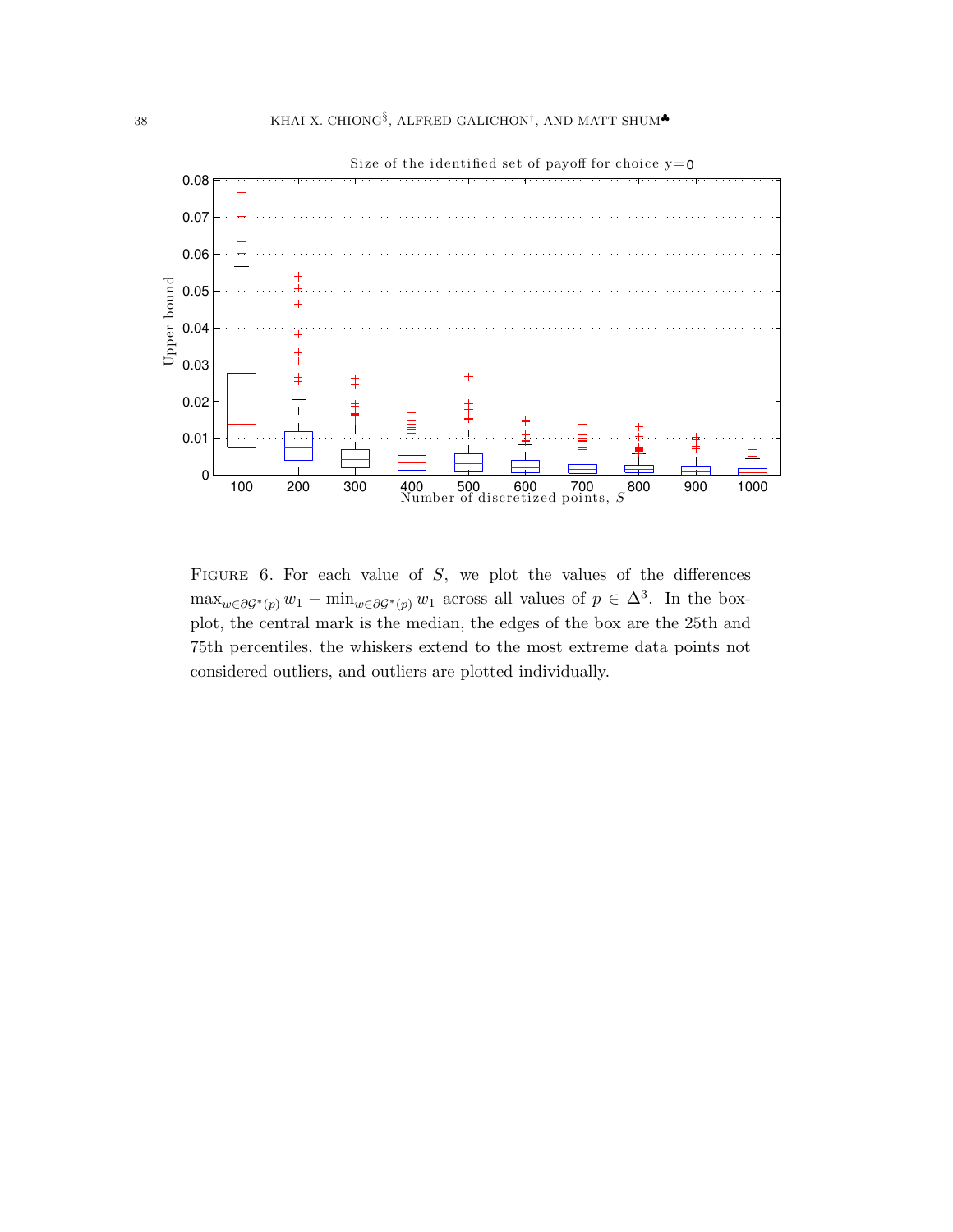<span id="page-39-0"></span>

FIGURE 7. For each value of  $S$ , we plot the values of the differences  $\max_{w \in \partial \mathcal{G}^*(p)} w_2 - \min_{w \in \partial \mathcal{G}^*(p)} w_2$  across all values of  $p \in \Delta^3$ . In the boxplot, the central mark is the median, the edges of the box are the 25th and 75th percentiles, the whiskers extend to the most extreme data points not considered outliers, and outliers are plotted individually.